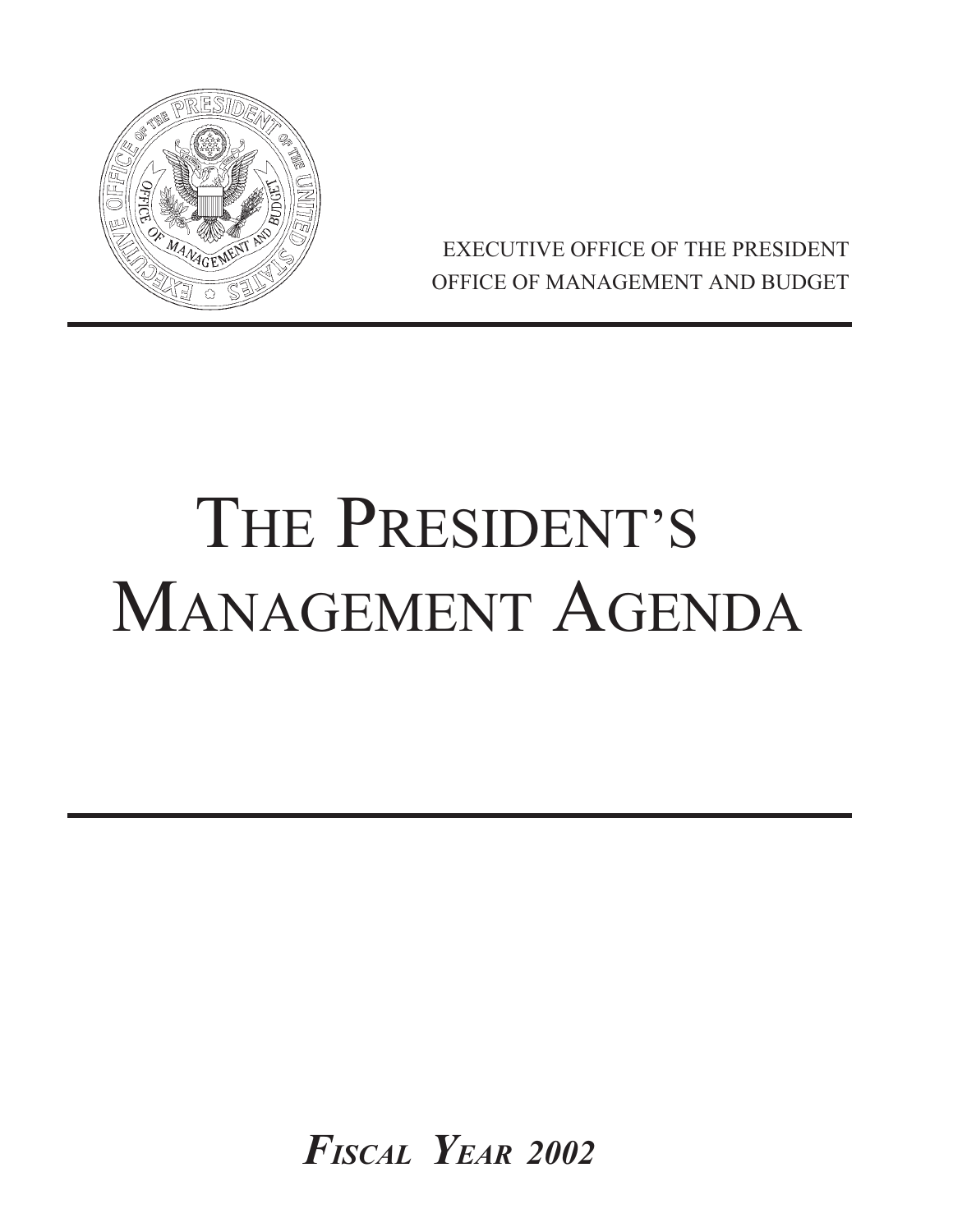### **Table of Contents**

| ٠. |
|----|
|----|

|                     |                                                               | $\mathbf{1}$ |  |  |
|---------------------|---------------------------------------------------------------|--------------|--|--|
|                     |                                                               | 3            |  |  |
|                     | Government-wide Initiatives                                   |              |  |  |
| 1.                  |                                                               | 11           |  |  |
| 2.                  |                                                               | 17           |  |  |
| 3.                  |                                                               | 19           |  |  |
| 4.                  |                                                               | 23           |  |  |
| 5.                  |                                                               | 27           |  |  |
| Program Initiatives |                                                               |              |  |  |
| 6.                  |                                                               | 35           |  |  |
| 7.                  |                                                               | 39           |  |  |
| 8.                  | Better Research and Development Investment Criteria           | 43           |  |  |
| 9.                  | Elimination of Fraud and Error in Student Aid Programs and    |              |  |  |
|                     |                                                               | 47           |  |  |
| 10.                 | Housing and Urban Development Management and Performance      | 51           |  |  |
| 11.                 | Broadened Health Insurance Coverage through State Initiatives | 55           |  |  |
| 12.                 |                                                               | 59           |  |  |
| 13.                 |                                                               | 65           |  |  |
| 14.                 | Coordination of Veterans Affairs and Defense Programs and     |              |  |  |
|                     |                                                               | 69           |  |  |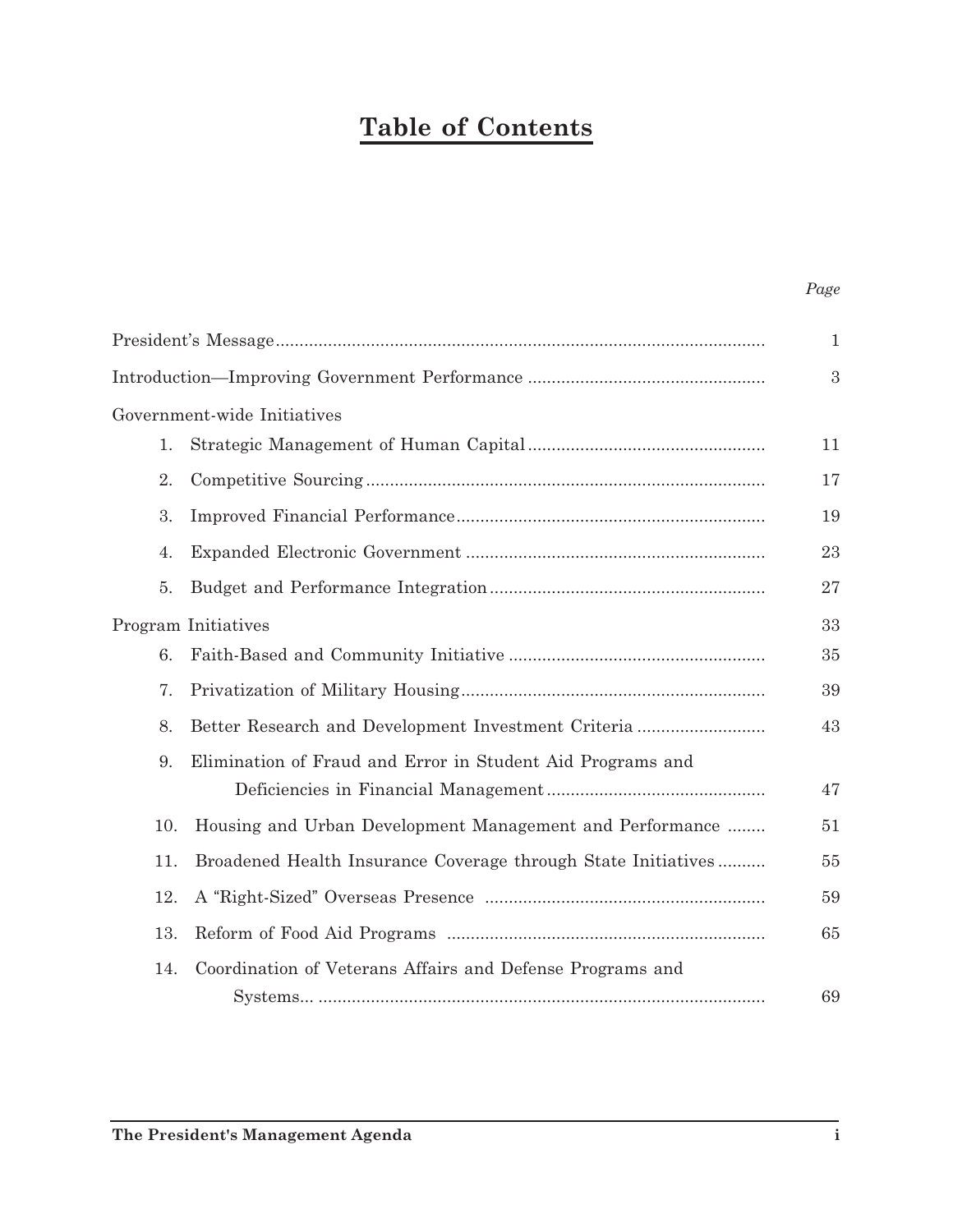### **GENERAL NOTES**

1. All years referred to are fiscal years unless otherwise noted.

2. Web address: *<http://www.whitehouse.gov/omb/budget>*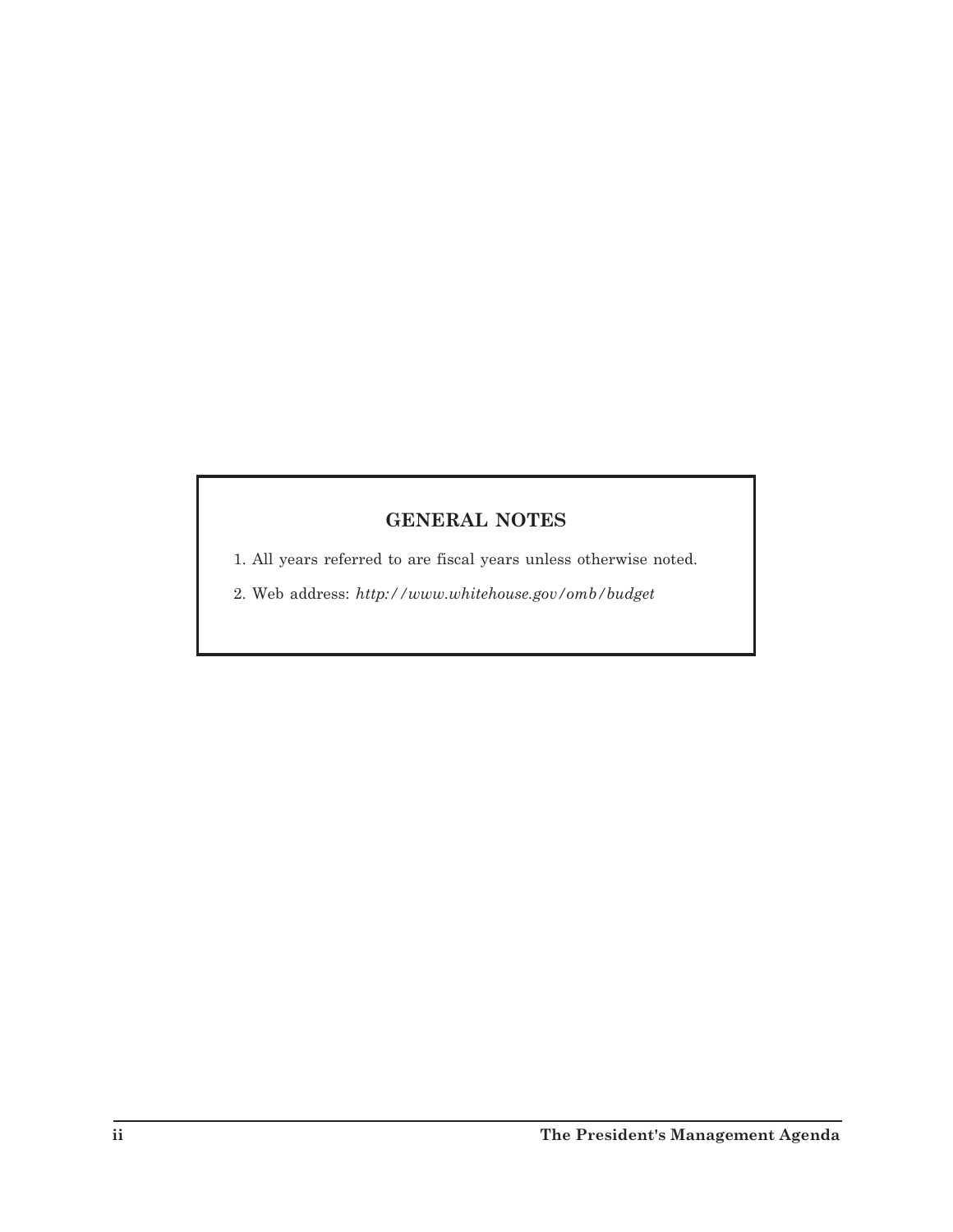## **President's Message**

I am pleased to send to the Congress a bold strategy for improving the management and performance of the federal government. Government likes to begin things—to declare grand new programs and causes. But good beginnings are not the measure of success. What matters in the end is completion. Performance. Results. Not just making promises, but making good on promises. In my Administration, that will be the standard from the farthest regional office of government to the highest office in the land.

This Report focuses on fourteen areas of improvement where we can begin to deliver on our promises. The recommendations we have targeted address the most apparent deficiencies where the opportunity to improve performance is the greatest. These solutions are practical measures, well within our reach to implement.

These proposals will often require the cooperation of Congress. Congress' agenda is a crowded one, and there is an understandable temptation to ignore management reforms in favor of new policies and programs. However, what matters most is performance and results. In the long term, there are few items more urgent than ensuring that the federal government is well run and results-oriented.

This Administration is dedicated to ensuring that the resources entrusted to the federal government are well managed and wisely used. We owe that to the American people.

GEORGE W. BUSH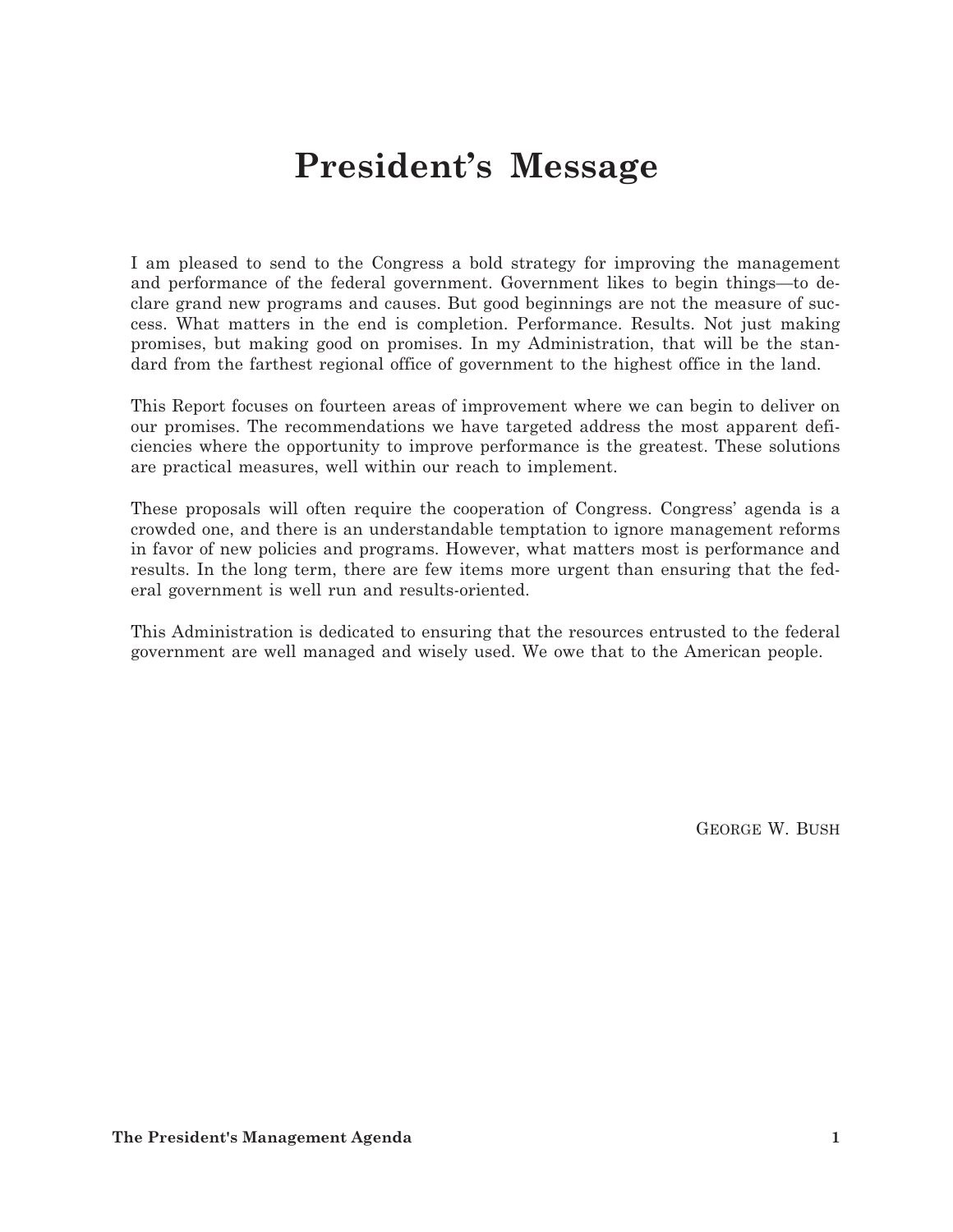### **Improving Government Performance**

*"Government likes to begin things—to declare grand new programs and causes and national objectives. But good beginnings are not the measure of success. What matters in the end is completion. Performance. Results. Not just making promises, but making good on promises. In my Administration, that will be the standard from the farthest regional office of government to the highest office of the land."* 

Governor George W. Bush

To reform government, we must rethink government.

The need for reform is urgent. The General Accounting Office (GAO) "high-risk" list identifies areas throughout the federal government that are most vulnerable to fraud, waste, and abuse. Ten years ago, the GAO found eight such areas. Today it lists 22. Perhaps as significant, government programs too often deliver inadequate service at excessive cost.

New programs are frequently created with little review or assessment of the already-existing programs to address the same perceived problem. Over time, numerous programs with overlapping missions and competing agendas grow up alongside one another—wasting money and baffling citizens.

*"Congress and the new administration face an array of challenges and opportunities to enhance performance and assure the accountability of the federal government. Increased globalization, rapid technological advances, shifting demographics, changing security threats, and various quality of life considerations are prompting fundamental changes in the environment in which the government operates. We should seize the opportunity to address today's challenges while preparing for tomorrow."* 

Comptroller General David M. Walker

Though reform is badly needed, the obstacles are daunting—as previous generations of would be reformers have repeatedly discovered. The work of reform is continually overwhelmed by the constant multiplication of hopeful new government programs, each of whose authors is certain that this particular idea will avoid the managerial problems to which all previous government programs have succumbed. Congress, the Executive Branch, and the media have all shown far greater interest in the launch of new initiatives than in following up to see if anything useful ever occurred.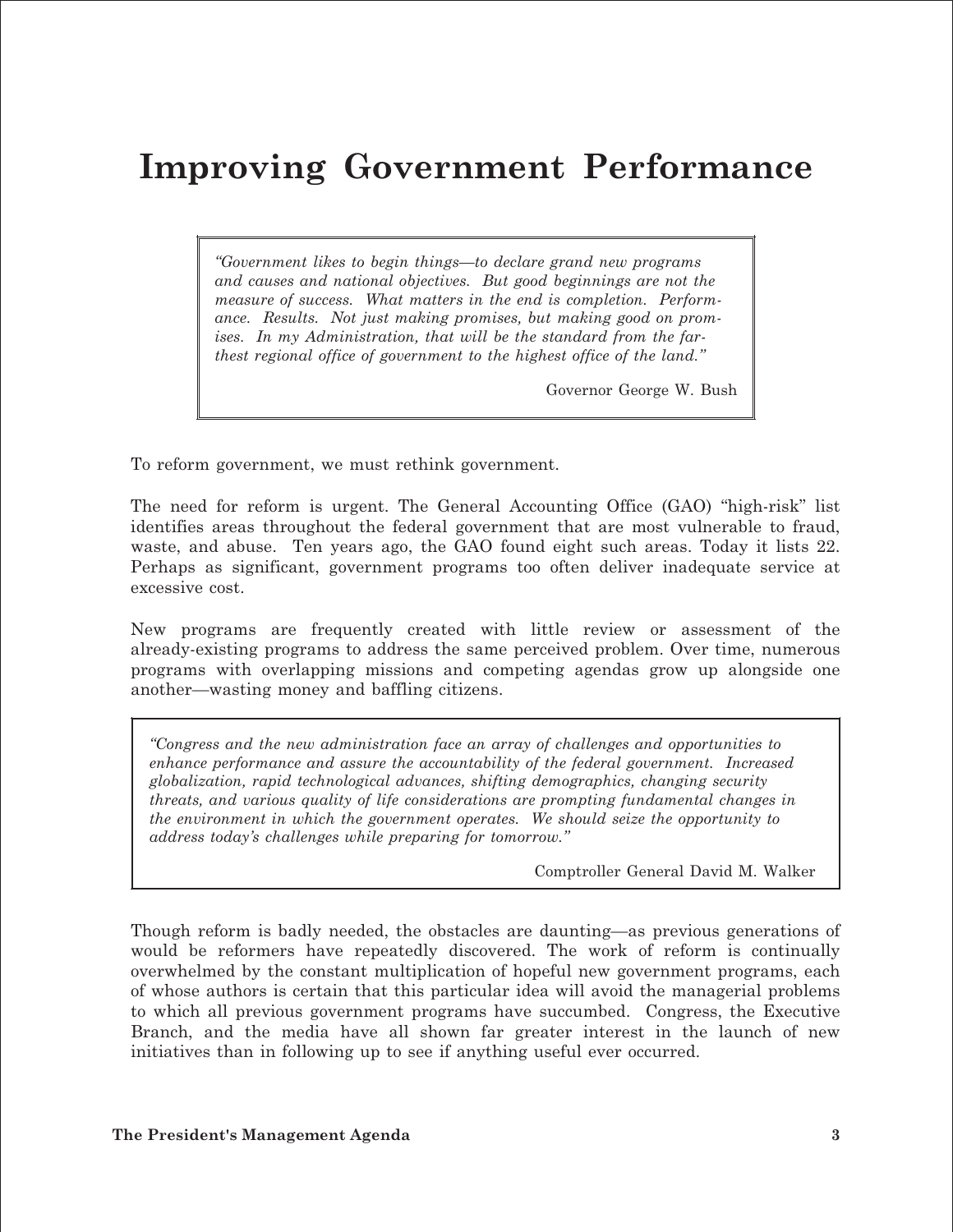So while the government needs to reform its operations—how it goes about its business and how it treats the people it serves, it also needs to rethink its purpose—how it defines what business is and what services it should provide.

The President's vision for government reform is guided by three principles. Government should be:

- Citizen-centered, not bureaucracy-centered;
- Results-oriented;
- Market-based, actively promoting rather than stifling innovation through competition.

The President has called for a government that is active but limited, that focuses on priorities and does them well. That same spirit should be brought to the work of reform. Rather than pursue an array of management initiatives, we have elected to identify the government's most glaring problems—and solve them. The President's Management Agenda is a starting point for management reform.

- The Agenda contains five government-wide and nine agency-specific goals to improve federal management and deliver results that matter to the American people.
- • It reflects the Administration's commitment to achieve immediate, concrete, and measurable results in the near term.
- • It focuses on remedies to problems generally agreed to be serious, and commits to implement them fully.
- • The goals in this Agenda are being undertaken *in advance of*, not *instead of* other needed management improvements.
- • Additional goals will be undertaken, as tangible improvements are made in this initial set of initiatives.

#### **A COHERENT AND COORDINATED PLAN**

The five government-wide goals are mutually reinforcing. For example,

- • Workforce planning and restructuring undertaken as part of *Strategic Management of Human Capital* will be defined in terms of each agency's mission, goals, and objectives—a key element of *Budget and Performance Integration*.
- Agency restructuring is expected to incorporate organizational and staffing changes resulting from *Competitive Sourcing and Expanded E-government.*
- • Likewise, efforts toward *Budget and Performance Integration* will reflect improved program performance and savings achieved from *Competitive Sourcing* and will benefit from financial and cost accounting and information systems which are part of efforts in *Improved Financial Management*.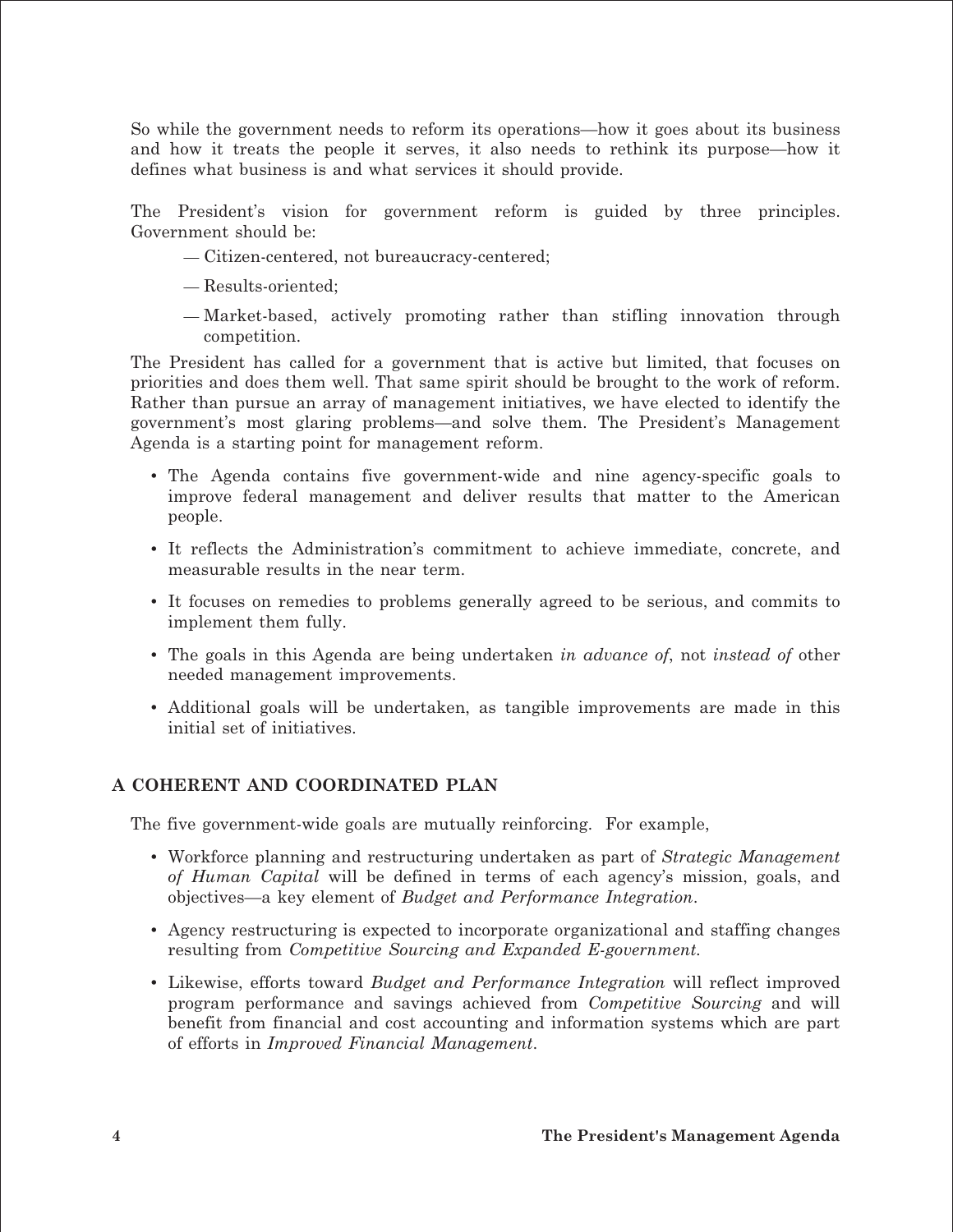#### **IMPLEMENTING THE PLAN**

The President has not only set an initial agenda, but is already implementing this plan.

- In July, the President directed Cabinet Secretaries and agency heads to designate a "chief operating officer" to have responsibility for day-to-day operations of departments and agencies.
- At the same time, the President re-established the President's Management Council (PMC) consisting of the chief operating officers. The PMC provides an integrating mechanism for policy implementation within agencies and across government. Impor-

Typically the department's No. 2 official, its "chief operating officer," has agency-wide authority and reports directly to the agency head. This assignment places "management" with Presidential appointed officials, primarily at the deputy secretary level, where policy and management meet.

tantly, the PMC is a way for the departments and agencies to support the President's government-wide priorities and to build a community of management leadership that learns, solves problems, and innovates together.

• First results have already been achieved in several reform categories. See *Competitive Sourcing, Privatization of Military Housing,* and *Elimination of Fraud and Error in Student Aid Programs and Deficiencies in Financial Management* for examples.

#### **FREEDOM TO MANAGE**

Federal managers are greatly limited in how they can use available financial and human resources to manage programs; they lack much of the discretion given to their private sector counterparts to do what it takes to get the job done. Red tape still hinders the efficient operation of government organizations; excessive control and approval mechanisms afflict bureaucratic processes. Micro-management from various sources—Congressional, departmental, and bureau—imposes unnecessary operational rigidity.

The Administration will sponsor a three-part Freedom to Manage initiative to clear statutory impediments to efficient management:

- *Statutory cleanup.* As part of the 2003 budget process, OMB has asked departments and agencies to identify statutory impediments to good management. Agencies are reviewing government-wide statutory provisions which, if repealed, would remove barriers to efficient management.
- *Fast-track authority.* We will propose legislation to establish a procedure under which heads of departments and agencies could identify structural barriers imposed by law, and Congress would quickly and decisively consider and act to remove those obstacles.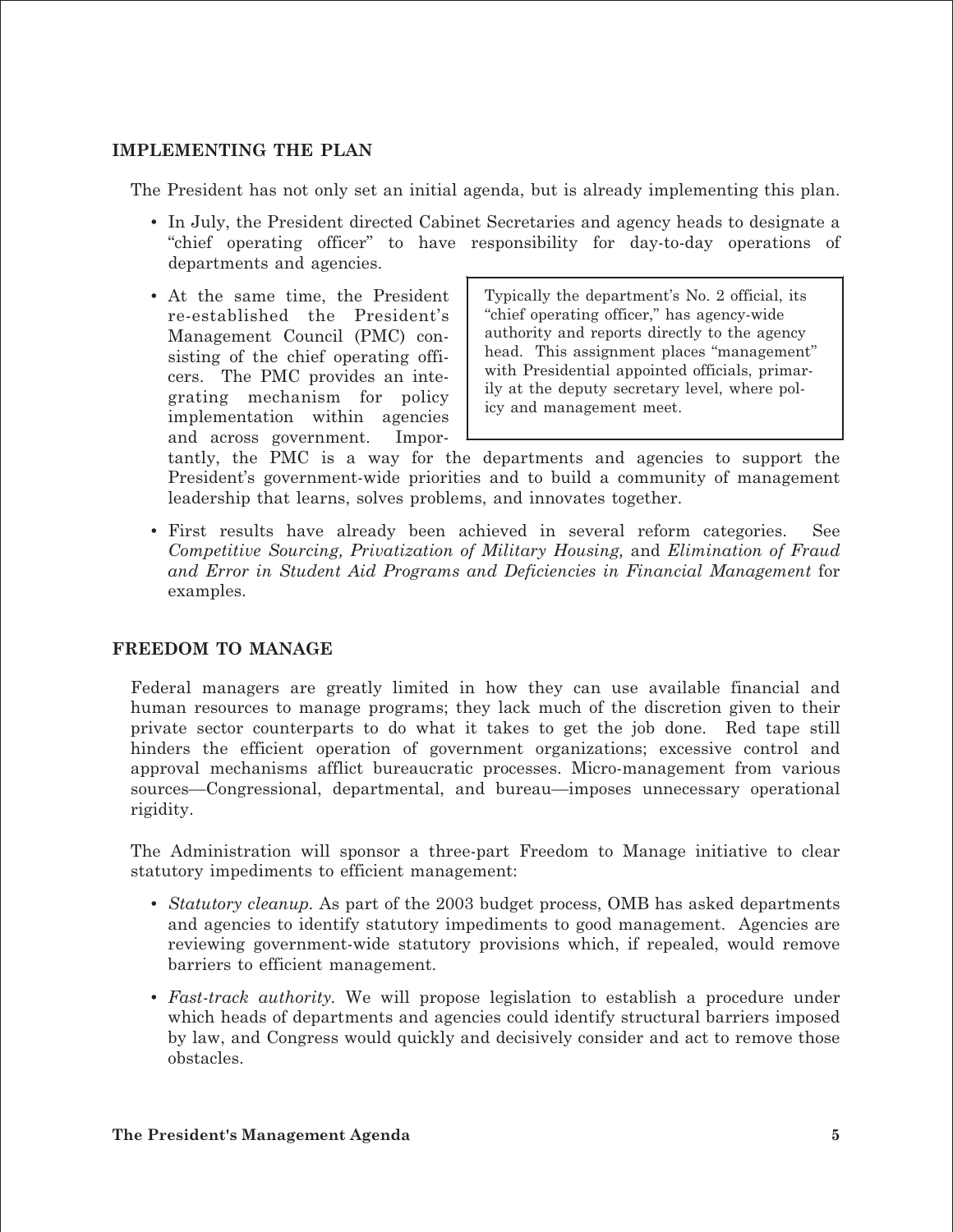- *Managerial flexibility and authority*. OMB will package affirmative legislation comprising proposals to free managers in areas such as personnel, budgeting, and property disposal.
	- For years NASA was expressly prohibited by statute from relocating aircraft based east of the Mississippi River to the Dryden Flight Research Center in California for the purpose of the consolidation of such aircraft.
	- The 2001 Defense Appropriations Act requires the U.S. military installations in Kaiserslauten, Germany to use U.S. coal as their energy source for heat. The same provision allows U.S. bases at Landstuhl and Ramstein to acquire their heat energy from any source, but they must consider U.S. coal as an energy source in making their selection. The provision restricts use of the most economical energy source and imposes higher costs on the Defense Department as a result.
	- The Department of Agriculture is prohibited by statute from closing or relocating a state Rural Development Office.

As the barriers to more efficient management are removed, we will expect higher performance. With Freedom to Manage will come clear expectations of improved performance and accountability.

#### **A SHARED RESPONSIBILITY**

All too often Congress is a part of the government's managerial problems. Many members find it more rewarding to announce a new program rather than to fix (or terminate) an existing one that is failing. The Congressional practice of "earmarking" special projects in appropriations bills has exploded—growing more than six-fold in the last four years. Excessive earmarks lead to wasteful spending and hogtie executive decision-making, making it more difficult for agencies to fund higher priorities and accomplish larger goals as needed funds are diverted.

The President has made solving these problems a top priority. Congress can help in a number of important ways, among them:

- actively supporting government management reforms;
- using its oversight powers to insist that agencies fix their problems;
- providing the investments and the tools necessary;
- helping agencies remove barriers to change; and
- not placing limitations on reform efforts.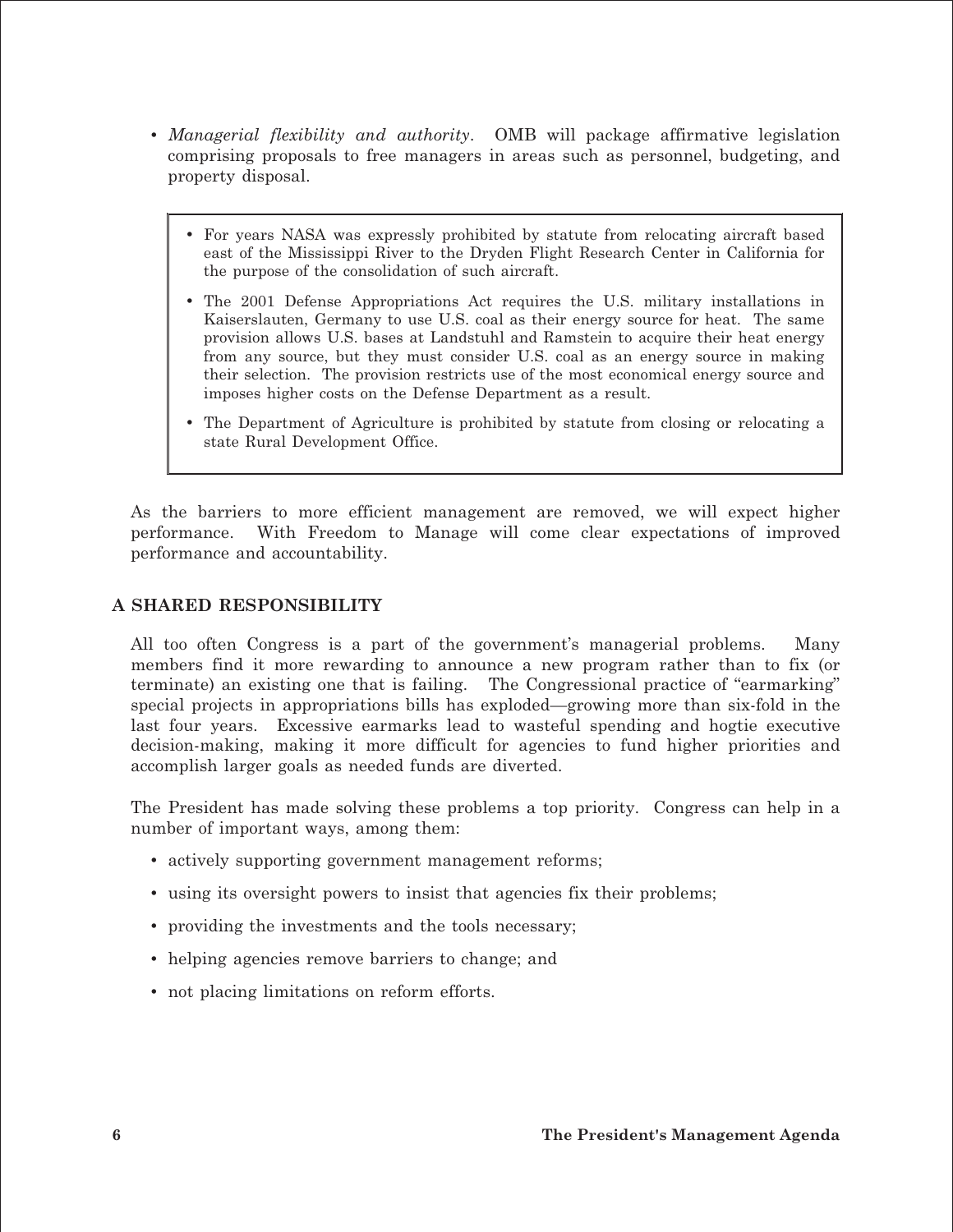#### **THE EXPECTED LONG-TERM RESULTS**

The impetus for government reform comes, in part, as a reaction to chronic poor performance and continuing disclosure of intolerable waste. Agencies will take a disciplined and focused approach to address these long-standing and substantial challenges and begin the steps necessary to become high performing organizations in which:

- hierarchical, "command and control" bureaucracies will become flatter and more responsive;
- emphasis on process will be replaced by a focus on results;
- • organizations burdened with overlapping functions, inefficiencies, and turf battles will function more harmoniously; and
- • agencies will strengthen and make the most of the knowledge, skills, and abilities of their people; in order to meet the needs and expectations of their ultimate clients—the American people.

#### **A MANAGEABLE GOVERNMENT**

The most difficult, but most important, job of a good leader is to ask tough questions about the institution: Is this program needed? Is it a wise use of the organization's finite resources? Could those resources be used better elsewhere? These are questions that the structure and incentives of government do not encourage. We need to:

- • *Shift the burden of proof*. Today, those who propose to shift priorities or adjust funding levels are expected to demonstrate that a program or activity should be changed. It is time, instead, that program proponents bear the burden of proof to demonstrate that the programs they advocate actually accomplish their goals, and do so better than alternative ways of spending the same money.
- • *Focus on the "base" not the "increment."* Policy and budget debates focus on the marginal increase (or cut) in a program—failing to look at whether the program as a whole (the base) is working or achieving anything worthwhile. We need to reverse the presumption that this year's funding level is the starting point for considering next year's funding level.
- *Focus on results.* A mere desire to address a problem is not a sufficient justification for spending the public's money. Performance-based budgeting would mean that money would be allocated not just on the basis of perceived needs, but also on the basis of what is actually being accomplished.
- • *Impose consequences.* Underperforming agencies are sometimes given incentives to improve, but rarely face consequences for persistent failure. This all-carrot-no-stick approach is unlikely to elicit improvement from troubled organizations. Instead, we should identify mismanaged, wasteful or duplicative government programs, with an eye to cutting their funding, redesigning them, or eliminating them altogether.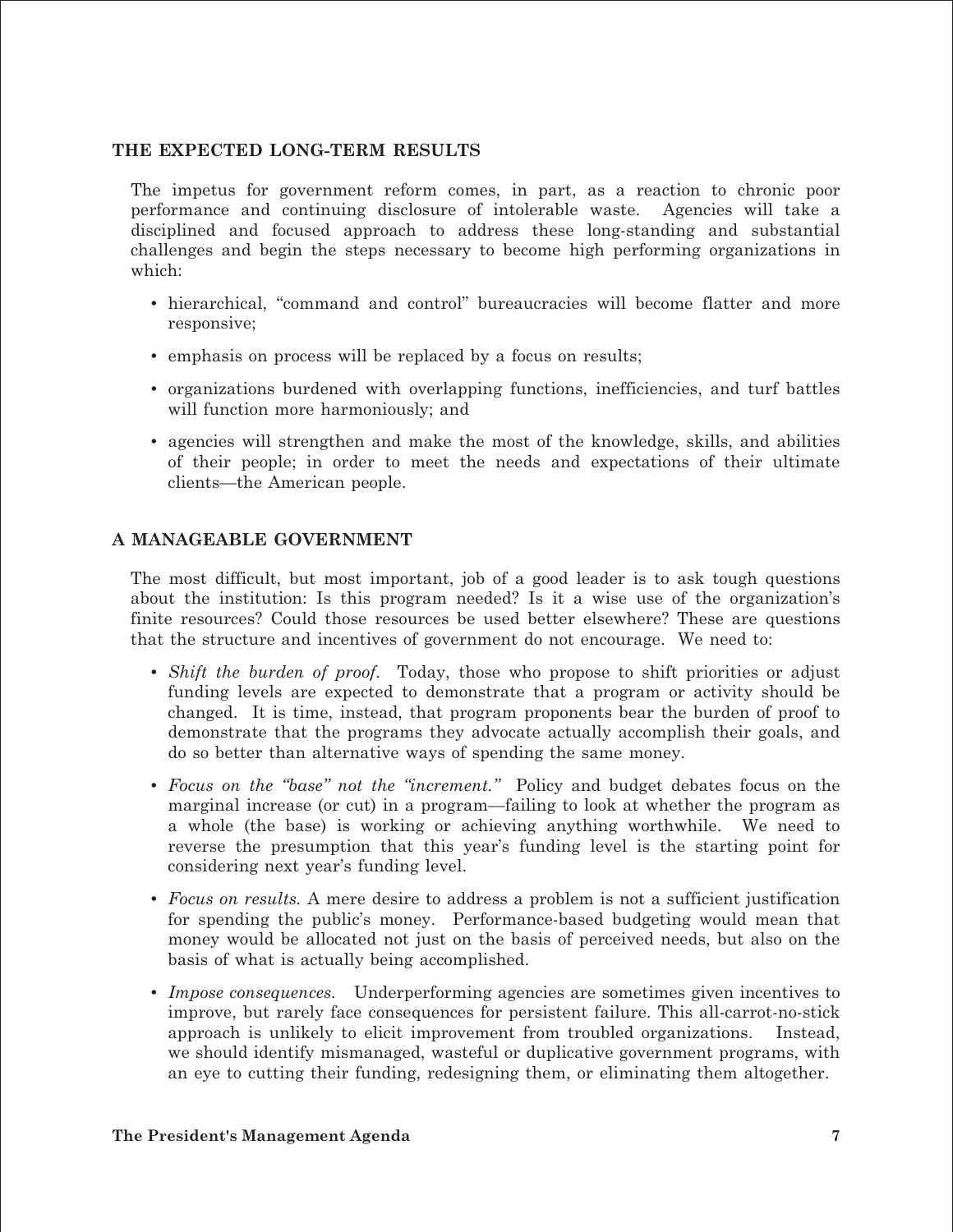• *Demand evidence.* Many agencies and programs lack rigorous data or evaluations to show that they work. Such evidence should be a prerequisite to continued funding.

Over the past three decades, reform initiatives have come and gone. Some genuine improvements have been made. But the record on the whole has been a disappointing one. That must change—and this report is a primer on how that change can be achieved.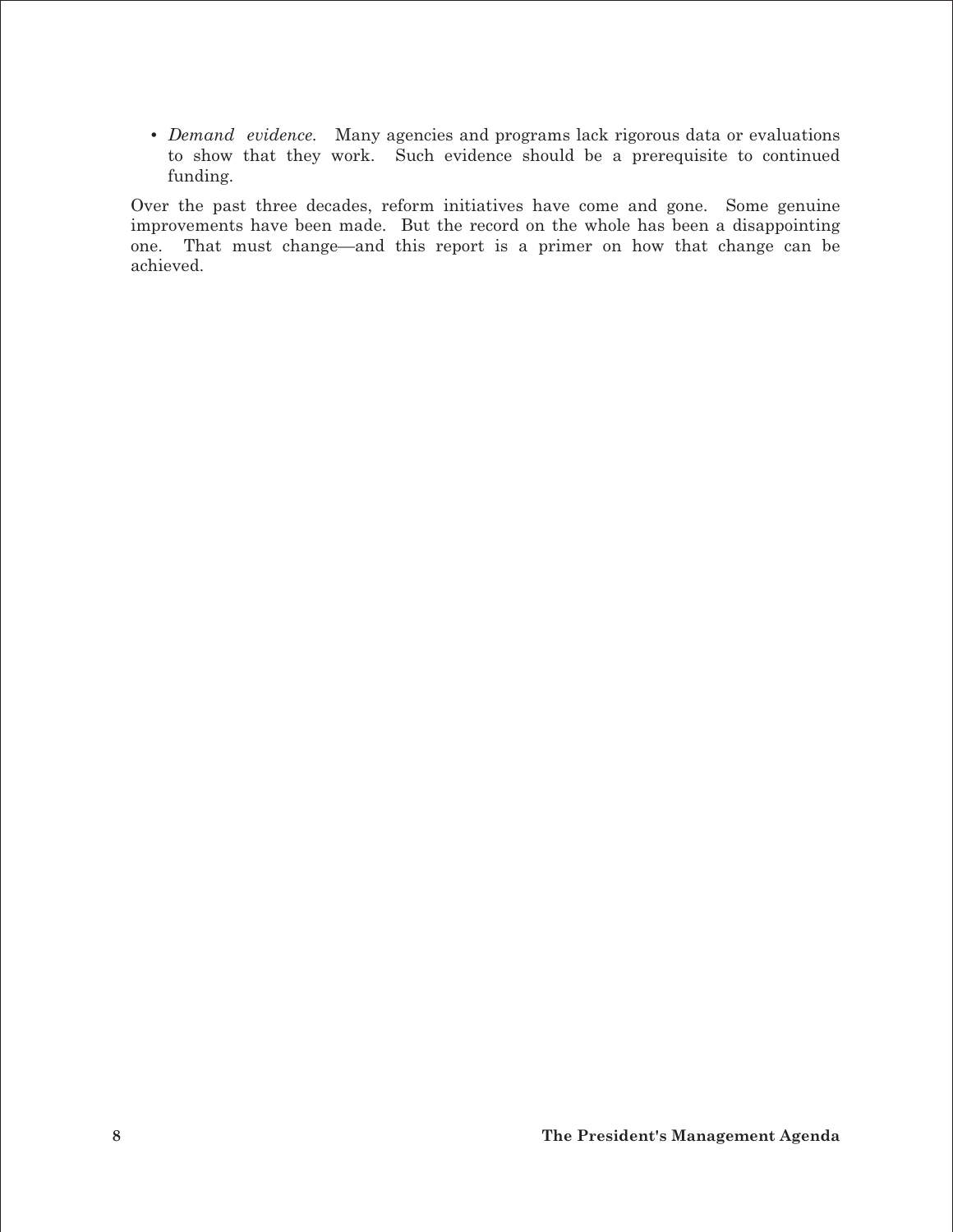# **GOVERNMENT-WIDE INITIATIVES**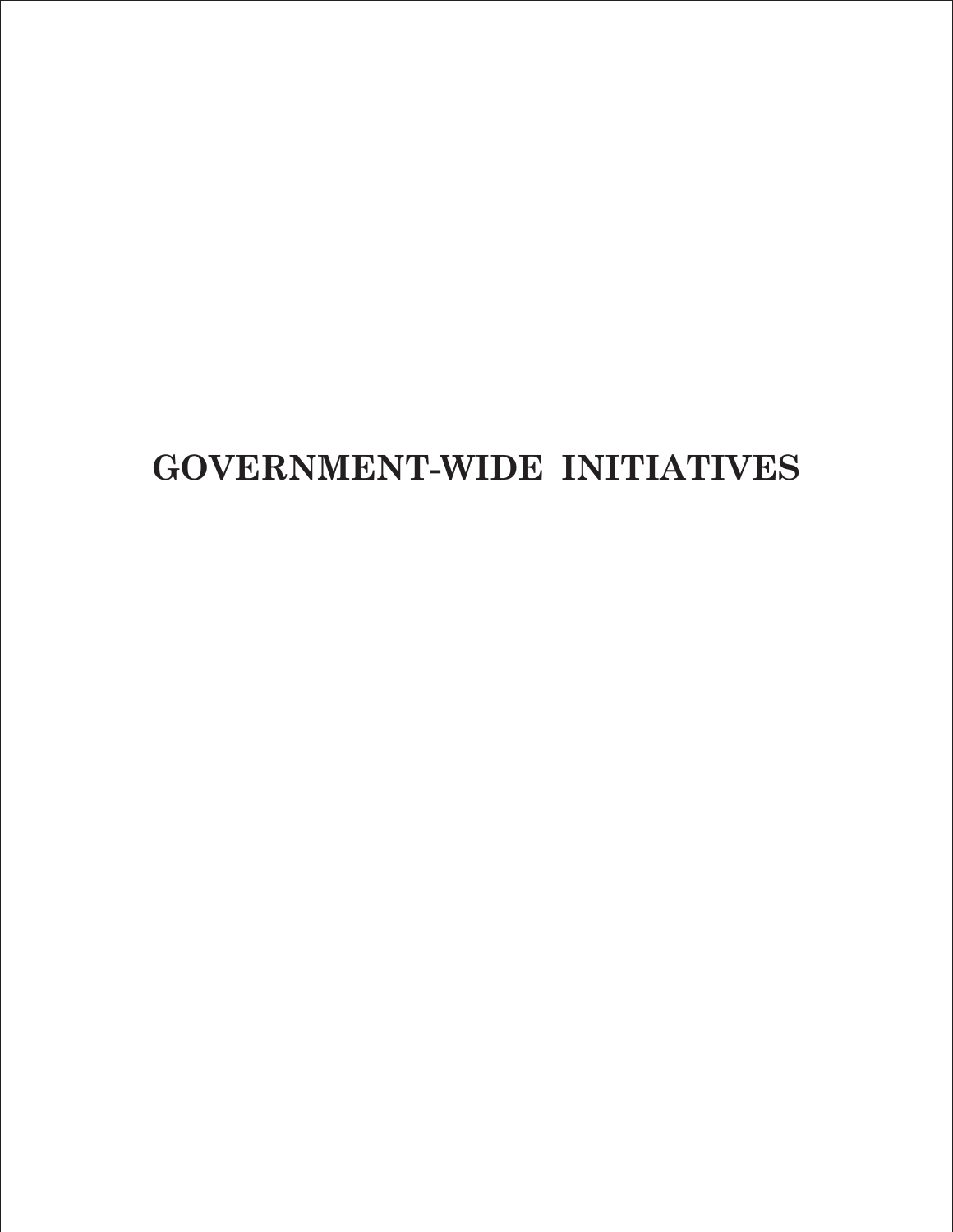### **1. Strategic Management of Human Capital**

*''We must have a Government that thinks differently, so we need to recruit talented and imaginative people to public service. We can do this by reforming the civil service with a few simple measures. We'll establish a meaningful system to measure performance. Create awards for employees who surpass expectations. Tie pay increases to results. With a system of rewards and accountability, we can promote a culture of achievement throughout the Federal Government.''* 

Governor George W. Bush

#### **THE PROBLEM**

• The federal government has reduced its workforce by 324,580 full-time equivalent employees since 1993, with most of these reductions coming from the Department of Defense. At 1.8 million employees, the federal civilian payroll has been reduced to its lowest level since 1950. The bad news is that this downsizing was accomplished

through across-the-board staff reductions and hiring freezes, rather than targeted reductions aligned with agency missions. A consequence is that the average age of the federal workforce has risen to 46 years, compared to 42 in 1990. And even as the workforce shrinks, the number of layers of hierarchy continues to increase, especially near the top. The para-

Much of the downsizing was set in motion without sufficient planning for its effects on agencies' performance capacity. Across government, federal employers reduced or froze their hiring efforts for extended periods of time. This helped reduce their number of employees, but it also reduced the influx of people with new knowledge, new energy, and new ideas-the reservoir of future agency leaders and managers (GAO Report 01-263, 2000).

doxical result: a workforce with steadily increasing numbers of supervisors and steadily declining accountability—a workforce that feels more and more overworked

at the same time as its skills move further and further out of balance with the needs of the public it serves.

• The managerial revolution that has transformed the culture of almost every other large institution in American life seems to have bypassed the federal workforce. Federal personnel According to OPM, using the initiation of the improvement period as "notification" of poor performance, and assuming an average improvement period of three to four months plus a 30-day advance notice period, the time from notification to dismissal is about five to six months.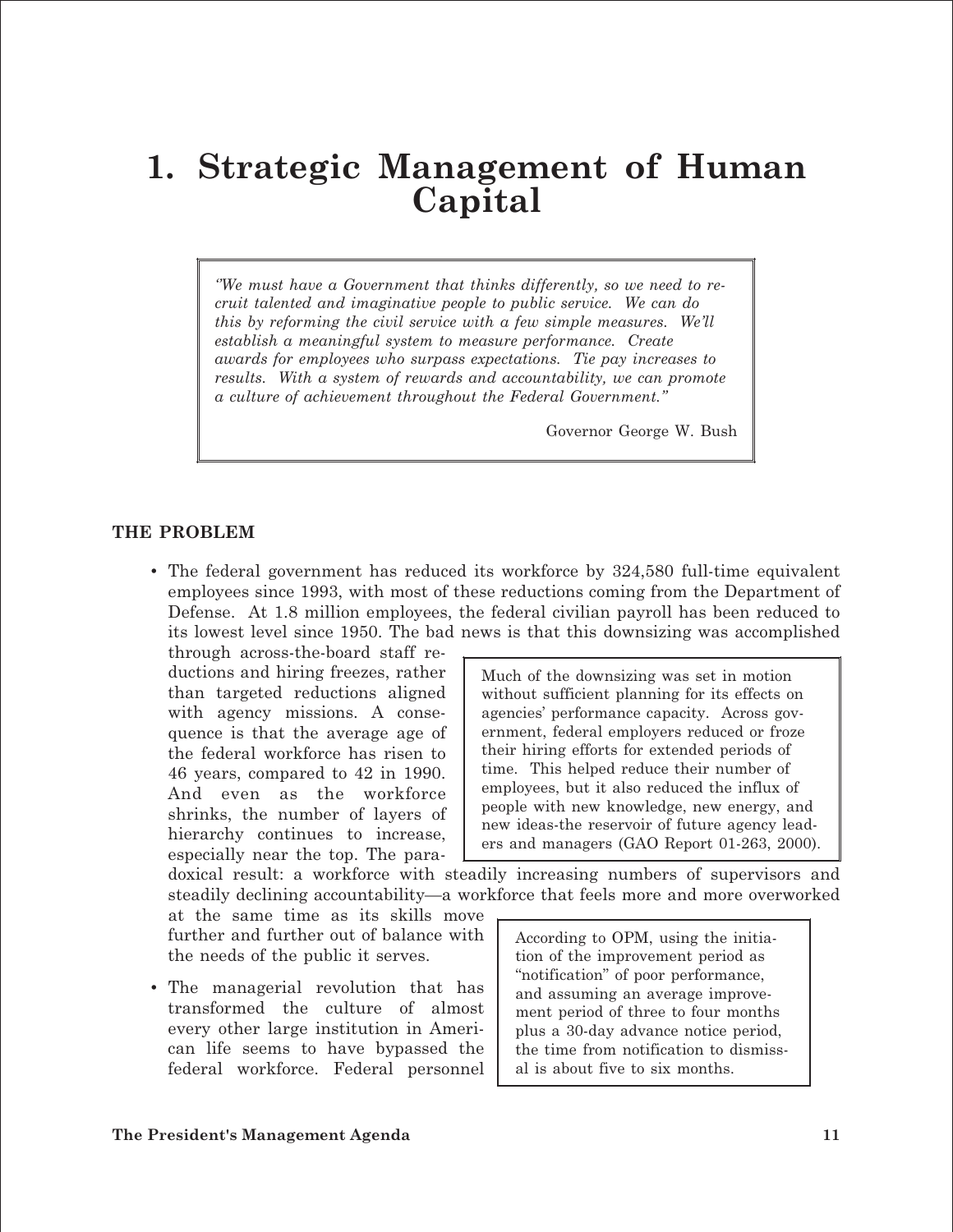policies and compensation tend to take the same "one-size-fits-all" approach they took in 1945. Excellence goes unrewarded; mediocre performance carries few consequences; and it takes months to remove even the poorest performers. Federal pay systems do not reflect current labor market realities: under current law, the entire General Schedule that covers almost every kind of white-collar occupation must be adjusted by a single percentage in each of the 32 localities in the contiguous 48 states.

• In most agencies, human resources planning is weak. Workforce deficiencies will be exacerbated by the upcoming retirement wave of the baby-boom generation. Approximately 71 percent of the government's current permanent employees will be

eligible for either regular or early retirement by 2010, and then 40 percent of those employees are expected to retire. Without proper planning, the skill mix of the federal workforce will not reflect tomorrow's changing missions.

• A survey of nearly 2,000 new employees by the Merit Systems Protection Board (MSPB) revealed that they encountered numerous problems dur-



ing their job search. For example, 47 percent were not aware that federal job vacancies are posted on the Internet; 14 percent did not think that job announcements provided enough information to decide if they were interested in the position; and 25 percent did not think that hiring decisions were made within a reasonable period of time (MSPB, 2000).

- In February 2001, GAO added human capital management to the government-wide "high-risk list" of federal activities. Inspectors General at nine major federal agencies have listed workforce problems among the top 10 most serious management challenges that their agencies face.
- These realities contribute to the growing consensus that action is required. The federal government has a unique opportunity to redefine the way it manages human capital.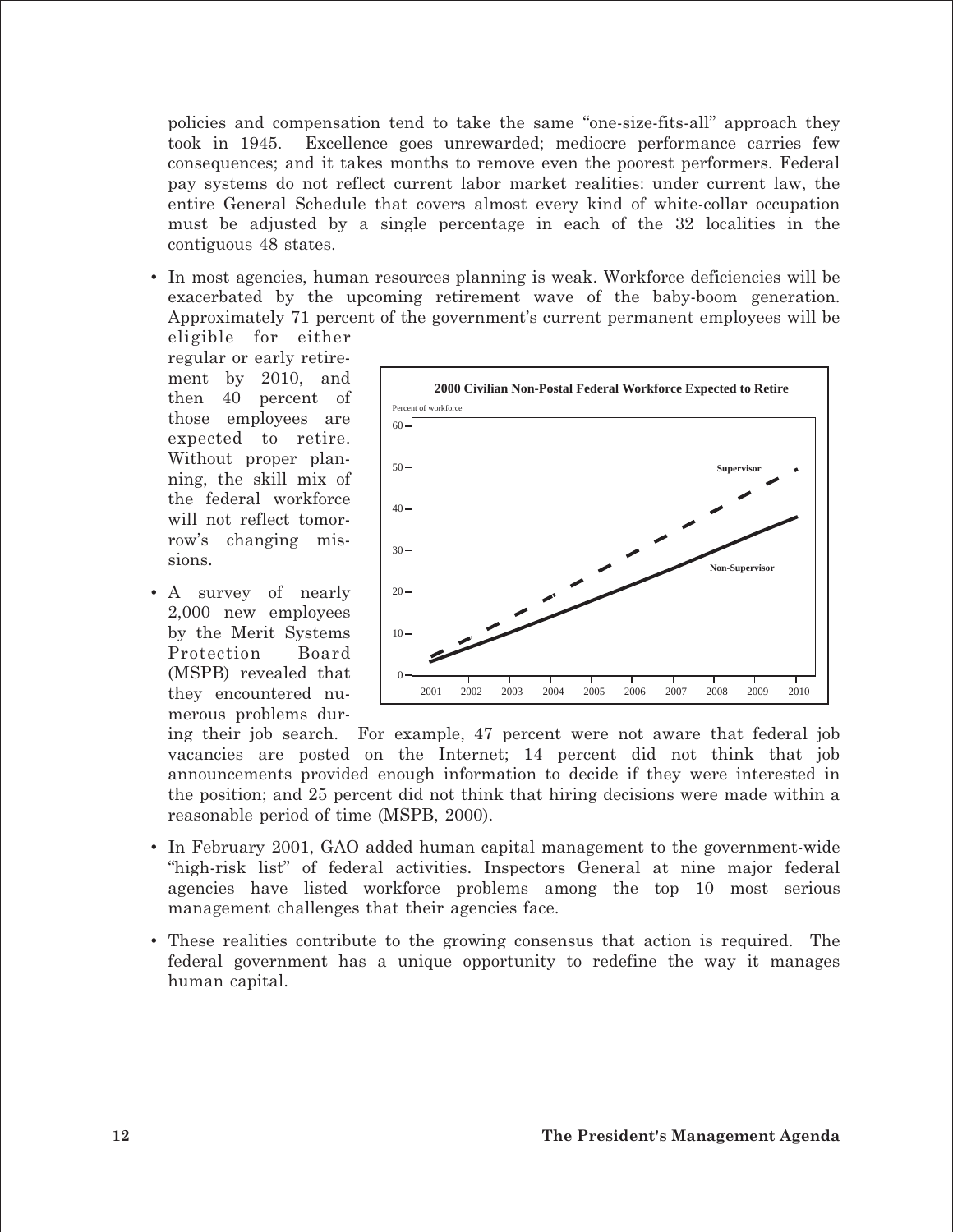The Energy Department's staff lack project and contract management skills required to oversee large projects, such as the cleanup of radioactive and hazardous waste sites.

Downsizing at NASA over the last decade through attrition and buyouts has resulted in an imbalance in NASA's skill mix. Through a series of workforce reviews, NASA has identified these imbalances and developed a plan to meet future needs. NASA received extended buyout authority last year to specifically address skill mix imbalances by allowing targeted buyouts in skill areas that exceeded needs, then hiring an equal number in skill areas that needed strengthening for the future.

In a November 1999 report, the Overseas Presence Advisory Panel concluded that the State Department needed to reform its human resource practices because it did not have the flexibility, tools, or strategic organization required to support its mission.

#### **THE INITIATIVE**

- The first priority of the President's management reform initiative is to make government citizen-centered. The number of layers in government must be compressed to reduce the distance between citizens and decision-makers, and agencies should redistribute their alloted staff from higher-level positions to front-line service-delivery. Each agency has been asked to prepare a five-year restructuring plan as part of its 2003 budget request, based upon a workforce analysis, to accomplish this important goal.
- Agencies will reshape their organizations to meet a standard of excellence in attaining the outcomes important to the nation. Each agency will identify how it will reduce the number of managers, reduce the number of organizational layers, reduce the time it takes to make decisions, change the span of control, and increase the number of employees who provide services to citizens.
- The Administration will adopt information technology systems to capture some of the knowledge and skills of retiring employees. Knowledge management systems are just one part of an effective strategy that will help generate, capture, and disseminate knowledge and information that is relevant to the organization's mission.
- While the Administration will be seeking some targeted civil service reforms, agencies must make better use of the flexibilities currently in place to acquire and develop talent and leadership. Such authorities are largely underutilized across the federal sector because many agencies are unaware of the existence of such flexibilities. The Administration will assess agencies' use of existing authorities as well as the outcomes achieved under demonstration projects. This assessment will help us determine what statutory changes are needed to enhance management flexibility, permit more performance-oriented compensation, correct skills imbalances, and provide other tools to recruit, retain, and reward a high-quality workforce.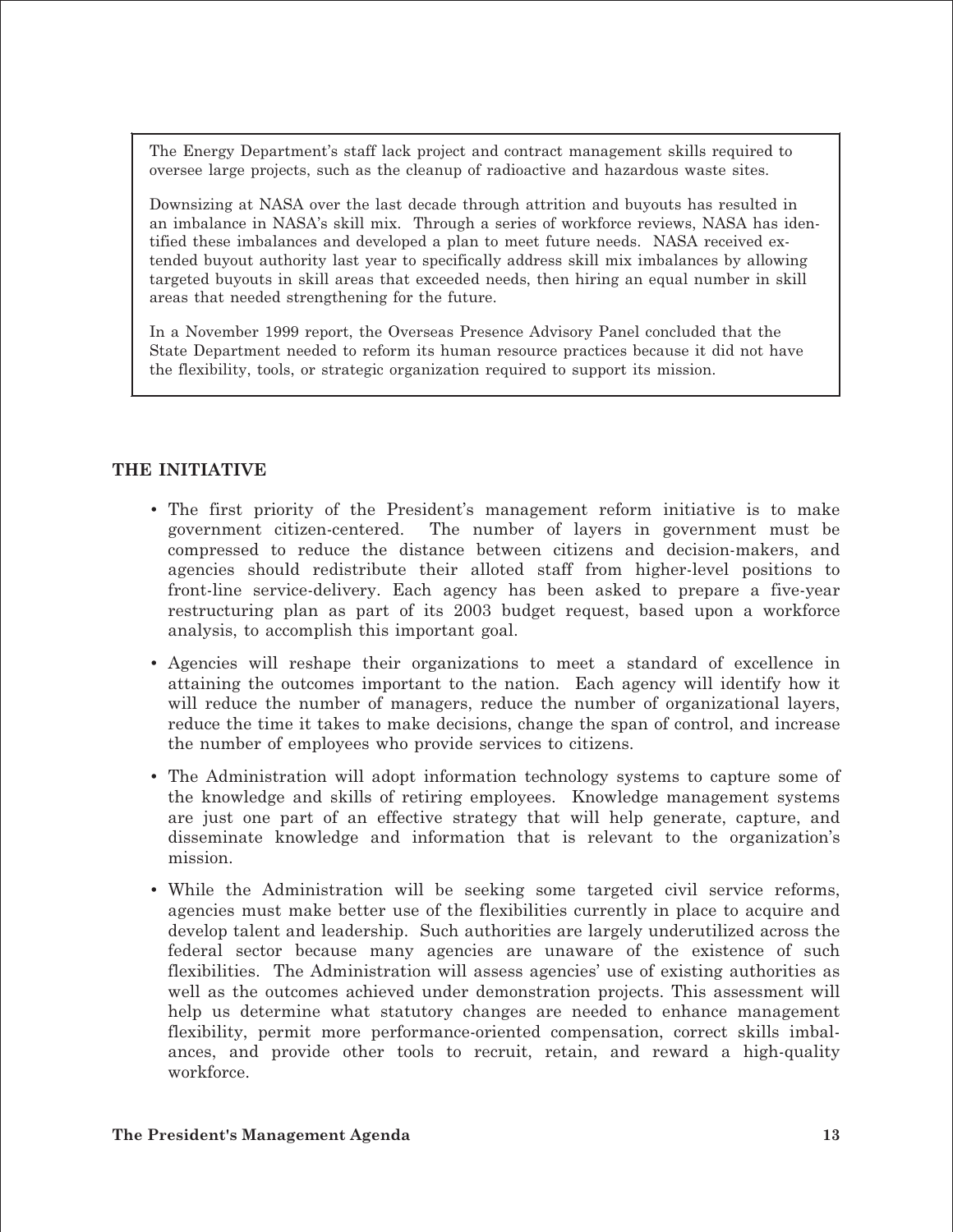#### **THE EXPECTED NEAR-TERM RESULTS**

- Human capital strategies will be linked to organizational mission, vision, core values, goals, and objectives.
- Agencies will use strategic workforce planning and flexible tools to recruit, retrain, and reward employees and develop a high-performing workforce.

The State Department implemented a recruitment strategy for certain information technology workers using existing pay flexibilities. It pays retention allowances ranging from 5 to 15 percent of an employee's base salary to certain information technology workers who obtain job-related degrees and certificates. After one year of operation, this program has helped to significantly reduce turnover and increase the skills base of State's information technology workforce (GAO Report 01–565T).

- Agencies will determine their "core competencies" and decide whether to build internal capacity, or contract for services from the private sector. This will maximize agencies' flexibility in getting the job done effectively and efficiently.
- The statutory framework will be in place to make it easier to attract and retain the right people, in the right places, at the right time.

The Bureau of the Census has used technology to significantly reduce hiring time. The agency has an electronic hiring system that provides managers with desk-top, web-based access to an electronic applicant tracking feature that allows managers to see images of applicant resumes and transcripts within twenty-four hours of receipt. The system has helped the Census Bureau reduce the time required to fill computer specialists, statisticians, and mathematical statistician positions from six months to as little as three days. Since September 1998, the agency has filled 1,000 vacancies using this process (GAO Report 01–357T, 2001).

#### **THE EXPECTED LONG-TERM RESULTS**

- Citizens will recognize improved service and performance and citizen satisfaction will increase.
- Agencies will build, sustain, and effectively deploy the skilled, knowledgeable, diverse, and high-performing workforce needed to meet the current and emerging needs of government and its citizens.
- The workforce will adapt quickly in size, composition, and competencies to accommodate changes in mission, technology, and labor markets.
- Government employee satisfaction will increase.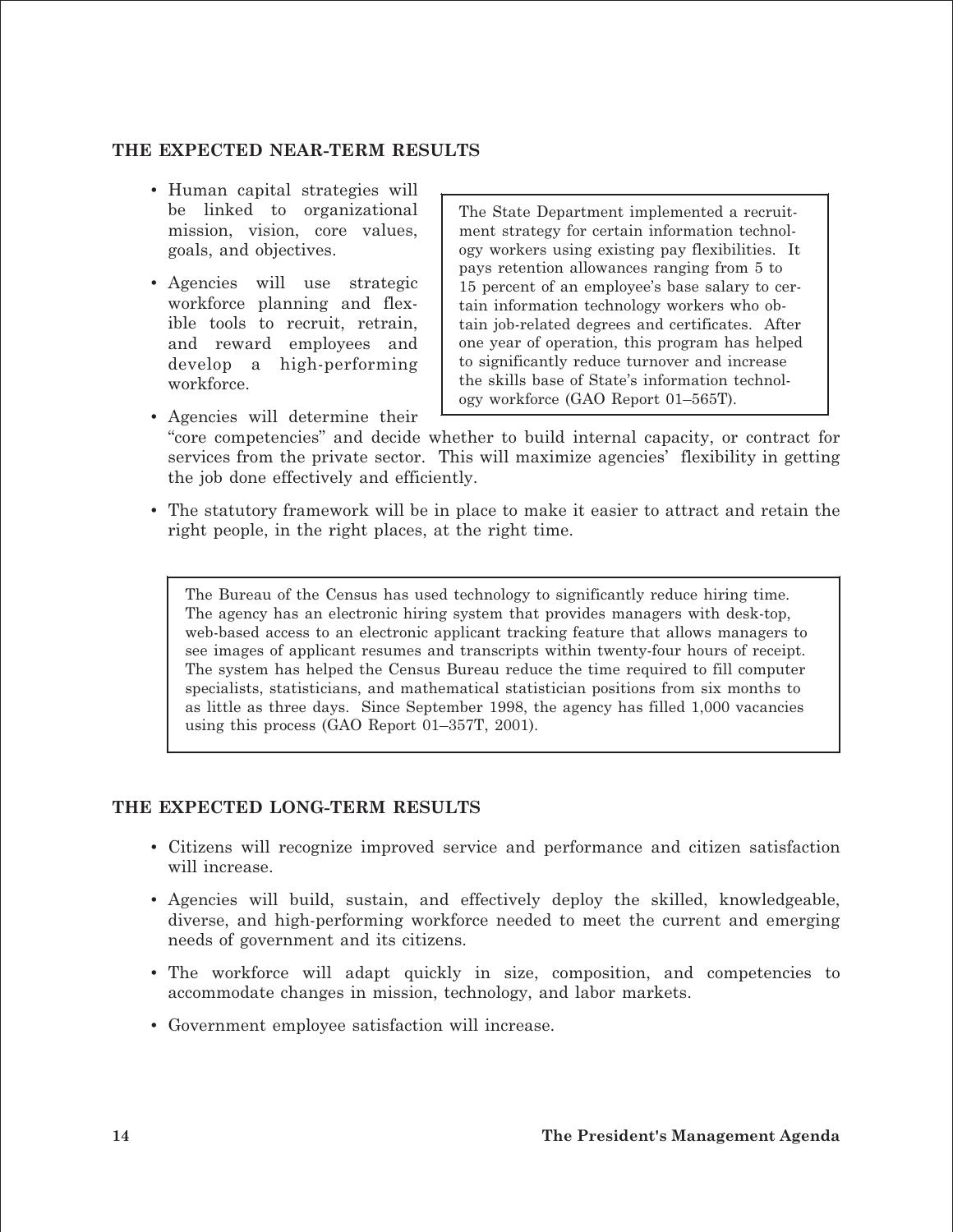- High performance will become a way of life that defines the culture of the federal service.
	- The system will attract and retain talented people who will demand and deliver sustained excellence and high levels of performance.
	- The civil service will use clear and carefully aligned performance incentives for individual employees, for teams, and for its leadership. In turn, these incentives will be tied clearly to reaching their agency's mission objectives.
	- Agencies will meet and exceed established productivity and performance goals.
	- Accountability for results will be clear and meaningful, with positive rewards for success and real consequences for failure.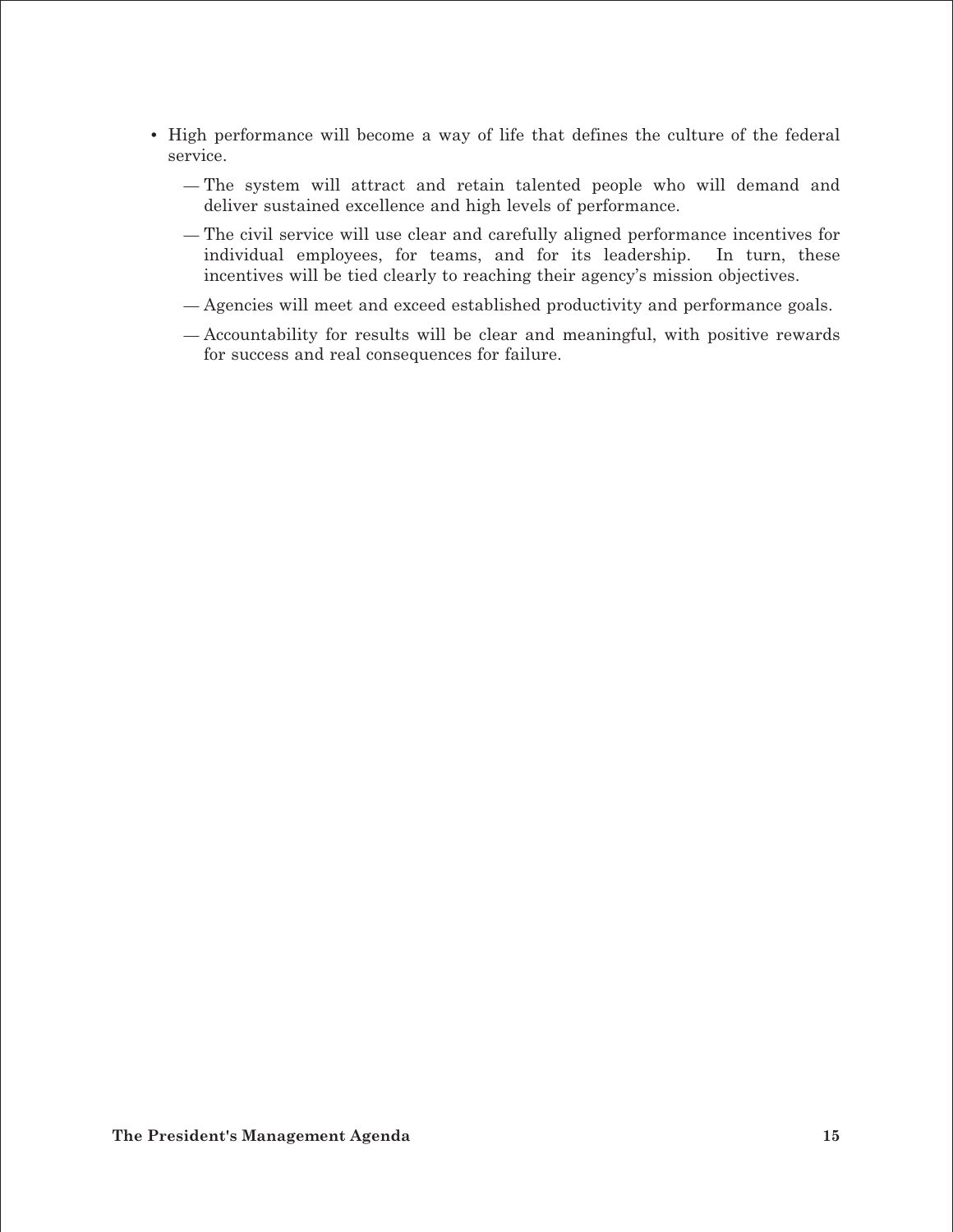# **2. Competitive Sourcing**

*"Government should be market-based—we should not be afraid of competition, innovation, and choice. I will open government to the discipline of competition."* 

Governor George W. Bush

#### **THE PROBLEM**

- Nearly half of all federal employees perform tasks that are readily available in the commercial marketplace—tasks like data collection, administrative support, and payroll services. Historically, the government has realized cost savings in a range of 20 to 50 percent when federal and private sector service providers compete to perform these functions. Unfortunately, competition between public and private sources remains an unfulfilled management promise. By rarely subjecting commercial tasks performed by the government to competition, agencies have insulated themselves from the pressures that produce quality service at reasonable cost.
- Because agencies do not maintain adequate records on work performed in-house, they have often taken three to four years to define the jobs being considered for competition.
- To compare the cost of in-house performance to private sector performance, detailed estimates of the full cost of government performance to the taxpayer have to be calculated. The development of these estimates has devolved into a contentious and rigid exercise in precision.

#### **THE INITIATIVES**

To achieve efficient and effective competition between public and private sources, the Administration has committed itself to simplifying and improving the procedures for evaluating public and private sources, to better publicizing the activities subject to competition, and to ensuring senior level agency attention to the promotion of competition.

• In accordance with the Federal Activities Inventory Reform (FAIR) Act, agencies are assessing the susceptibility to competition of the activities their workforces are performing. After review by OMB, the agencies will provide their inventories to Congress and make them available to the public. Interested parties may challenge the omission or inclusion of any particular activity.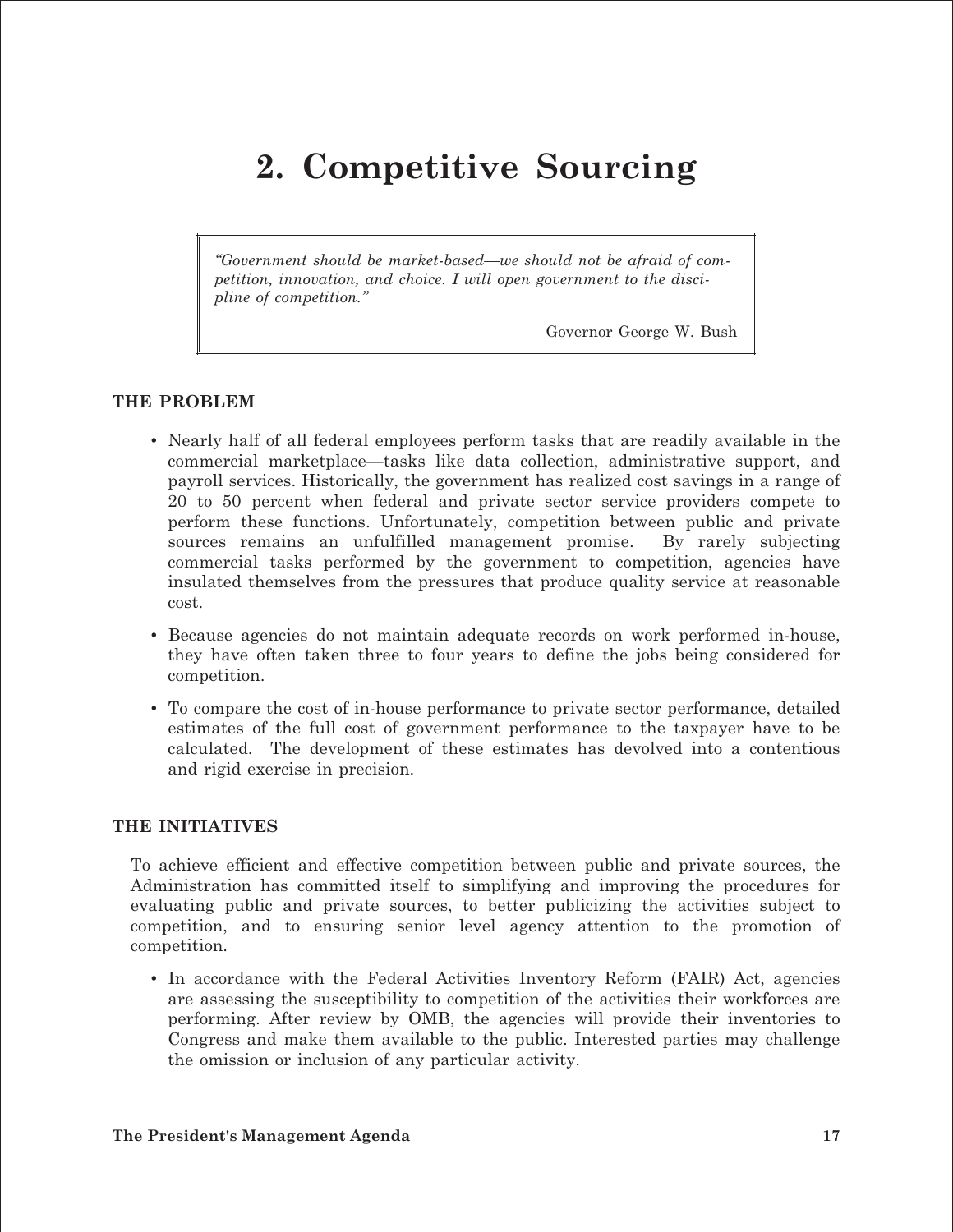- Agencies are developing specific performance plans to meet the 2002 goal of completing public-private or direct conversion competition on not less than five percent of the full-time equivalent employees listed on the FAIR Act inventories. The performance target will increase by 10 percent in 2003.
- The Administration will adopt procedures to improve and expand competition. As a first step, OMB has proposed that reimbursable (fee-for-service) work involving performance by a federal agency be recompeted every three to five years, similar to standard contract review, renewal, or solicitation procedures.
- The Administration will seek to implement findings of the Commercial Activities Panel, a commission created by Congress to examine the policies and procedures governing public-private competition.
- Finally, the Administration is pursuing administrative and legislative actions to incorporate the full costs of agency work into the daily budget and acquisition process. This will eliminate the complex, after-the-fact calculation of public-sector costs.

#### THE EXPECTED RESULTS

Increased competition consistently generates significant savings and noticeable performance improvements.

- Recent competitions under OMB Circular  $A-76<sup>1</sup>$  have resulted in savings of more than 20 percent for work that stays in-house and more than 30 percent for work outsourced to the private sector.
- From 1995 through 2000, the Department of Defense completed over 550 A-76 initiatives, which resulted in an average 34 percent reduction in cost. DoD expects to achieve \$11.7 billion in savings as a result of A-76 competition between 1997 and 2005.
- Numerous studies conducted by the GAO, the Center for Naval Analyses, and others confirm the magnitude of these savings.
- Competition promotes innovation, efficiency, and greater effectiveness. For many activities, citizens do not care whether the private or public sector provides the service or administers the program. The process of competition provides an imperative for the public sector to focus on continuous improvement and removing roadblocks to greater efficiency.
- By focusing on desired results and outcomes, the objective becomes identifying the most efficient means to accomplish the task.

Public-private competition is governed by OMB Circular A-76. The Circular establishes federal policy for determining whether commercial activities should be provided through contract with commercial sources, use of in-house government personnel, or through interservice support agreements with other federal agencies.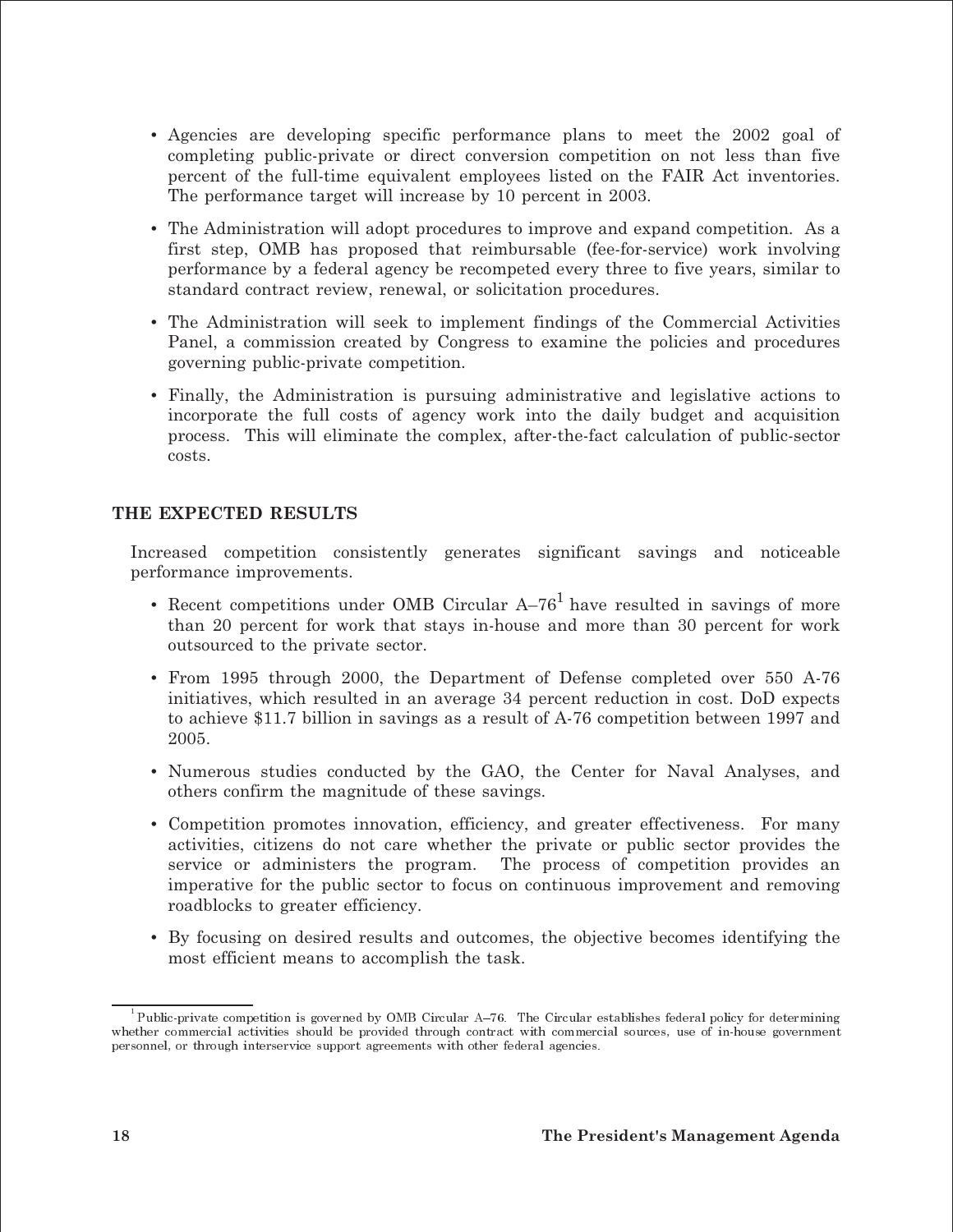# **3. Improved Financial Performance**

*"Without accountability, how can we ever expect results? Under my Administration, we will bring this cycle of failure to an abrupt end. As President, I will hold all affected agencies accountable for passing their audits not later than 2002. I will say to those I put in place, get your audits right."* 

Governor George W. Bush

#### **THE PROBLEM**

- Federal agencies recently identified \$20.7 billion in erroneous benefit and assistance payments associated with just 13 programs. That amount represents more than the total annual expenditures of seven states.
- Examples of erroneous payments:
	- The Medicare Fee-for-Service Program had estimated erroneous payments of \$11.9 billion (6.8 percent) in 2000. Erroneous payments included payments for medically unnecessary services, unsupported claims/services, and miscoded claims.
	- The Department of Agriculture estimates \$976 million in food stamp overissuances, and \$360 million in underissuances, for a total of \$1.34 billion in erroneous payments, representing a total error rate of approximately 8.9 percent in 2000.
	- Regional Veterans Benefits Administration offices made erroneous initial VA benefit decisions 32 percent of the time in 1999.
	- In 2000, the IRS reported that \$7.8 billion in unrecovered Earned Income Tax Credit claims were erroneously paid to taxpayers for tax year 1997.

*"It takes the Federal Government 5 months to close our books…This is not the stuff of excellence."* 

Paul H. O'Neill, Secretary of the Treasury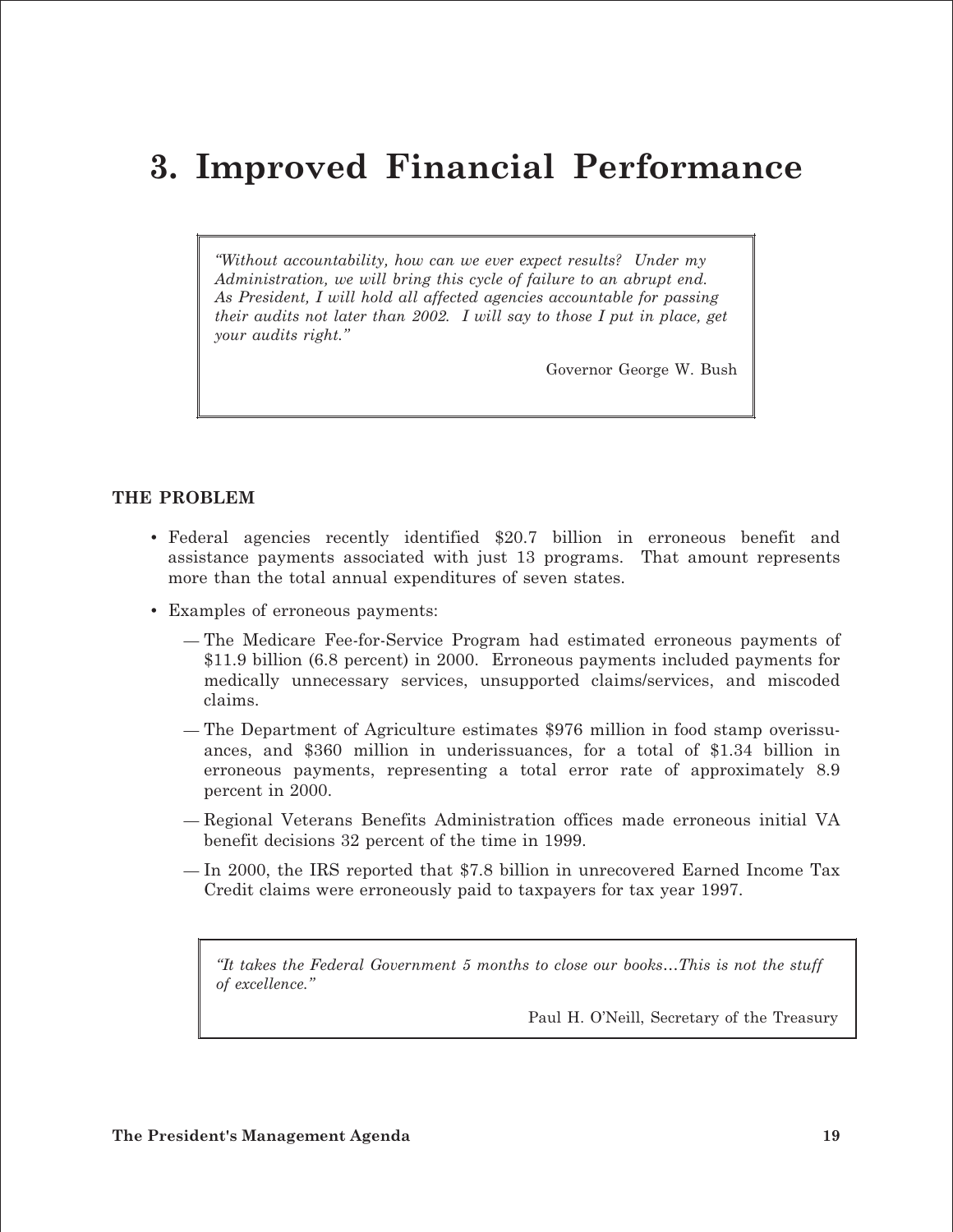*"…accurate and timely information to manage your financial program activities on a day-to-day basis are part of a core value set that world-class organizations have adopted."* 

Paul H. O'Neill, Secretary of the Treasury

- A clean financial audit is a basic prescription for any well-managed organization, yet the federal government has failed all four audits since 1997. Moreover, most federal agencies that obtain clean audits only do so after making extraordinary, labor-intensive assaults on financial records.
- Without accurate and timely financial information, it is not possible to accomplish the President's agenda to secure the best performance and highest measure of accountability for the American people.

#### **THE INITIATIVE**

- The Administration will first establish a baseline of the extent of erroneous payments. Agencies will include in 2003 budget submissions information on erroneous payment rates, including actual and target rates, where available, for benefit and assistance programs over \$2 billion. Using this information, OMB will work with agencies to establish goals to reduce erroneous payments for each program.
- To ensure that federal financial systems produce accurate and timely information to support operating, budget, and policy decisions, OMB will work with agencies to:
	- Improve timeliness by:
		- re-engineering reporting processes and expanding use of web-based technologies;
		- instituting quarterly financial statements;
		- accelerating end-of-year reporting; and
		- measuring systems compliance with agencies' ability to meet OMB and Treasury requirements accurately and timely.
	- Enhance usefulness by:
		- requiring comparative financial reporting;
		- reporting specific financial performance measurements; and
		- integrating financial and performance information.
	- Ensure reliability by obtaining and sustaining clean audit opinions for:
		- components of agencies;
		- agencies; and
		- the government as a whole.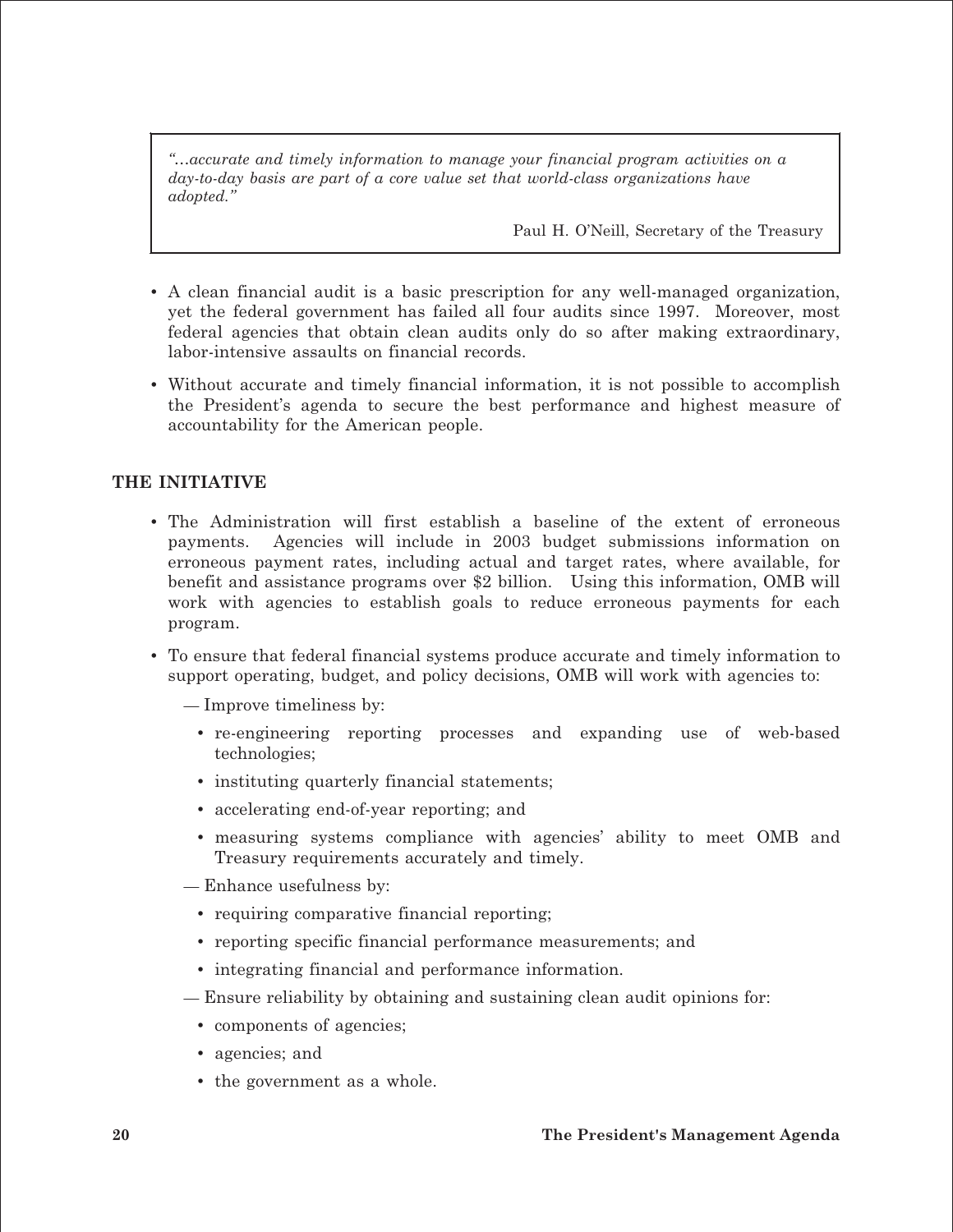— We will make changes to the budget process that will allow us to better measure the real cost and performance of programs.

#### **THE EXPECTED RESULTS**

- More accurate benefit and assistance payments to current recipients will enable programs to serve additional eligible recipients without increasing their budgets and will reduce program costs. For example:
	- Reducing erroneous payments in federal housing programs will result in being able to provide housing subsidies to currently eligible people who are not being served due to limited funding.
	- Reducing erroneous payments in entitlement programs, such as Food Stamps or Social Security, will decrease the cost of these programs to the American taxpayer. As an indication, with heightened scrutiny, the estimated erroneous payment rate for the Medicare program was reduced from 14 percent in 1996 to 6.8 percent in 2000.
	- Preliminary data from test matches between the Departments of Education and the Treasury suggest that the Pell Grant program is making over-awards of up to \$400 million each year because students or their parents do not report their income accurately on their student aid applications. If those erroneous overpayments were eliminated, the savings could be used to increase the maximum Pell Grant award by up to \$100, providing more grant assistance to low-income students to help them afford college.
- Improved accountability to the American people through audited financial reports.
	- Financial systems that routinely produce information that is:
		- timely, to measure and effect performance immediately;
		- useful, to make more informed operational and investing decisions; and
		- • reliable, to ensure consistent and comparable trend analysis over time and to facilitate better performance measurement and decision making.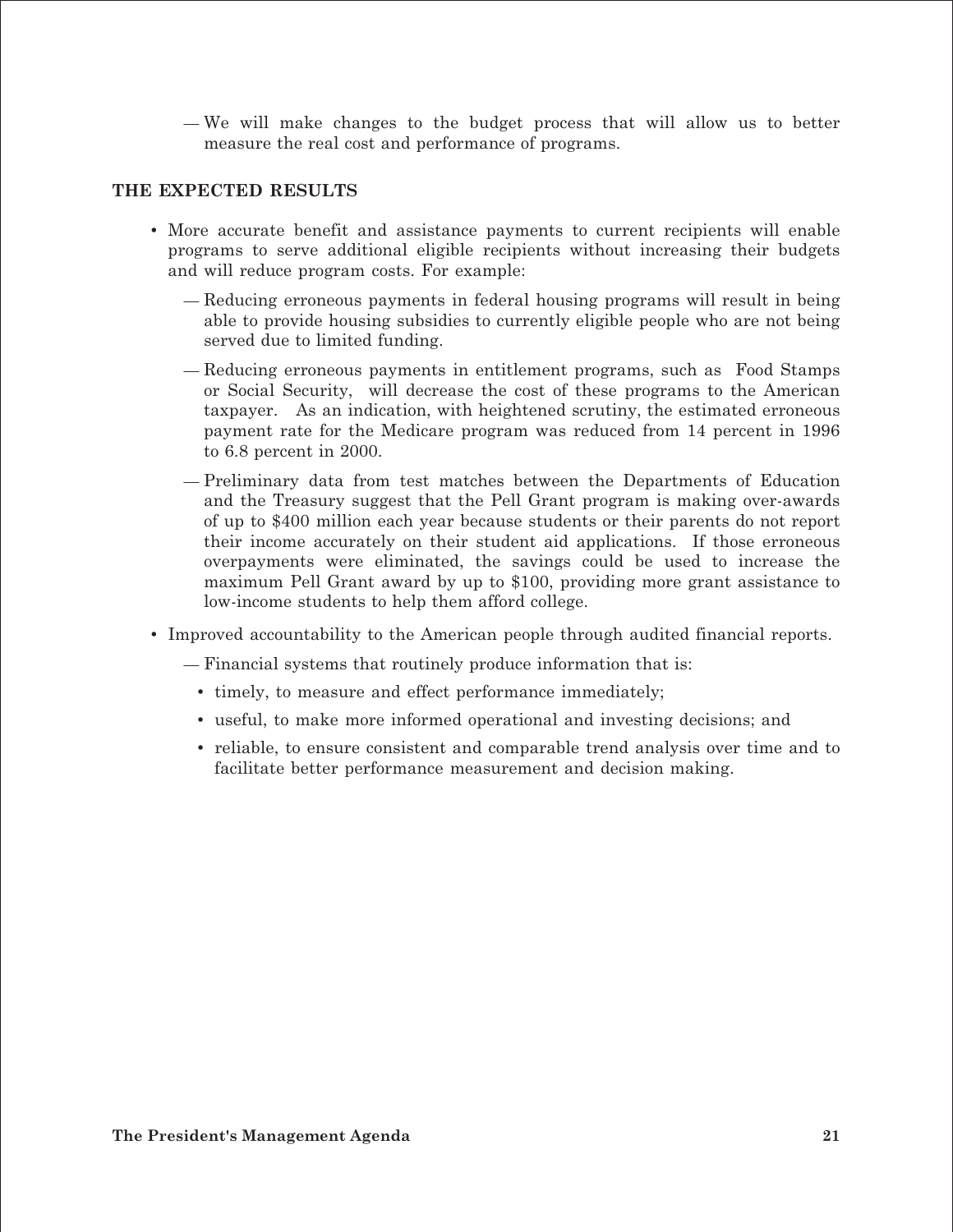### **4. Expanded Electronic Government**

*"I will expand the use of the Internet to empower citizens, allowing them to request customized information from Washington when they need it, not just when Washington wants to give it to them. True reform involves not just giving people information, but giving citizens the freedom to act upon it."* 

Governor George W. Bush

The federal government can secure greater services at lower cost through electronic government (E-government), and can meet high public demand for E-government services. This administration's goal is to champion citizen-centered electronic government that will result in a major improvement in the federal government's value to the citizen.

#### **THE PROBLEM**

The federal government is the world's largest single consumer of information technology (IT). IT has contributed 40 percent of the increase in private-sector productivity growth, but the \$45 billion the U.S. government will spend on IT in 2002 has not produced measurable gains in public-sector worker productivity. At least four major causes for this failure can be discerned.

- Agencies typically evaluate their IT systems according to how well they serve the agency's needs—not the citizens' needs. Systems will often be evaluated by the percentage of time they are working rather than the performance gain they deliver to the programs they support. In general, agencies do not evaluate their IT systems by standards relevant to the work the agency is supposed to do.
- Just as private-sector companies in the 1980s tended to use computers merely as souped-up typewriters and calculators, so government agencies in the 1990s have used IT to automate pre-existing processes rather than create new and more efficient solutions.
- IT offers opportunities to break down obsolete bureaucratic divisions. Unfortunately, agencies often perceive this opportunity as a threat and instead make wasteful and redundant investments in order to preserve chains of command that lost their purpose years ago. Financial systems are often automated separately from procurement systems, which are in turn carefully segregated from human resources systems, significantly increasing costs and minimizing potential savings. Likewise, with rare exceptions—the Department of Defense's Finance and Accounting System being one—agencies shun opportunities to work together to consolidate functions like payroll.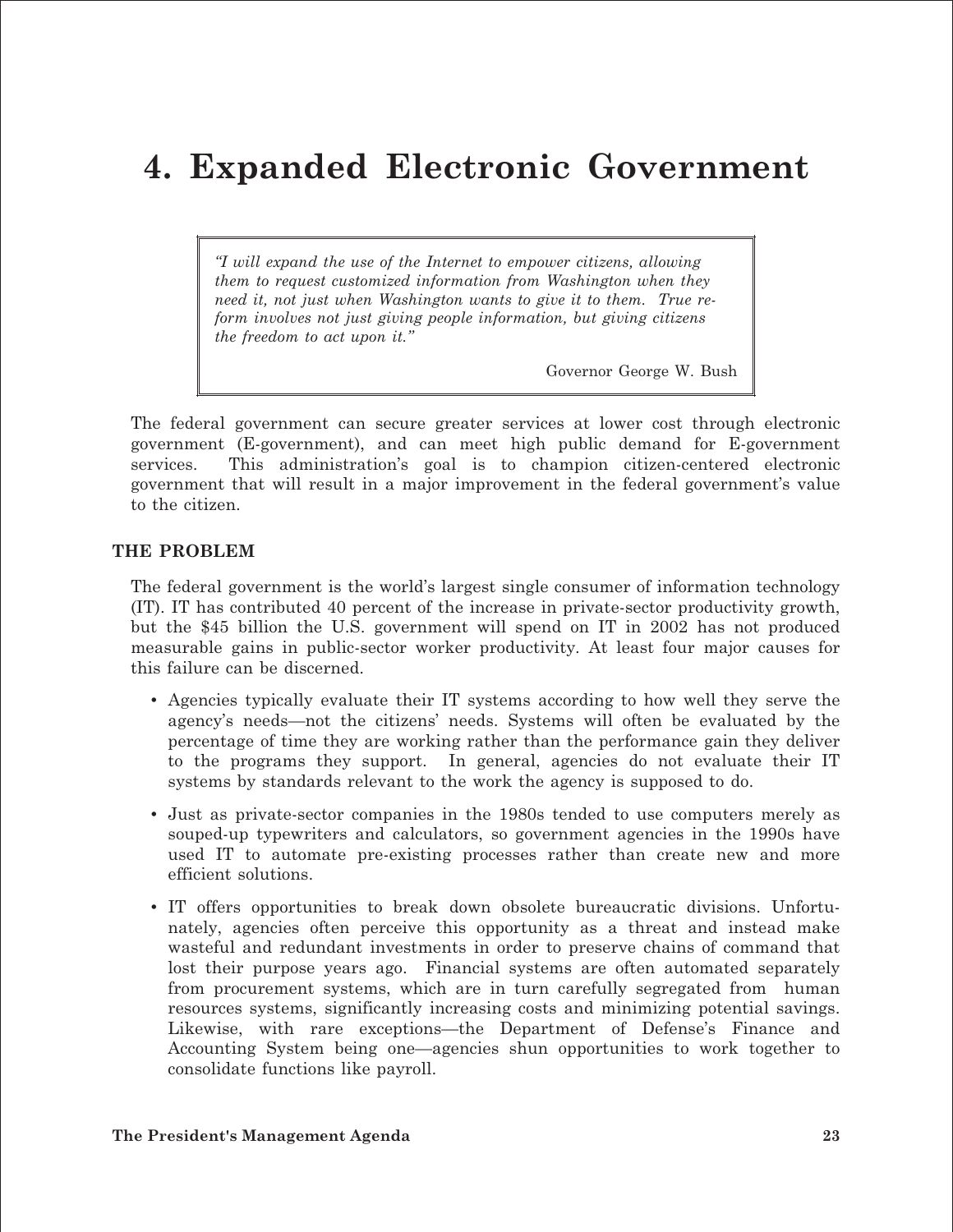Many agencies do not take care to ensure that their IT systems can communicate with one another. The Department of Veterans Affairs (VA), for example, built a new online form for veterans in one office and then discovered they had to print out the information and mail it to another office of VA because the two systems were not interoperable. VA is now devoted to interoperability—but not all agencies are as zealous.

#### **THE INITIATIVES**

The Administration will advance E-government strategy by supporting projects that offer performance gains across agency boundaries, such as e-procurement, e-grants, e-regulation, and e-signatures. It will manage E-government projects more effectively by using the budget process to insist on more effective planning of IT investments by government agencies. A task force of agency personnel in coordination with OMB and the President's Management Council will identify E-government projects that can deliver significant productivity and performance gains across government. The task force will also identify the systematic barriers that have blocked the deployment of E-government advances. The task force will work to:

- Create easy-to-find single points of access to government services for individuals.
- Reduce the reporting burden on businesses—businesses should not have to file the same information over and over because government fails to reuse the data appropriately or fails to take advantage of commercial electronic transaction protocols.
- Share information more quickly and conveniently between the federal and state, local, and tribal governments. We must also do a better job of collaborating with foreign governments and institutions.
- • Automate internal processes to reduce costs internally, within the federal government, by disseminating best practices across agencies.

To support the task force's work, OMB will scrutinize federal IT investments to ensure that they maximize interoperability and minimize redundancy. The President's Budget proposes a \$20 million E-government fund for 2002 (\$100 million over the three years 2002 through 2004) to pay for collaborative E-government activities across agency lines.

The Administration will also improve the federal government's use of the Web.

- • It will expand and improve the FirstGov *(www.FirstGov.gov)* web site to offer citizens a convenient entry to government services. OMB will engage the agencies and state and local governments in this venture, to help citizens find information and obtain services organized according to their needs, and not according to the divisions created by the government's organizational chart.
- • Agencies will undertake a Federal Public Key Infrastructure (PKI) to promote digital signatures for transactions within the federal government, between government and businesses and between government and citizens. The digital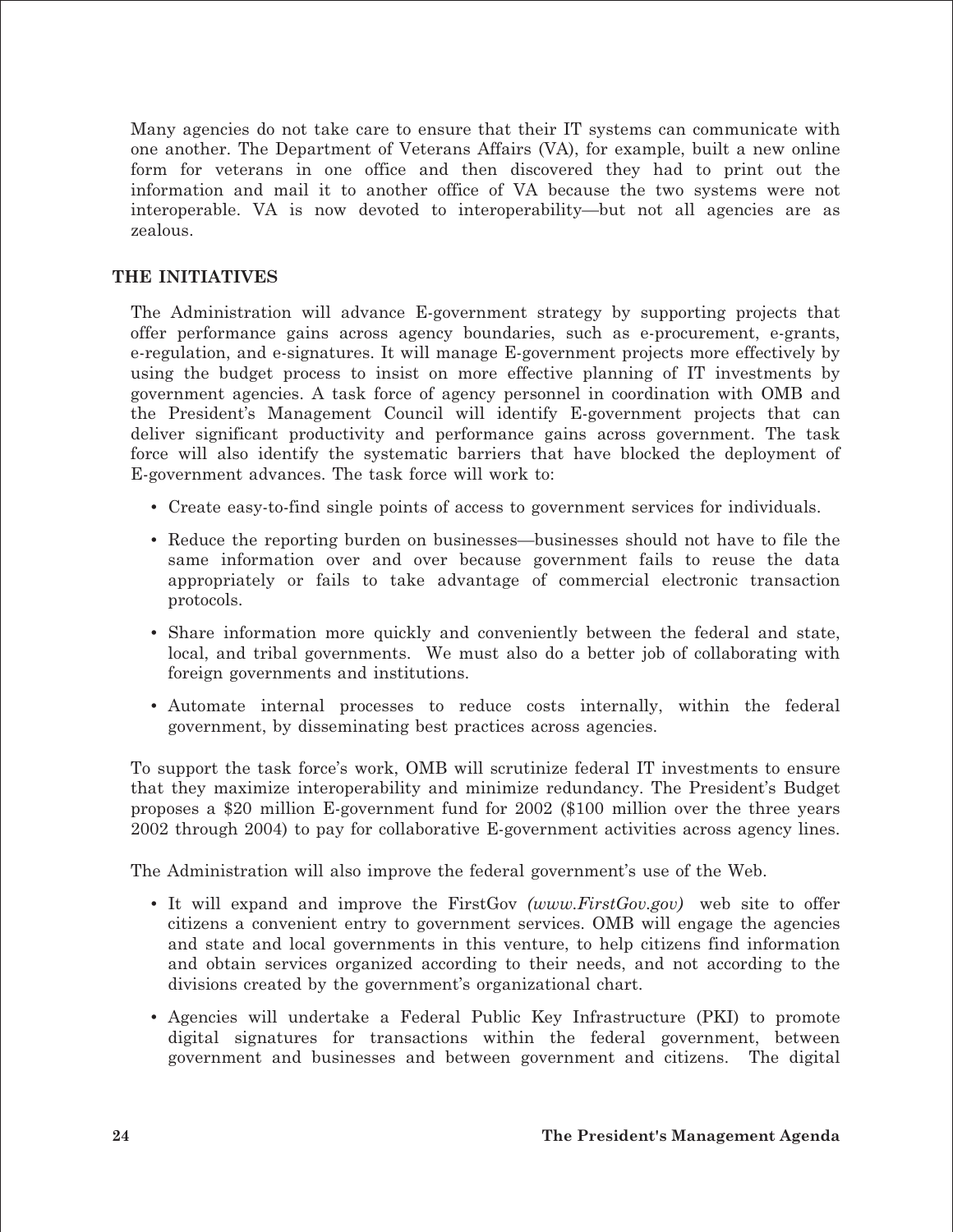signature initiative should be coordinated with state and local governments as well as the private sector.

- • By the end of 2002, all agencies will use a single e-procurement portal, *www.FedBizOpps.gov,* to provide access to notices of solicitations over \$25,000. A fully operational government-wide entry point on the Internet represents a first step in capitalizing on electronic business processes and making e-procurement the government-wide standard. The next step: agencies will make use of the single portal to consolidate procurement on the way to the broader E-government goal of supply chain management.
- Agencies will allow applicants for federal grants to apply for and ultimately manage grant funds online through a common web site, simplifying grant management and eliminating redundancies in the same way as the single procurement portal will simplify purchasing.
- Major regulatory agencies will use the Web to inform citizens of the cases before them, allow access to the development of rules, and make more transparent the decisions they make, as the Department of Transportation already does through its Docket Management System.

#### **THE EXPECTED RESULTS**

The E-government initiative will make it simpler for citizens to receive high-quality service from the federal government, while reducing the cost of delivering those services. The PKI effort will ensure that electronic transactions with and within government are private and secure. The e-procurement and grant-management portals will make transactions with the government—or obtaining financial assistance from the government—easier, cheaper, quicker and more comprehensible. The work on supply chain management will enable agencies to eliminate redundant processes and save resources. And putting the federal regulatory process on-line will offer citizens easier access to some of the most important policy decisions: better informing the citizenry and holding government more effectively to account. In short, by improving informationtechnology management, simplifying business processes, and unifying information flows across lines of business agencies will:

- provide high quality customer service regardless of whether the citizen contacts the agency by phone, in person, or on the Web;
- reduce the expense and difficulty of doing business with the government;
- cut government operating costs;
- provide citizens with readier access to government services;
- increase access for persons with disabilities to agency web sites and E-government applications; and
- make government more transparent and accountable.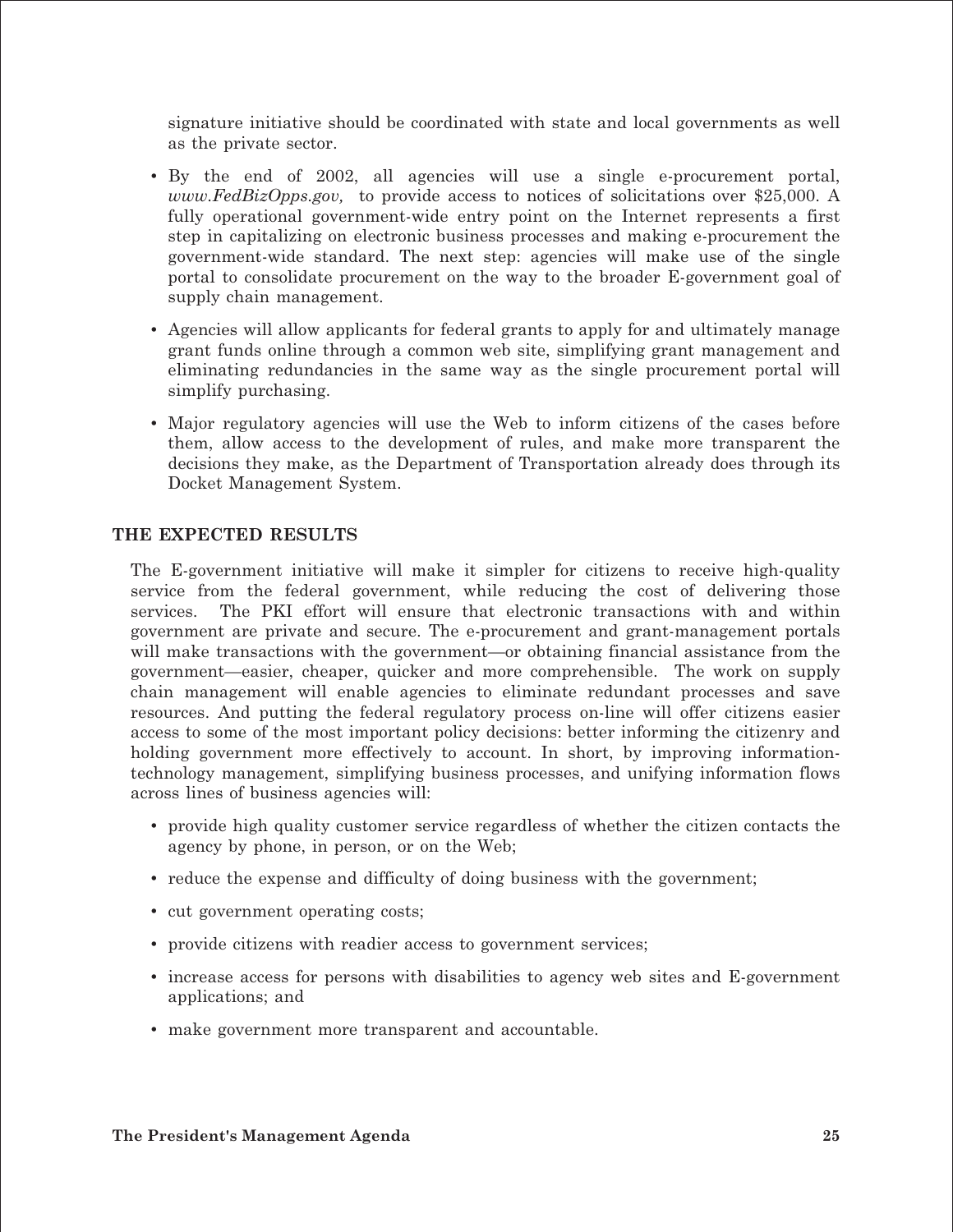### **5. Budget and Performance Integration**

*"Government should be results-oriented - guided not by process but guided by performance. There comes a time when every program must be judged either a success or a failure. Where we find success, we should repeat it, share it, and make it the standard. And where we find failure, we must call it by its name. Government action that fails in its purpose must be reformed or ended."* 

Governor George W. Bush

#### **THE PROBLEM**

- Improvements in the management of human capital, competitive sourcing, improved financial performance, and expanding electronic government will matter little if they are not linked to better results.
- Everyone agrees that scarce federal resources should be allocated to programs and managers that deliver results. Yet in practice, this is seldom done because agencies rarely offer convincing accounts of the results their allocations will purchase. There

In May 2001, the General Accounting Office reported that the majority of federal managers are largely ignoring performance information when allocating resources. In only six federal agencies did 51 percent or more of the managers indicate they used this information to a great or very great extent in resource allocation. Of the 28 agencies covered in the survey, fewer than 40 percent of the managers in 11 agencies said they used the information in this manner, and in one agency, only 24 percent of the managers did so.

is little reward, in budgets or in compensation, for running programs efficiently. And once money is allocated to a program, there is no requirement to revisit the question of whether the results obtained are solving problems the American people care about.

- In 1993, Congress enacted the Government Performance and Results Act (GPRA) to get the federal government to focus federal programs on performance. After eight years of experience, progress toward the use of performance information for program management has been discouraging. According to a General Accounting Office (GAO) survey of federal managers, agencies may, in fact, be losing ground in their efforts to building organizational cultures that support a focus on results.
- Agency performance measures tend to be ill defined and not properly integrated into agency budget submissions and the management and operation of agencies. Performance measures are insufficiently used to monitor and reward staff, or to hold program managers accountable.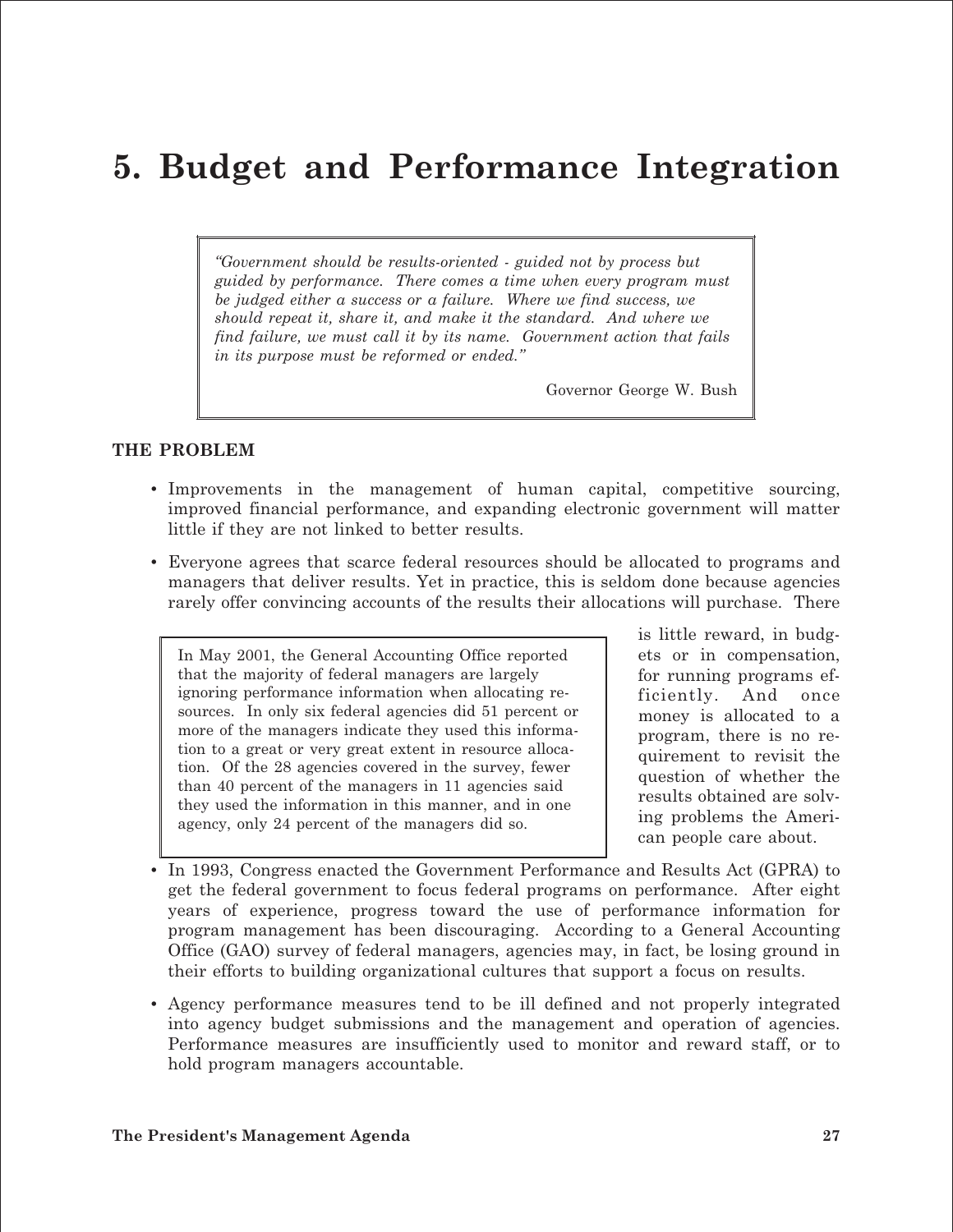- The single goal for Department of Defense (DoD) procurement is the percentage of procurement funds requested and appropriated by Congress compared to DoD identified needs. This is a measure of inputs and lobbying success, but talks nothing about results achieved.
- The U.S. Fire Administration exists to reduce the loss of life from fire-related incidents. One of the performance indicators used is the quantity of information to constituents and to those who can have a positive impact of targeted populations. This is a description of activity and an input measure.
- The Health Resources and Services Administration provides grants to increase the number of primary care providers, encourage better distribution of health professionals, and increase the number of minorities in the health professions. Program performance has been measured not by the number or distribution of health care professionals, but rather by the number of grants made to academic institutions, hospitals or students.

Managers responsible for producing public services often do not have control over the resources they use or flexibility to use them efficiently; authority is not aligned with accountability. In the GAO survey cited above, in 22 agencies more than half the managers reported they were held accountable for the results of their programs. But only in one agency did more than half the managers report that they had the decision making authority to help the agency accomplish its goals to the same extent.

• Managers do not have timely and complete information with which to monitor and improve their results. Information is

collected and filed away for use "somewhere else."

• The structure of the federal budget makes it impossible to identify the full cost associated with individual programs. Because the budget does not identify full cost, competition for About the time GPRA was signed into law, President Clinton requested information on the impact of a proposed increase in funding for a children's program. Neither the agency nor OMB was able to calculate this impact.

services has been forced to substitute a separate process governed by complex, artificial rules for cost measurement—and this, in turn, has acted as a barrier to competition and a source of constant confusion.

• The American people should be able to see how government programs are performing and compare performance and cost across programs. The lack of a consistent information and reporting framework for performance, budgeting, and accounting obscures this necessary transparency.

> In the mid-1990's, the government could not determine the environmental changes that had resulted from the spending of billions of dollars in federal monies over two decades.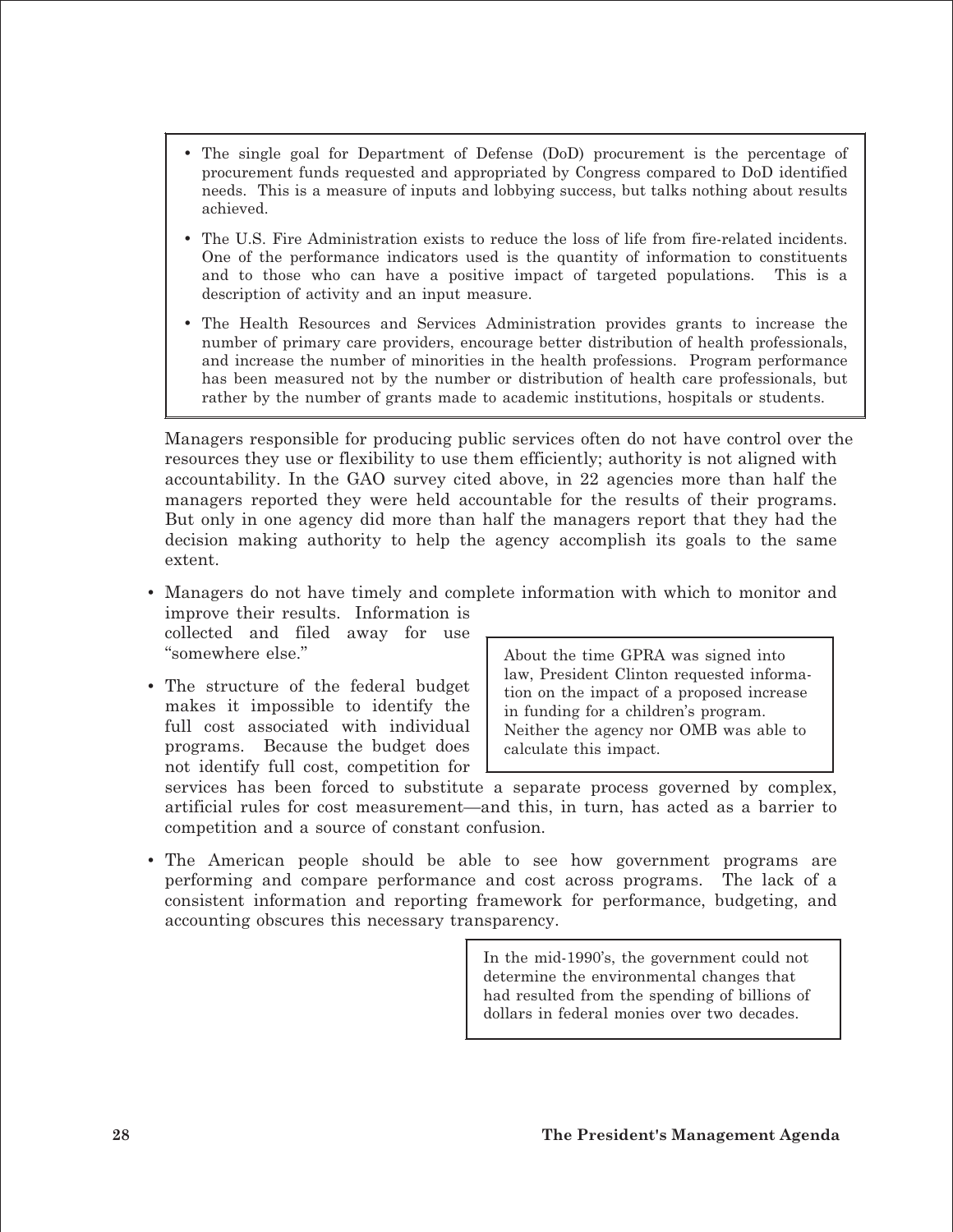- Public Housing Drug Elimination Program: This program has shown little or no impact on drug activity, is less effective than other approaches in reducing drug traffic, and goes beyond the Department of Housing and Urban Development's (HUD's) core mission by adding a law enforcement role.
- Amtrak is a private company that receives substantial government funding to provide national passenger rail service throughout the country. Amtrak's precarious financial state is well-known; the corporation holds over \$3 billion in debt, has never made a profit in its 30 year history, and has extensive long-term capital needs. Many analysts and oversight agencies predict that it will not meet the statutory deadline of December 2002 to be operationally self-sufficient.
- The Department of Labor's (DOL's) current process for certifying foreign workers as eligible for permanent employment in the United States is duplicative, labor-intensive, and unnecessarily complex. It can take up to six years for DOL to complete the certification process that allows the immigrant to petition for a work-based visa.

#### **THE INITIATIVE**

- To provide a greater focus on performance, the Administration plans to formally integrate performance review with budget decisions. This integration is designed to begin to produce performance-based budgets starting with the 2003 Budget submission.
- Initially, OMB will work with agencies to select objectives for a few important programs, assess what programs do to achieve these objectives, how much that costs, and how effectiveness could be improved.
- Over time, agencies will be expected to identify high quality outcome measures, accurately monitor the performance of programs, and begin integrating this presentation with associated cost. Using this information, high performing programs will be reinforced and non-performing activities reformed or terminated.
- The Administration is also transmitting legislative changes that will make budgeting and management in the Executive Branch more performance-oriented and improve accountability. The Administration will propose a bill to fully fund employee retirement benefits, taking a step toward simplifying the rules for opening government support services to more competition by substituting a budgetary cost measure for the current complex cost comparison. A second bill will align other costs with results, and provide a framework for a more transparent budget presentation.
- Ultimately, the Administration will attempt to integrate more completely information about costs and programs performance in a single oversight process. This would include budgeting for the full cost of resources where they are used, making budget program and activity lines more parallel with outputs, and, where useful, improving alignment of budget accounts.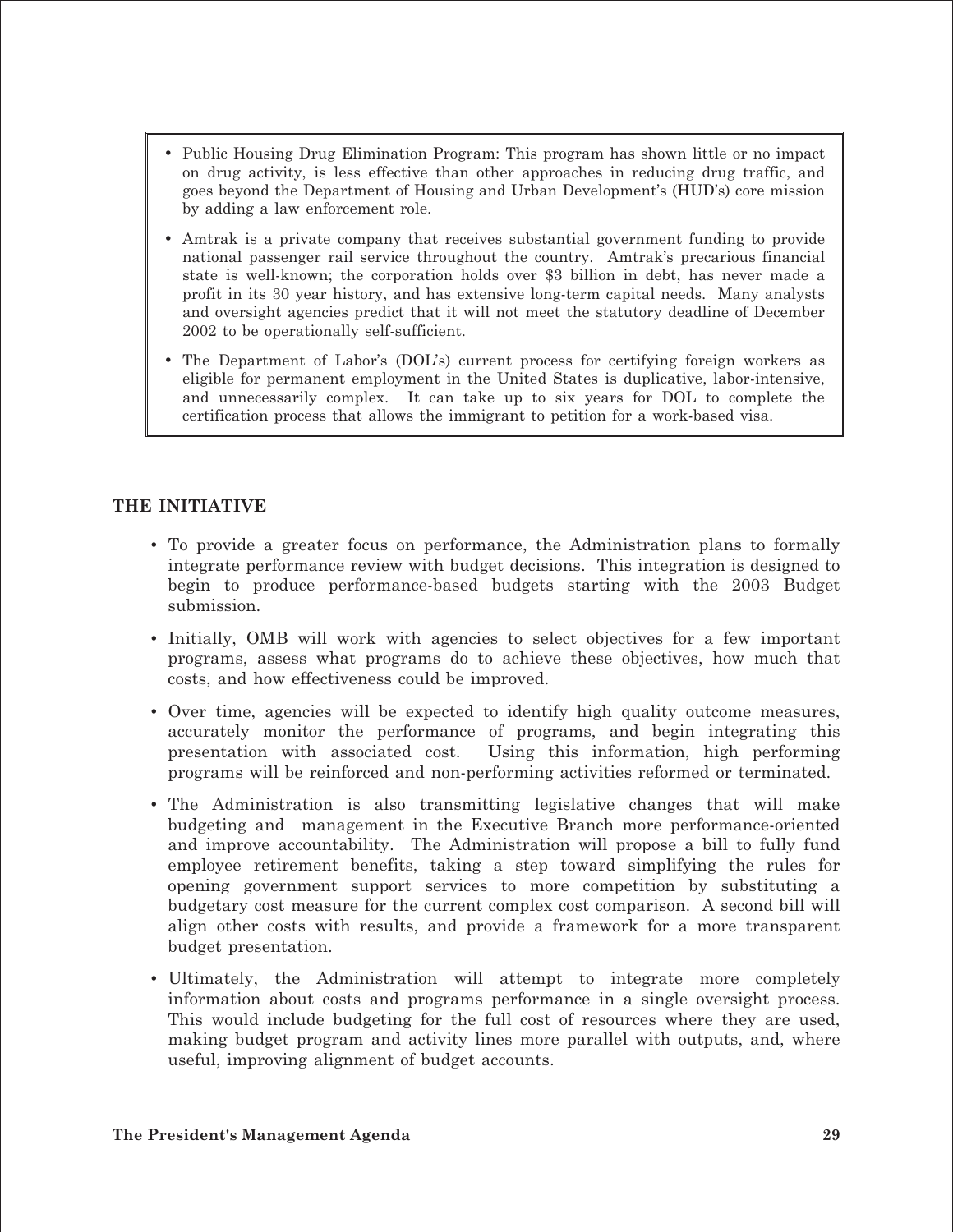#### **THE EXPECTED NEAR-TERM RESULTS**

- Starting in 2003, the President's Budget will shift budgetary resources among programs devoted to similar goals to emphasize those that are more effective.
- In the 2003 Budget, the Administration will set performance targets for selected programs along with funding levels.
- In the 2003 Budget, agencies and programs will budget for the full costs of retirement and health care programs that are currently budgeted centrally.
- The 2003 Budget will present to the American people the objectives the Administration seeks to achieve in the coming year and provide better information on the linkage between objectives and the matching cost.

#### **THE EXPECTED LONG-TERM RESULTS**

- Better performance, based on an assessment of the expected outcomes relative to what is actually being achieved, including results expected from the President's electronic government initiative.
- Better control over resources used and accountability for results by program managers. This is consistent with the President's strategic management of the human capital initiative, which increases staff and responsibility at the "front line" of service delivery and links rewards to performance.
- Better service as a result of more competition based on full costing of resources used by working capital funds and other support service providers, and a simpler competitive process consistent with the President's competitive sourcing initiative.
- Standard, integrated budgeting, performance, and accounting information systems at the program level that would provide timely feedback for management and could be uploaded and consolidated at the agency and government levels. This would facilitate the goals of the President's initiative to improve financial performance.
- • Eventual integration of existing segregated and burdensome paperwork requirements for measuring the government's performance and competitive practices with budget reporting.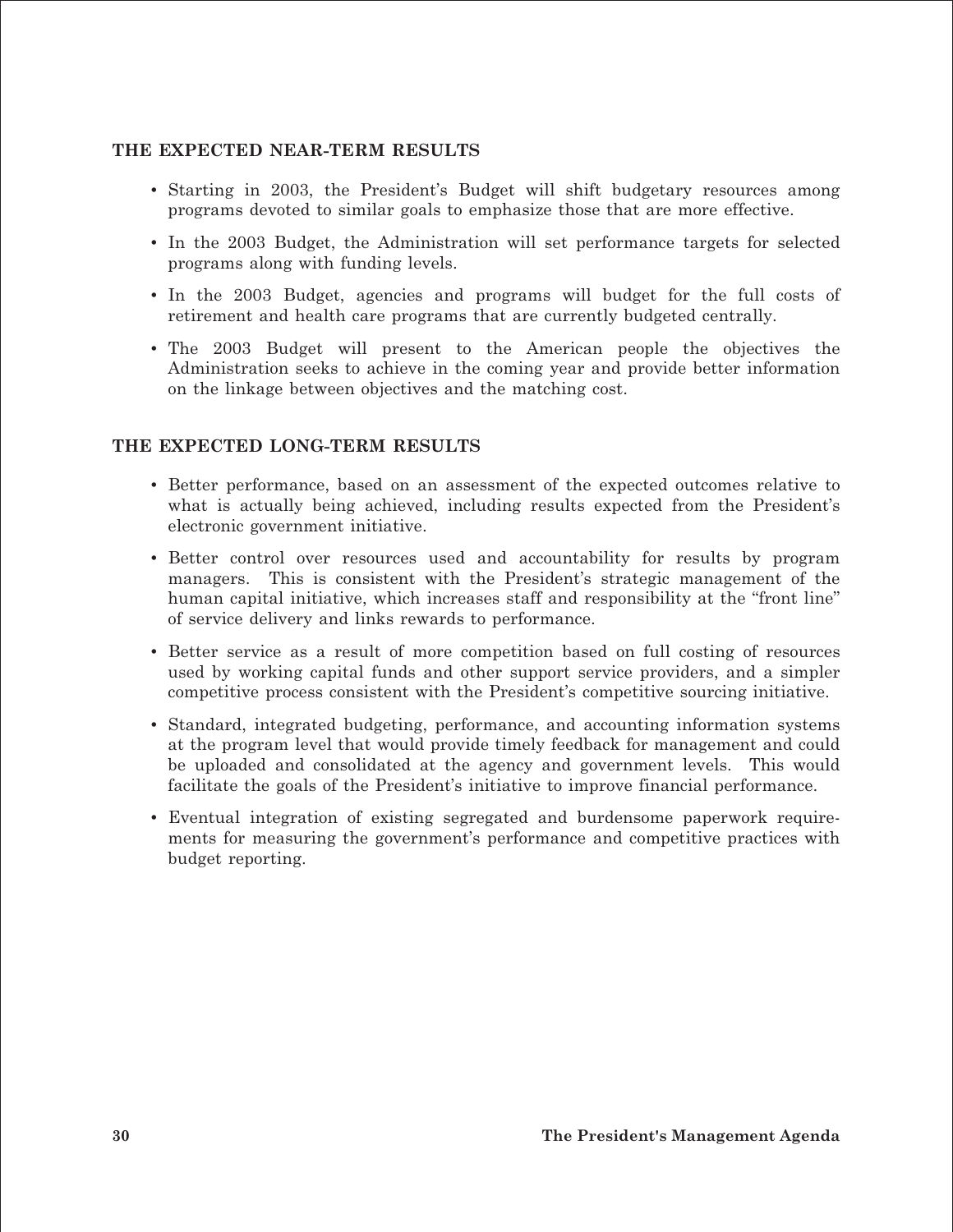# **PROGRAM INITIATIVES**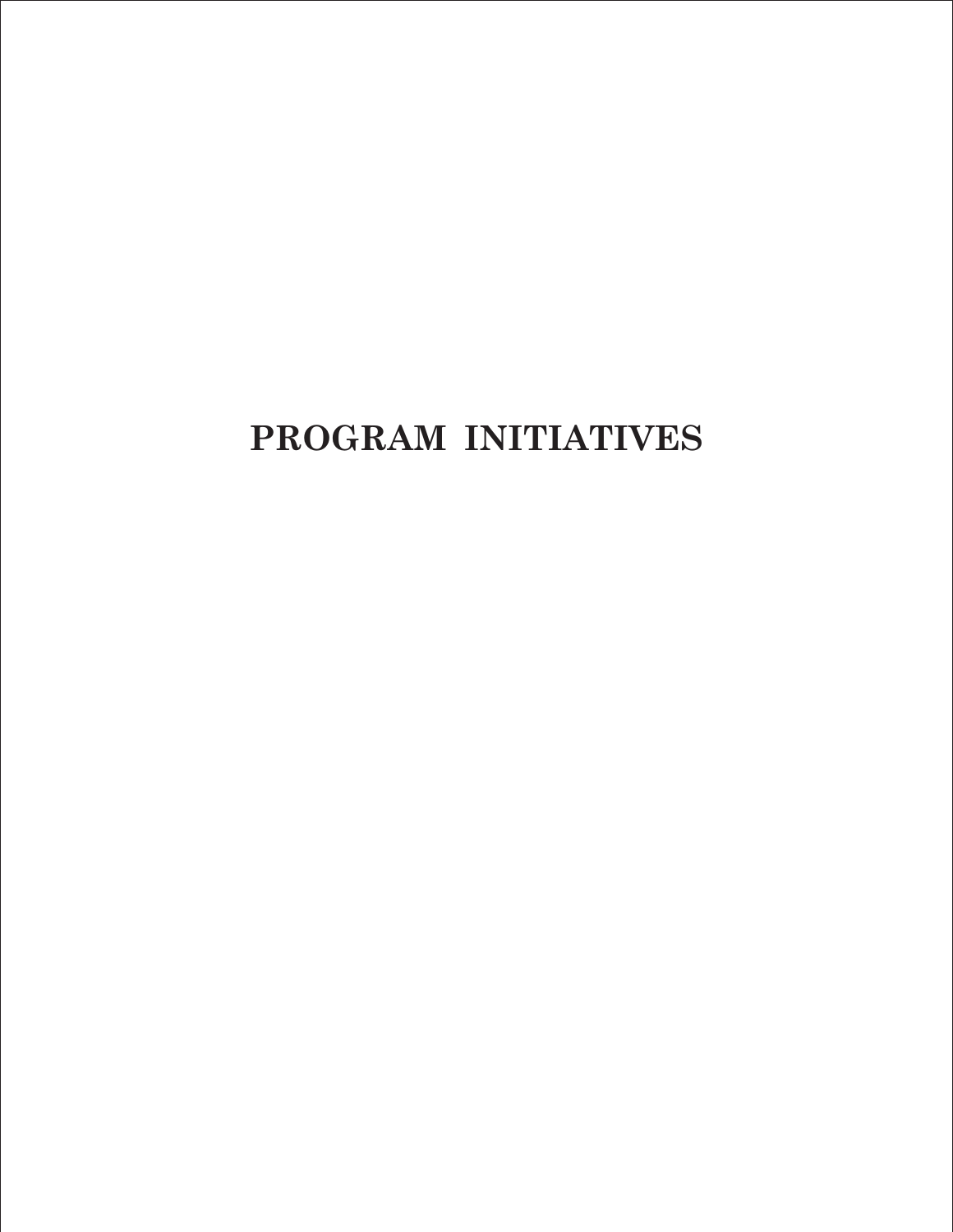## **Program Initiatives**

In addition to the five government-wide management initiatives, this Report presents nine agency-specific reforms. While there is a long list of critical management and performance problems facing agencies of the federal government, we have chosen these to begin the effort, based on several criteria:

- severity of the problem and the importance of the problem to those served;
- direct and demonstrable benefit to citizens;
- opportunity to make a dramatic and material difference in program performance; and
- probability of achieving improvements in the near term.

As stated in the introduction, this is the beginning of a comprehensive effort, and these reforms will provide significant improvements. As we begin to see the results, we will focus our attention on additional reform opportunities.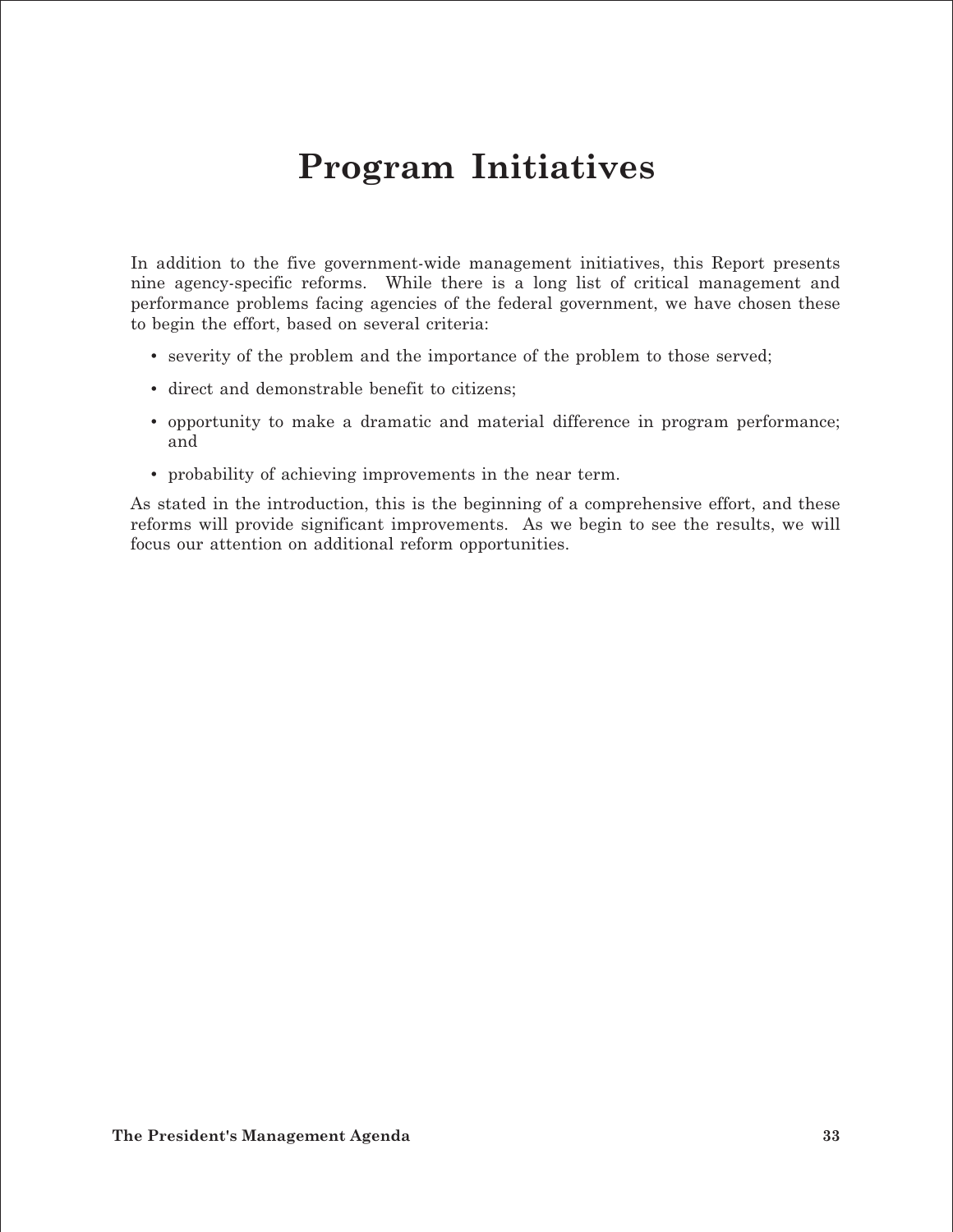### **6. Faith-Based and Community Initiative**

*"The paramount goal is compassionate results, and private and charitable groups, including religious ones, should have the fullest opportunity permitted by law to compete on a level playing field, so long as they achieve valid public purposes, like curbing crime, conquering addiction, strengthening families and overcoming poverty."* 

President George W. Bush

#### **THE PROBLEM**

- Despite a multitude of programs and renewed commitments from federal and state governments to battle social distress, too many of our neighbors still suffer poverty and despair amidst our abundance.
- Traditional social programs are often too bureaucratic, inflexible, and impersonal to meet the acute and complex needs of the poor.
- The federal government too often ignores or impedes the efforts of faith-based and community groups to address social problems by imposing an unnecessarily and improperly restrictive view of their appropriate role. In some programs, year after year the same providers get the bulk of the funds, even though there is little or no evidence of results.
- About 1.5 million children have a father or mother in prison.
- Over half a million children are in foster care, more than one fifth of whom are awaiting adoption.
- In 1997, more than one million babies were born to unwed mothers, many of whom are barely past their teen years.
- Despite heartening exceptions, officials seem generally to doubt the full legitimacy of explicitly faith-based groups as partners, whether or not statutes or regulations include restrictive language. In some cases, organizations that officials deem "too religious" are not even permitted to apply for funding. The Department of Housing and Urban Development, for example, has categorized some faith-based organizations as "primarily religious" thereby excluding them from receiving Community Block Grant Development Funds, even when the services provided by such organizations meet program requirements for providing social services. In other cases, restrictions are placed on religious expression that go beyond what the Constitution requires. Although religious organizations have a Title VII exemption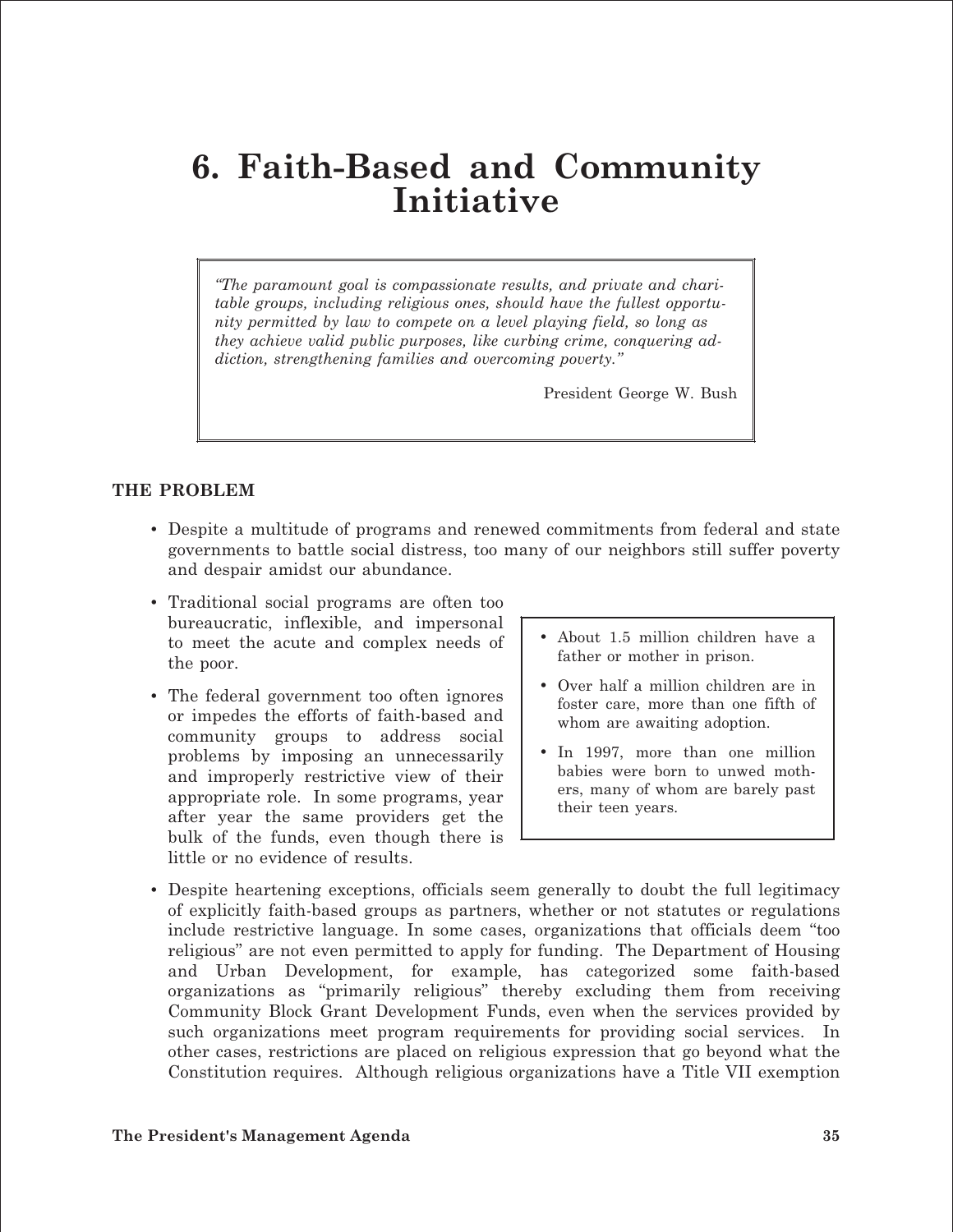that allows them to take religion into account in their employment policies, the Department of Justice requires all providers to agree not to discriminate on a religious basis in hiring—even when the pertinent statutes make no such requirement.

- • Community-based organizations and all newcomers to federal funding have great difficulty understanding the federal grants system and how federal funds are often distributed through state and local agencies. The Department of Justice's Weed and Seed Grant Program application kit for new applicants is 74 pages and it references some 1,300 pages of federal statutes.
- Agencies often create requirements that go well beyond what the law defines. Even though statutes often require providers only to incorporate as a nonprofit group, agencies often require them to gain  $501(c)(3)$  status, which can be expensive and time-consuming. Some programs require applicants to demonstrate past receipt of government funds or to gain the cooperation or approval of public entities that are likely to see them as competitors. For example, the Department of Labor's Susan Harwood Training Grant Program requires applicants to prove past receipt of government funding or a firm commitment from an organization that has managed government funds in the past. The Department of Health and Human Services (HHS) requires applicants for the National Caregivers Support Program to gain the support of the local area Agency on Aging, which is competing for the same pot of funds.
- • Charitable Choice legislation, first enacted into law as part of the 1996 federal welfare reform law, provides explicitly that community-serving faith-based organizations may seek direct or indirect federal support for the provision of certain social services on the same basis as any other non-governmental providers without having to strip themselves of every vestige of faith. Nearly five years after enactment, however, Charitable Choice has not been well or fully implemented, as evidenced by the fact that in most States no new faith-based organizations have become service providers with access to federal funds. In addition, HHS has not given any guidance or encouragement to State and local authorities to comply with Charitable Choice as adopted in 1998 to cover the Community Services Block Grant. As little as seven percent of urban faith-based organization leaders know about Charitable Choice.

#### **THE INITIATIVE**

The Faith-Based and Community Initiative will identify and remove the inexcusable barriers that thwart the work of faith-based and community organizations. Legislatively, it builds upon existing Charitable Choice legislation, which safeguards both the religious character of providers and the religious liberty of beneficiaries. It does so while simultaneously affirming that no public grants or contracts shall be expended for "sectarian worship, instruction or proselytization."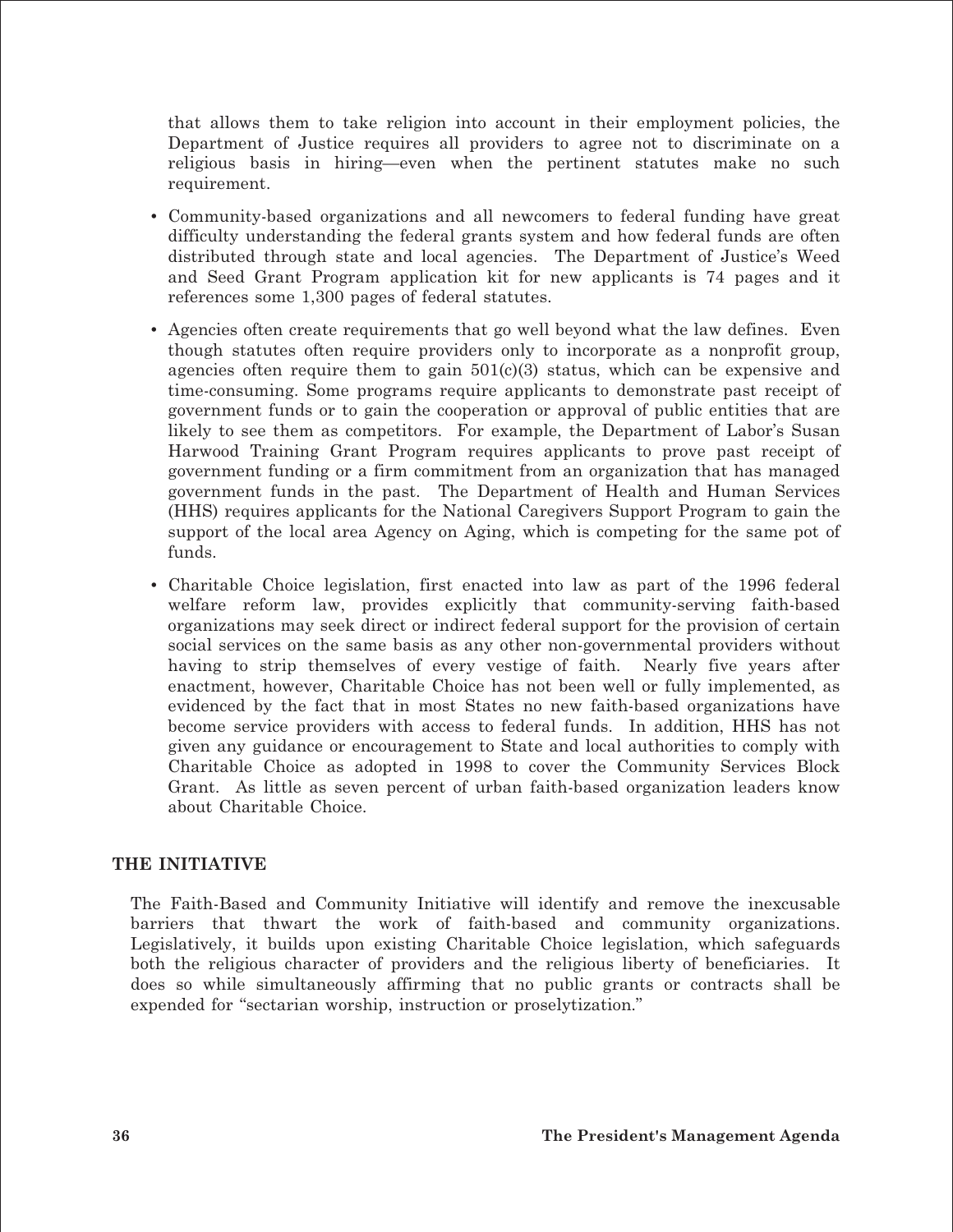The President initiated action on the Faith-Based and Community Initiative by issuing two executive orders on January 29, 2001 creating the White House Office of Faith-Based and Community Initiative and parallel offices at five key Departments: Health and Human Services, Justice, Housing and Urban Development, Labor, and Education.

The Initiative has three goals:

- Identify and work to eliminate improper federal barriers to effective faith-based and community-serving programs through legislative, regulatory, and programmatic reform.
- Stimulate an outpouring of private giving to nonprofits, faith-based programs, and community groups by expanding tax deductions and through other initiatives.

Opinion surveys consistently show that wide and diverse majorities of Americans favor government collaborating with qualified faith-based organizations that supply social services, although there is significant disagreement about the specific terms and conditions of such collaboration, and that most citizens rate local community-serving congregations as the country's top problem-solving non-profit organizations.

> *Rallying the Armies of Compassion, The White House, January 2001*

• Pioneer a new model of cooperation through federal initiatives that expand the involvement of faith-based and community groups in after-school and literary services, help the children of prisoners, and support other children in need.

The White House Office for Faith-Based and Community Initiatives has the lead in promoting a policy of respect for, and cooperation with, religious and grassroots organizations. It will establish policies, priorities and objectives for the federal government's comprehensive efforts to enlist, equip, enable, empower, and expand the work of faith-based and community organizations. The White House office will work to increase the capacity of faith-based and community groups to effectively deliver federally-funded social services through executive action, legislation, federal, and private funding and regulatory relief.

#### **THE EXPECTED RESULTS**

- Greater participation by faith-based and community groups in delivering social services because of regulatory and statutory reform, streamlined contracting procedures, and improved coordination and outreach activities to disseminate information more effectively at the grassroots level to faith-based and community organizations.
- Improved participant outcomes by placing a greater emphasis on accountability and by making federal assistance better tailored to local needs through the use of faith-based and community groups. Devolution of services should not stop at state and

*"The delivery of social services must be results oriented and should value the bedrock principles of pluralism, nondescrimination, evenhandedness, and neutrality.*"

President George W. Bush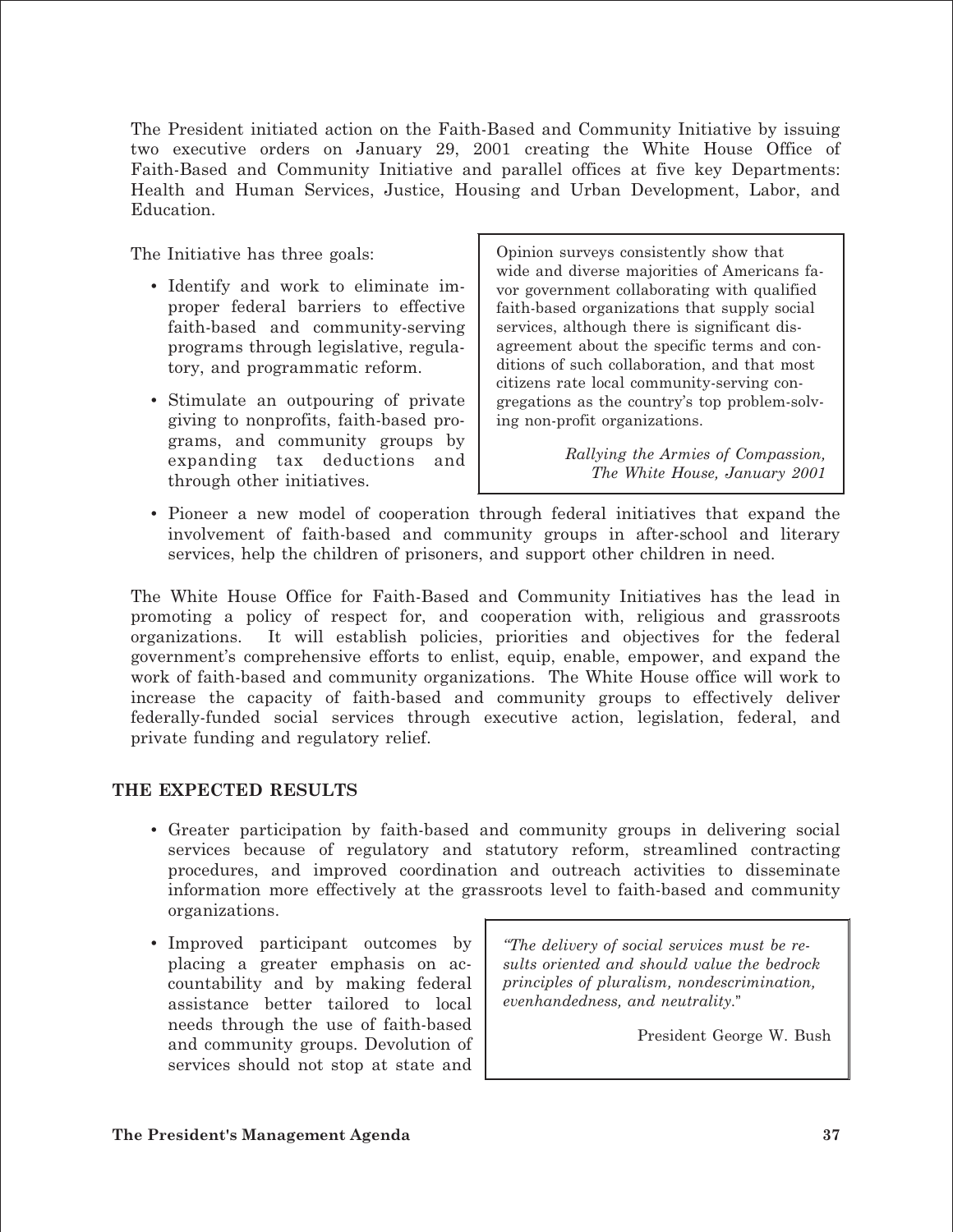local governments, but should move to support neighborhood-based caregivers, where appropriate.

#### THE NEAR-TERM RESULTS

Centers for Faith-Based and Community Initiatives established in key Cabinet agencies have conducted a comprehensive review that will result in the removal of unnecessary and counterproductive regulatory or administrative barriers to full participation by faith-based and secular grassroots organizations. This will ensure that:

- Community-serving faith-based leaders, who decide in good faith to attempt to collaborate with government for the purposes of administering social service delivery programs, will be treated fairly.
- The religious character of these institutions will not be treated as a stigma. The institutions will not be made to remove all religious symbols before so much as getting a fair chance to demonstrate how they might qualify to administer programs in partnership with government and achieve measurable civic results.
- Existing Charitable Choice laws are fully implemented. Survey data show that once faith-based organizations learn about Charitable Choice, 60 percent express an interest in entering into public-private partnerships to deliver social services.
- Community-based organizations, which are deeply rooted and often have strong ties with people in need, will be utilized more extensively to provide federally-funded services, as their administrative and service capacity is expanded and unneeded federal requirements are relaxed.
- The ongoing process of streamlining the federal grants process will take into account the specific concerns and needs of grassroots groups and faith-based organizations.

Amy L. Sherman, The Growing Impact of Charitable Choice A Catalogue of New Collaborations Between Government and Faith-Based Organizations in Nine States, the Center for Public Justice, March 2000.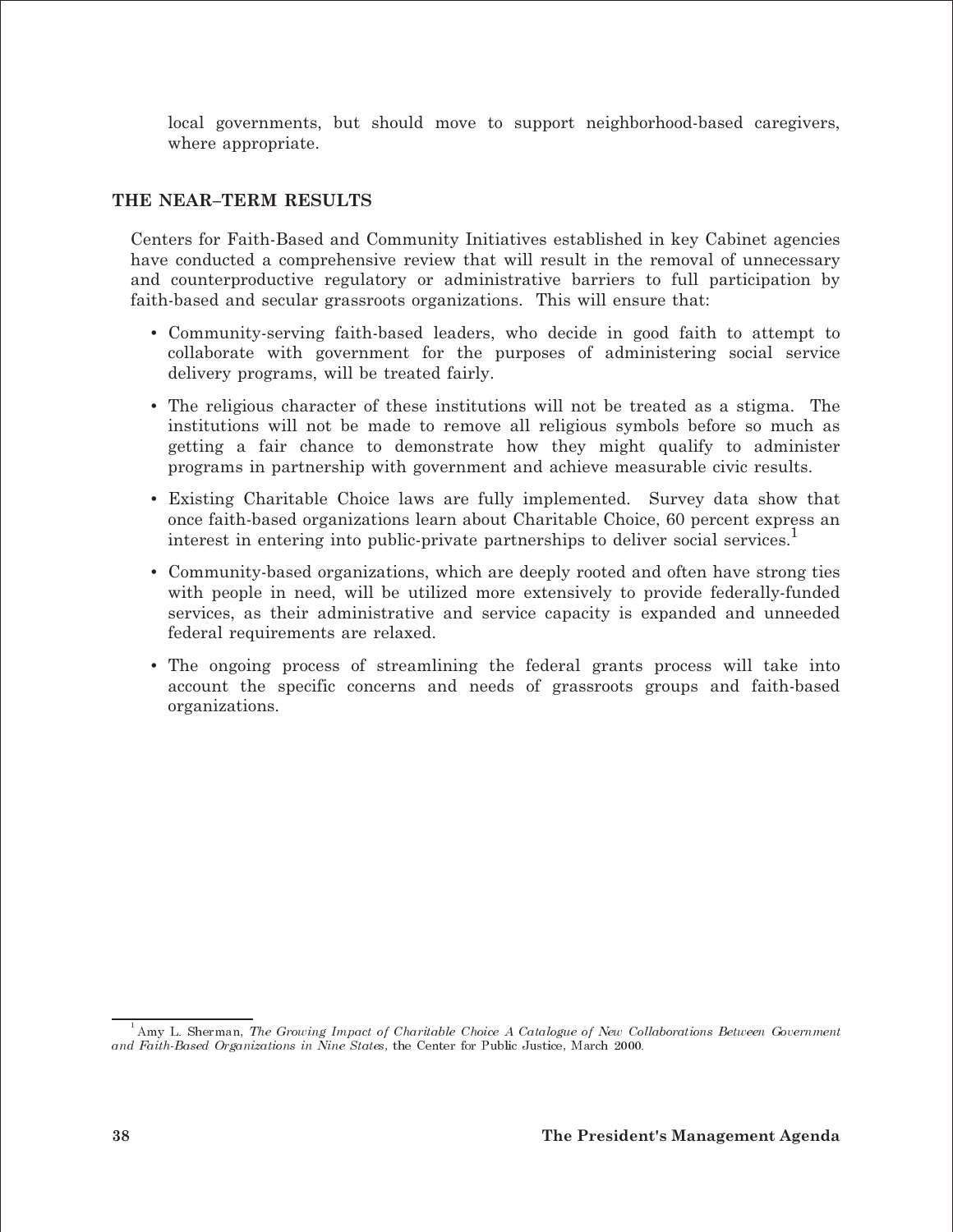### **7. Privatization of Military Housing Department of Defense**

*"Two-thirds of military family housing units are now substandard, and they must be renovated."* 

Governor George W. Bush

#### **THE PROBLEM**

About 20 percent of the nation's military families live in inadequate housing.

- *Inadequate Military Family Housing.* Last year the military services identified about 177,000 of the Department of Defense's (DoD's) 290,000 military family housing units as inadequate. DoD estimates that fixing this problem with traditional military construction funding would cost about \$16 billion and take over 20 years.
- *Excess Military Family Housing Units.* Last year, the military services identified that they maintain 9,000 out of 290,000 housing units that they do not need, and indications are that there are even more excess units in DoD's inventory. Building and maintaining unneeded housing units diverts funding from higher priority defense needs.

#### **THE INITIATIVE**

The Administration's military housing initiative has four components:

- increased reliance on public-private partnerships;
- increased funding for housing construction and public-private partnerships;
- increased funding for housing allowances to eliminate out-of-pocket expenses by service members; and
- increased reliance on private-sector housing as the primary source of housing.

1. *The Public-Private Partnership Opportunity.* Public-private partnerships provide private-sector capital and expertise to build and manage housing for America's military families. DoD is using temporary authority to enter into arrangements with private developers to renovate and construct more modern housing for military families. These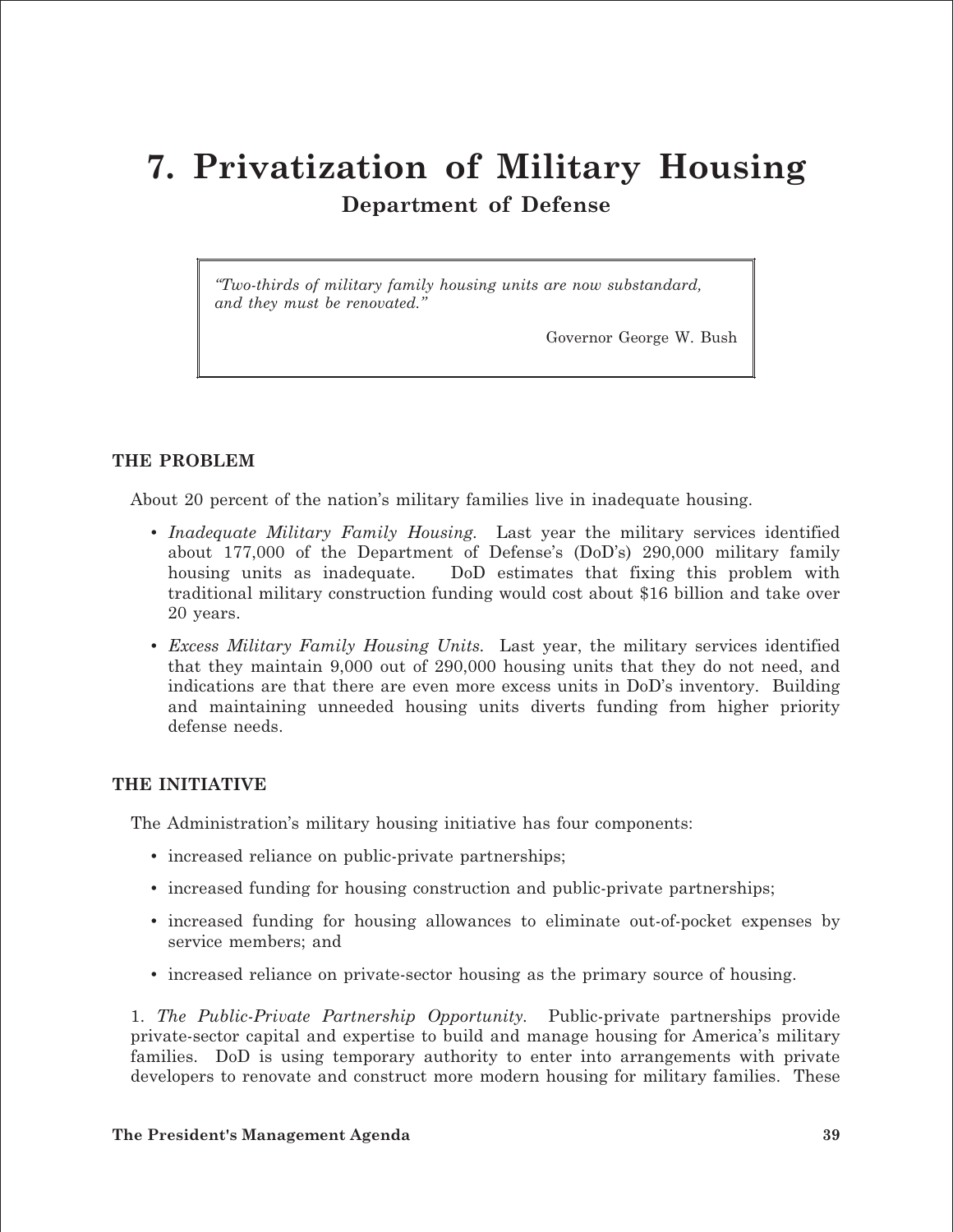arrangements can be formal public-private partnerships with direct government investment or more informal partnerships with government loans or loan guarantees. Experience to date shows that with such public-private partnerships, it is possible to construct and renovate many more "privatized" housing units, quickly, at substantially reduced costs to the government than through normal military construction. To assess customer satisfaction with these projects, DoD plans to do an annual tenant survey.

- At Fort Carson, CO, the Army has obtained 210 of the 840 new housing units and 177 of the 1,823 renovated units from the private sector. The renovation and construction is projected to be completed by the end of 2004. Based on limited customer response, the Army indicates personnel are pleased with the new and renovated housing. The cost to the Army to privatize the housing is \$10 million to guarantee a loan. Using traditional military construction funding, it would take 12 years or more and cost \$229 million (23 times the cost of privatization) to upgrade these same housing units.
- At the Naval Station Everett, WA, the Navy entered into a 30-year limited partnership with a private developer to construct 288 housing units off base, of which 40 are expected to be completed by October 2001. Construction is expected to be completed by July 2002. The Navy invested \$12 million in the partnership and provided \$6.7 million in differential lease payments to make the housing more affordable. Using traditional military construction funding, the project would have cost \$53 million (three times the cost of privatization) to upgrade these same housing units.
- At Camp Pendleton, CA, the Marine Corps is providing land and a direct loan to a private developer to renovate 512 existing units and construct 200 new units. The project is expected to be completed by January 2002. The cost to the Marine Corps is \$19 million. Using traditional military construction funding it would take six years or more and cost \$87 million (4 1/2 times the cost of privatization) to upgrade these same housing units.
- On March 15, 2001, the Air Force awarded a contract at its base in Elmendorf, AK for the construction of 420 new housing units, renovation of 200 existing units, and conveyance of another 208 units. The Air Force is providing \$23 million to guarantee a private-sector loan and provide a government direct loan to help finance the development. Using traditional military construction funding, it would take \$128 million (5 1/2 times the cost of privatization) to upgrade these same housing units.

2. *Increased Funding for Housing Construction and Partnerships.* The President included an extra \$400 million in the 2002 budget to improve the quality of housing available to military personnel and their families.

At Fort Hood, TX, the Army is preparing to sign a contract for the construction of 973 housing units and the renovation of 4,939 existing units. This will be DoD's largest housing public-private partnership project to date.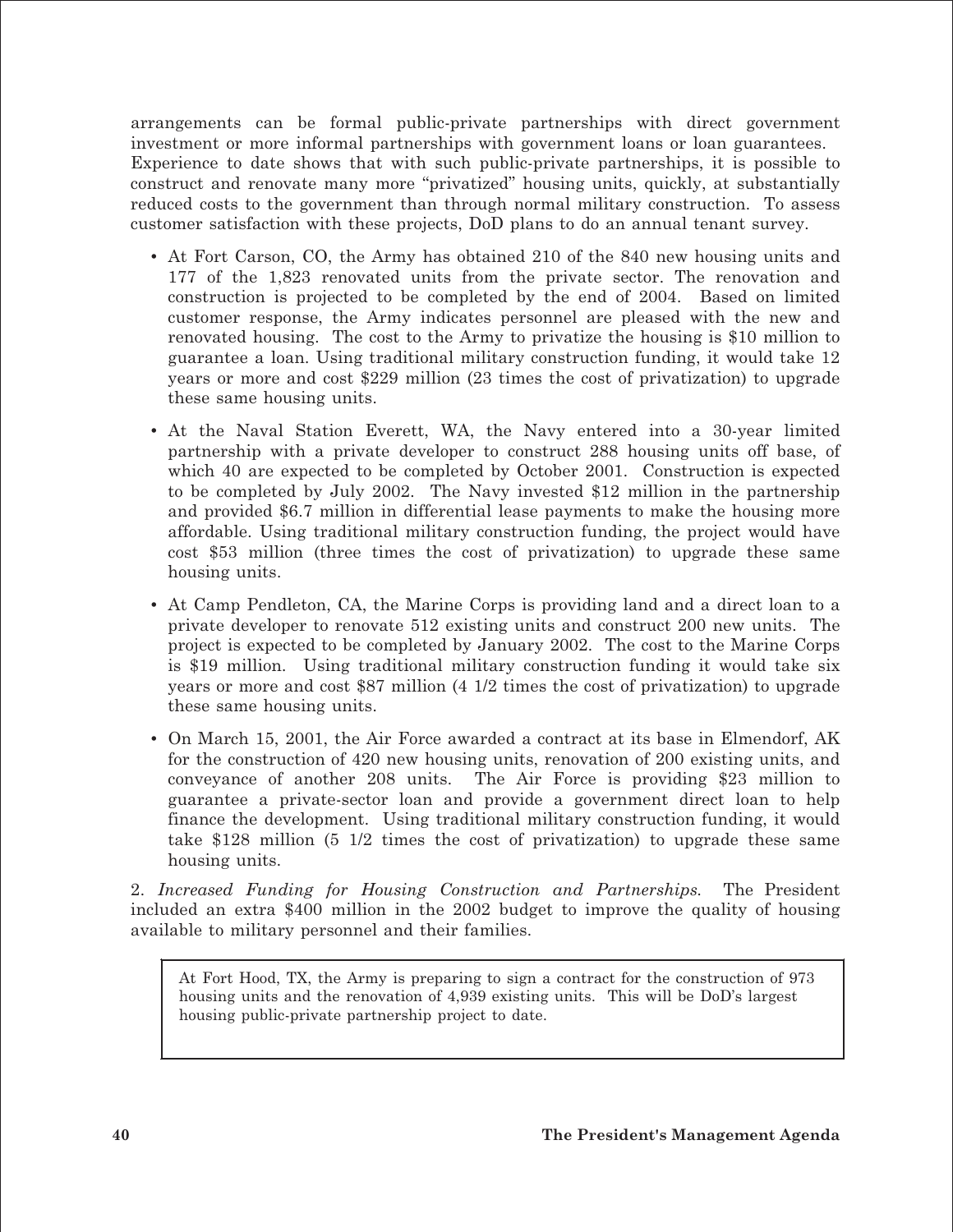- \$195 million, almost half of the \$400 million, will be used for public-private partnerships to privatize about 14,675 housing units.
- \$107 million will be used to construct Bachelor Enlisted Quarters for 1,396 sailors and marines.
- \$98 million will go toward construction or renovation of 900 family housing units, (predominantly) overseas.

3. *The Housing Allowance Opportunity.* The Administration is committed to reducing to zero by 2005, the average out-of-pocket expense of military families living in private housing in local communities. This will enable more military families to leave inadequate government housing and rent quality private-sector housing in the local communities around DoD's installations.



4. *Reliance on Private-Sector Housing.* As private housing becomes more affordable to military families, DoD needs to fully implement its longstanding policy to rely first on private-sector housing in local communities for housing military families. DoD's process for determining on-base housing requirements needs to be updated, standardized, and implemented. Savings realized from not building or renovating unneeded housing units can be used for more pressing defense priorities.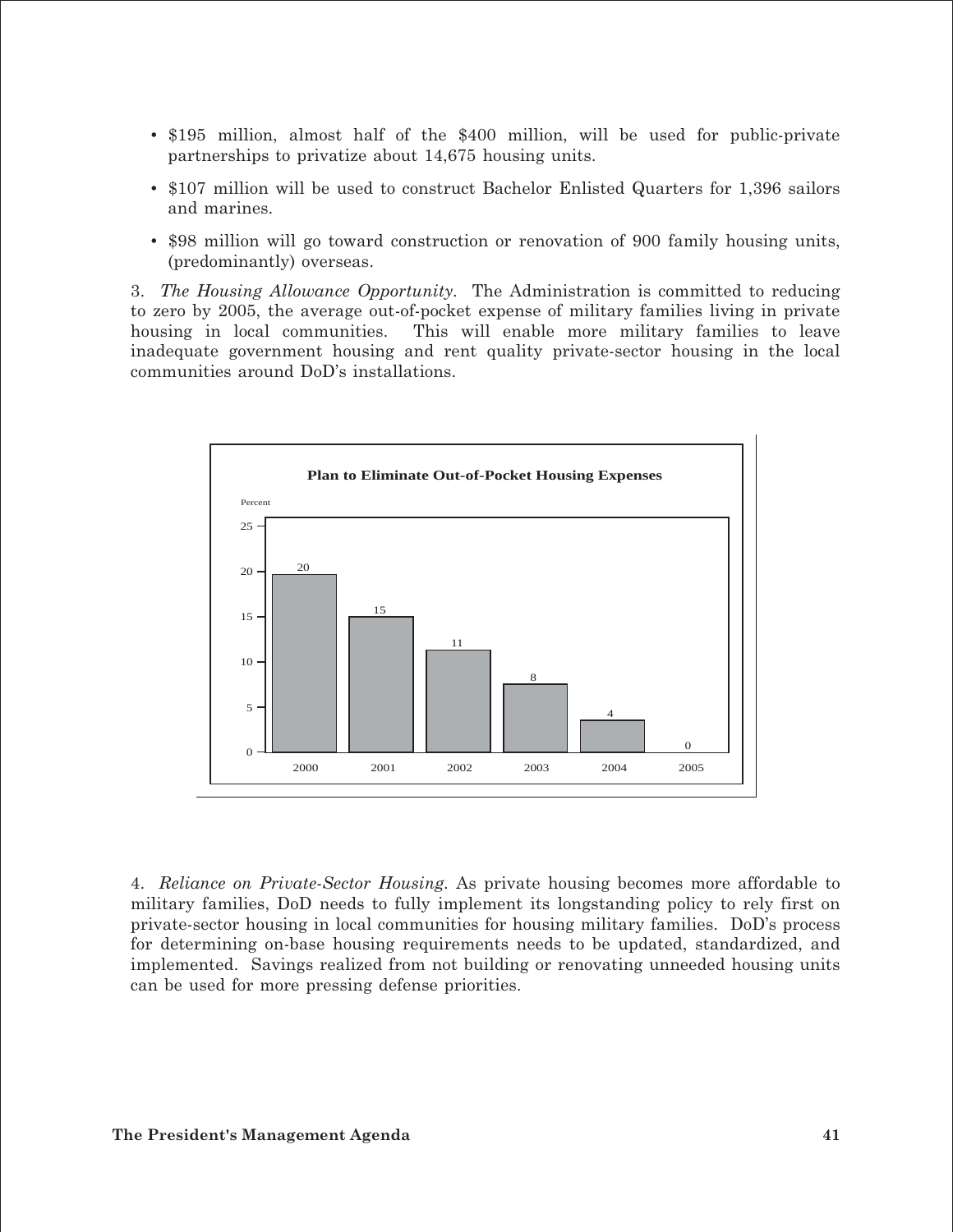#### **THE EXPECTED NEAR–TERM RESULTS**

• DoD is executing the 2001 enacted appropriations that provided funding to support eliminating 11,000 inadequate housing units through new construction, renovation, and public-private partnerships ("privatization"), more than double the total units privatized between 1996 and 2000.



- The 2002 amended DoD budget funds construction and renovation of 6,363 housing units and privatization of 28,174 units, of which about 18,600 are currently inadequate. So in all, with the 2002 budget, about 25,000 inadequate units will be upgraded.
- DoD should issue an updated housing requirements process to ensure that DoD relies on privatesector housing first for its housing needs.
- DoD reports current lifecycle costs for private-public partnerships are five to ten percent less than the traditional construction projects.

#### **THE EXPECTED LONG-TERM RESULTS**

- If DoD continues using public-private partnerships to privatize housing at the rate in the 2002 budget, DoD should be able to eliminate all inadequate military family housing units by 2008, two years before its original goal of 2010. Increased use of public-private partnerships could accelerate progress even more.
- Secretary Rumsfeld has observed that housing is not a core military competency and "can be performed more efficiently in the private sector." To move in that direction, the percentage of military families living in private housing should be increased, thereby reducing the government-owned housing requirement.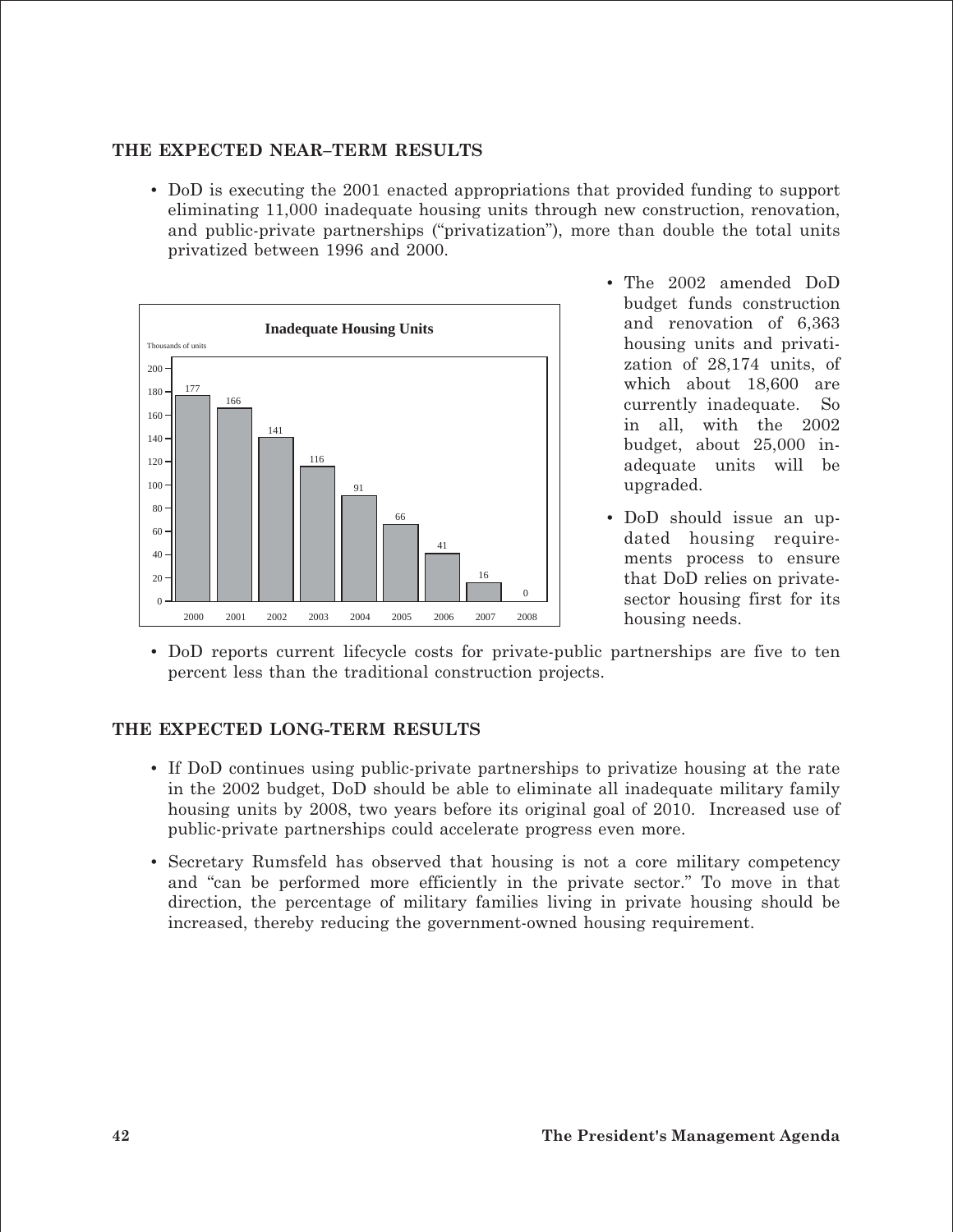### **8. Better R&D Investment Criteria Department of Energy**

Science and technology are critically important to keeping our nation's economy competitive and for addressing challenges we face in health care, defense, energy production and use, and the environment. As a result, every federal research and development (R&D) dollar must be invested as effectively as possible.

#### **THE PROBLEM**

- The federal government will spend approximately \$90 billion in 2001 on R&D, an investment representing 14 percent of all discretionary spending. The ultimate goals of this research need to be clear. For instance, the objective of NASA's space science program is to "chart our destiny in the solar system," and the goal of the U.S. Geological Survey is to "provide science for a changing world." Vague goals lead to perpetual programs achieving poor results.
- The federal government needs to measure whether its R&D investments are effective. We can rarely show what our R&D investments have produced, and we do not link information about performance to our decisions about funding. Without this information, decisions about programs tend to be made on the basis of anecdotes, last year's funding level, and the political clout of local interest groups.
- Many R&D projects have ended up stepping beyond the legitimate purposes of government to compete with—or unnecessarily subsidize—commercial ventures. Last year, the Department of Energy (DOE) funded a midsize turbine development project at a rate of more than \$30 million a year—even though the market had advanced to the point where all manufacturers had backlogs of orders. Unwisely invested federal dollars merely replace private research dollars, without increasing the nation's total commitment to research. In the worst case, misguided research funding merely inflates the cost of doing research by bidding up the price of human and capital resources. Federal R&D should not compete with or supplant private investments.
- Finally, many R&D projects directly benefit corporations that could fund their own R&D projects without federal assistance. For instance, DOE continues to fund gas-to-liquid conversion research even though the process has been commercialized to the point that one multinational oil company is considering investing up to \$6 billion for new plants based upon this technology.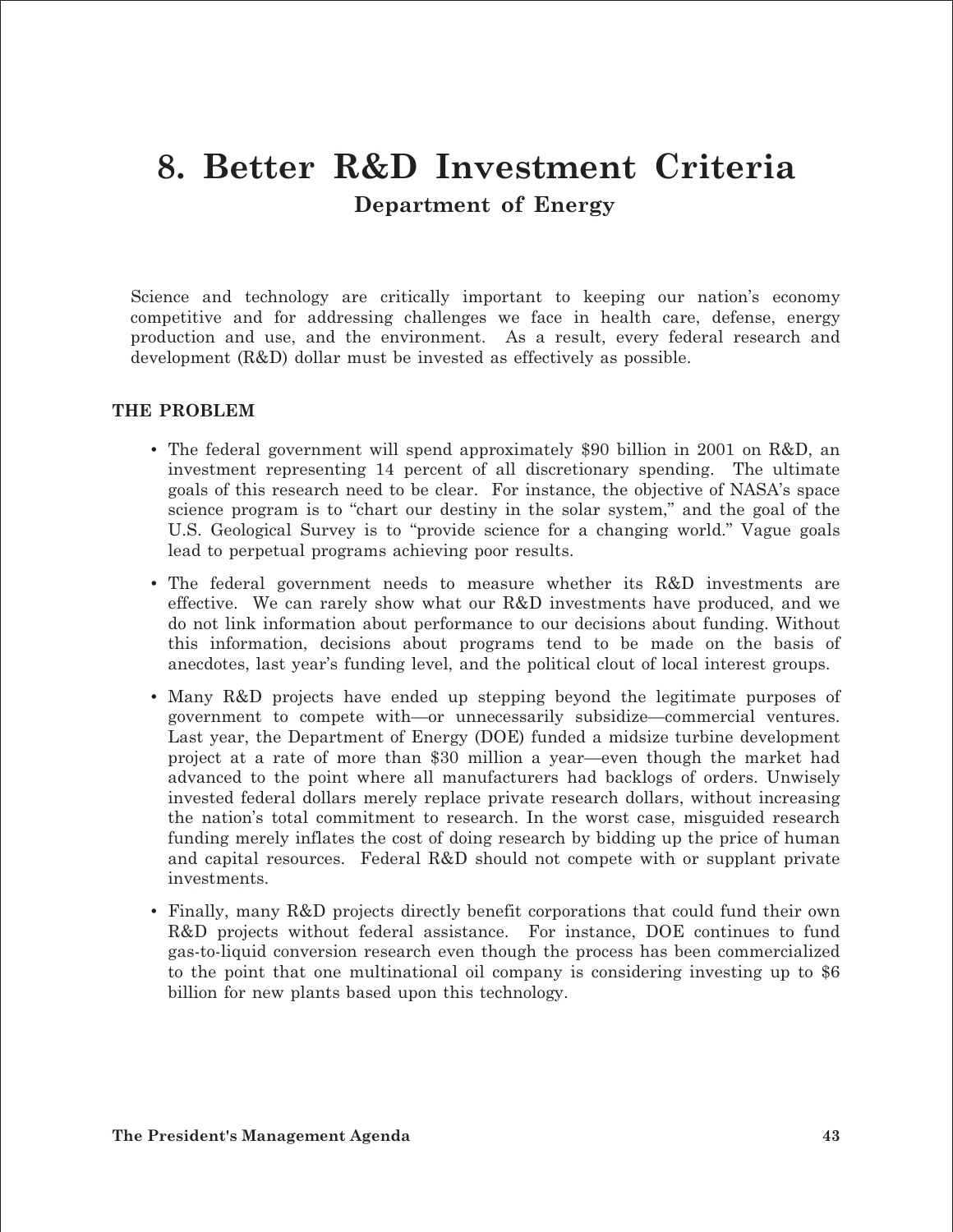#### **THE INITIATIVE**

- The Administration is developing objective investment criteria for federal R&D projects. These criteria will also be used to assess the performance of research programs. A well directed R&D portfolio should demonstrate progress towards the portfolio's strategic goals, without necessarily expecting success from each and every project.
- DOE, which will spend more than \$7.7 billion (more than 40 percent) of its 2001 budget on a broad range of research activities, will pilot this initiative. DOE supports diverse R&D activities (see figure at right).
- DOE and OMB are developing performance criteria for applied research and development programs. OMB and DOE will use these criteria to guide funding for the 2003 Budget for the Department's Solar and Renewable Energy, Nuclear Energy, Clean Coal, Fossil Energy, and Energy Conservation programs.
- DOE and OMB are coordinating this effort with other White House offices and are soliciting input from other R&D agencies, experts in research management, and groups with an interest in the federal



R&D portfolio to improve investment criteria and their implementation.

• After our initial effort in applying uniform investment criteria to the applied energy technology programs, OMB will assist in the transfer of investment criteria to the rest of DOE, and other Departments and applicable agencies with applied R&D programs in time to assist in the formulation of the President's 2004 Budget. OMB and the Office of Science and Technology Policy will also work with NASA, the National Science Foundation, the Department of Defense, the National Institutes of Health, and DOE to develop separate criteria, to be issued in Spring 2002, for evaluating basic research during formulation of the 2004 Budget.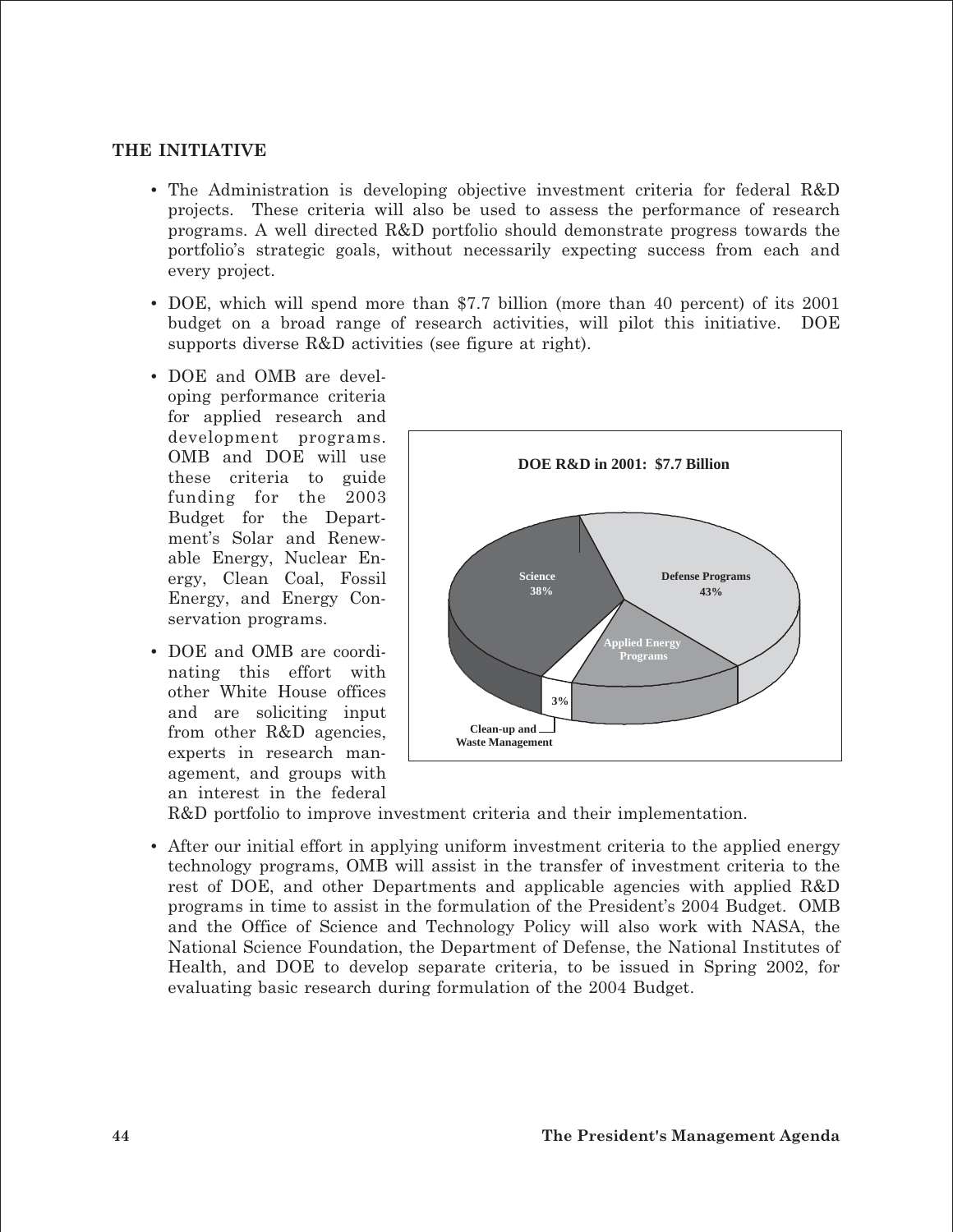#### The Expected Near-term Results

- The 2003 Budget will increase the expected efficiency of applied research and development programs in DOE by no less than 10 percent.
- The 2003 Budget will reduce programs that directly benefit individual firms, (instead of entire sectors) by no less than 50 percent.
- New applied research and development proposed in the 2003 Budget will be expected to perform in the top 25 percent of the program's existing R&D, with the goal of improving the quality of the research portfolio.<sup>2</sup>
- Application of the criteria will provide a benchmark for future performance assessments that will inform funding beyond 2003.

#### THE EXPECTED LONG-TERM RESULTS

• The Administration expects that these investment criteria will better focus the government's research programs on performance. The effectiveness of the U.S. government's R&D investment will be measurably improved over a period ending three years from initial benchmarking. Applied research programs will be better focused on achieving well-defined practical outcomes. Basic research programs will better target improving the quality and relevance of their research. These investment criteria will promote our nation's leadership in important science and technology areas.

Efficiency will be measured by expected dollar per barrel of oil avoided/produced and dollar per ton of pollution reduced. (These metrics would be tailored to the specific objective of the research.)

 $^{\rm 2}$  Program performance will be measured in terms of the appropriateness of the federal role, research quality, thoroughness of management, level and nature of industry involvement in project planning, size of investment required for the program, and objective measures of how the program is expected to decrease energy demand, increase energy supply, or reduce pollution.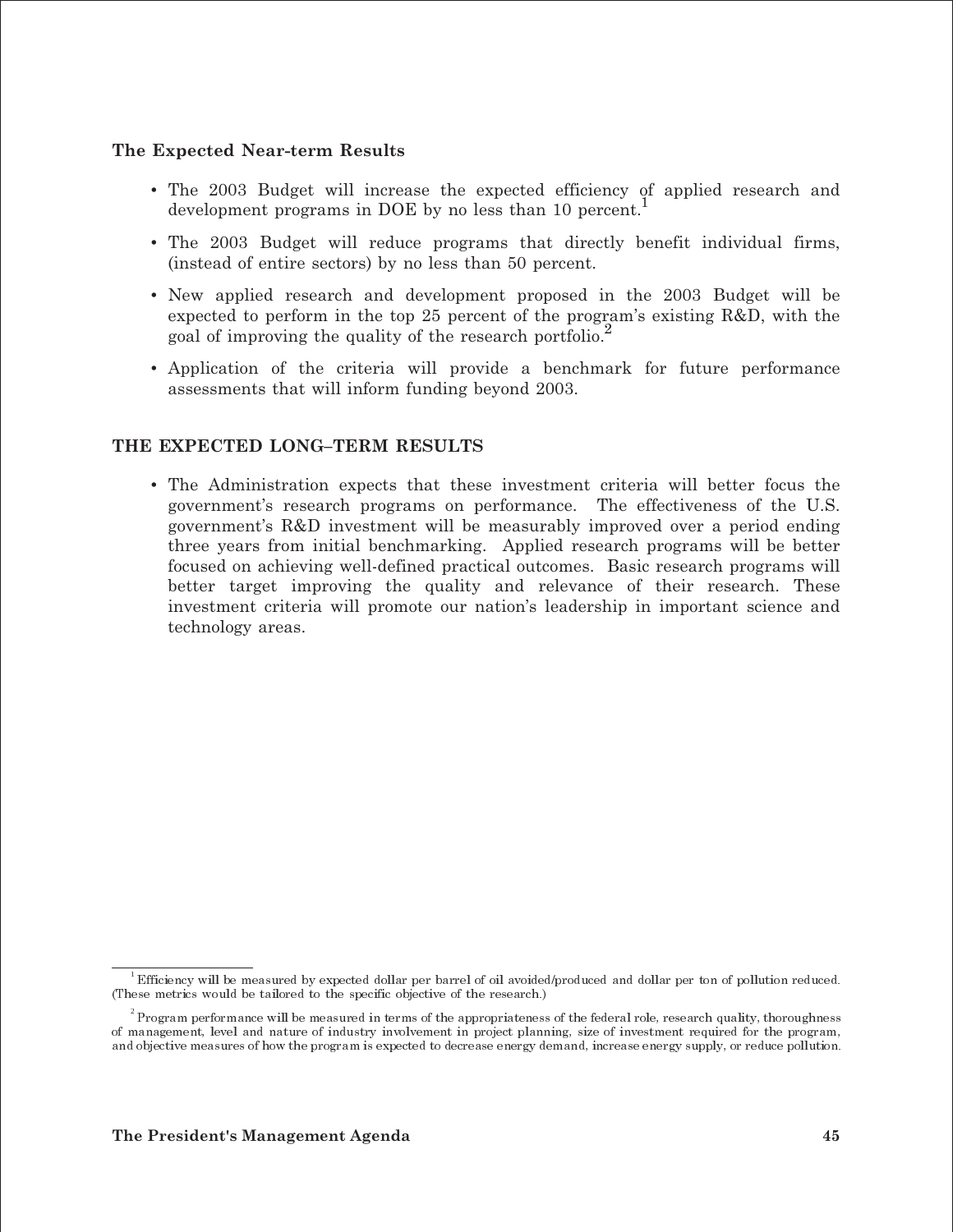### **9. Elimination of Fraud and Error in Student Aid Programs and Deficiencies in Financial Management**

### **Department of Education**

*"[Student] assistance has allowed [Texans] to expand their minds and improve their job prospects. [Student aid] enhances individual lives and ensures a brighter future for our state."* 

Governor George W. Bush

#### **THE PROBLEM**

• Federal student aid programs help nearly nine million students afford college each year. Better management of these programs is necessary to maximize the advantages provided to these recipients and protect taxpayer dollars from being wasted.



• Through the Department of Education (ED), the federal government supports approximately \$60 billion in student financial aid annually, in loans, loan guarantees, grants, and work-study opportunities. ED manages the delivery of student aid benefits to students in approximately 5,300 postsecondary schools, and oversees the direct and guaranteed loan systems affecting 37 million individuals, 4,100 lenders, and 36 guarantee agencies.

*The amount of college aid available through ED's student assistance programs has tripled in the last decade.* 

#### **The President's Management Agenda 47**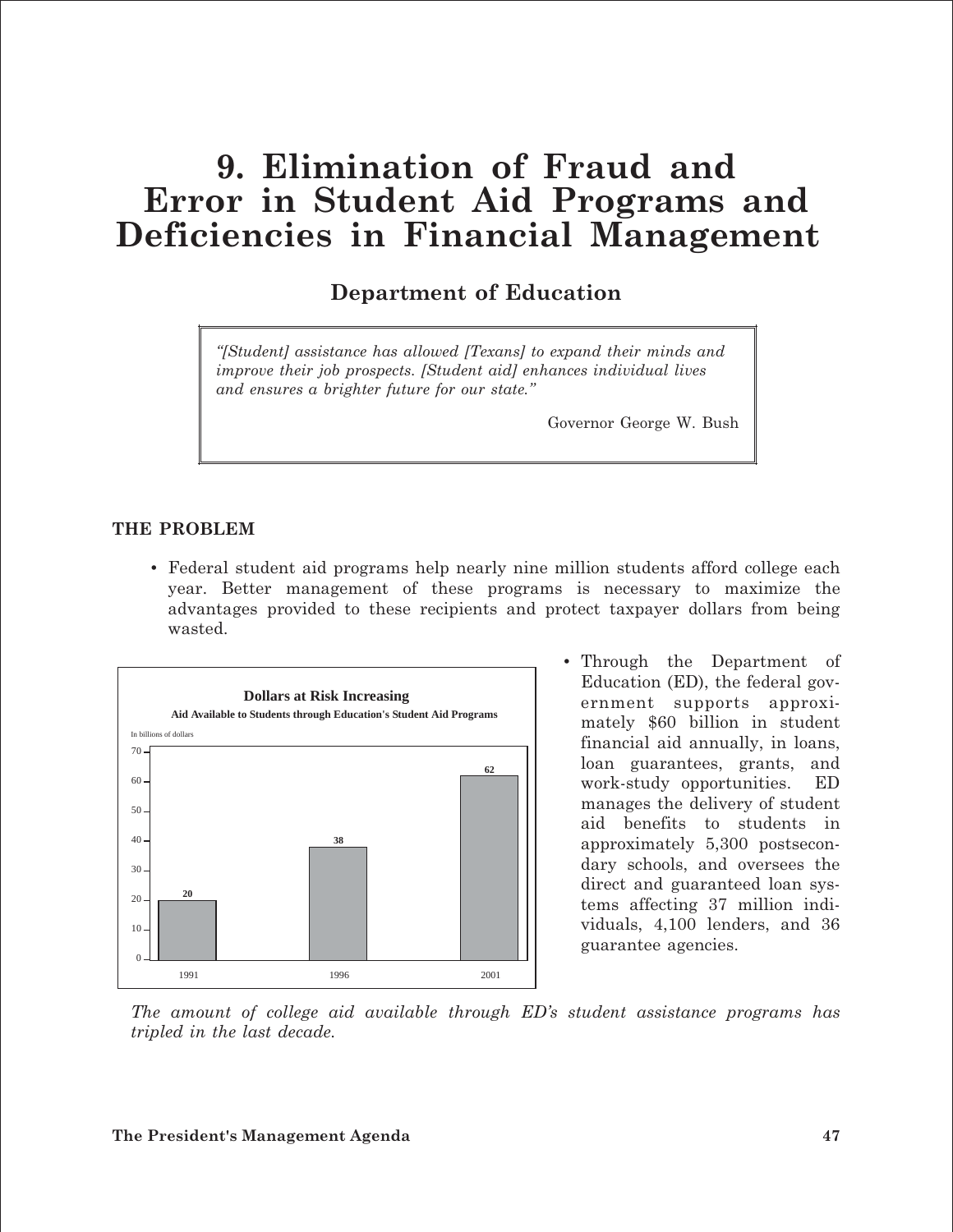• Financial statement audits during the past five years have exposed numerous management problems at ED, including an unreliable financial management system and inadequate technology security. Since its first audit in 1995, ED has received only one unqualified, or "clean," opinion on its financial statements.

#### Basic Accounting Deficiencies

A recent independent audit review revealed that basic accounting functions often have been ignored at ED. For example, the review discovered 31,000 unreconciled items—or differences—between ED's financial records and the cash transactions recorded by the Treasury. ED has allowed these items to pile up over the years.

• Because of these deficiencies, the General Accounting Office (GAO) has, since 1990, classified the student financial assistance programs at ED among the federal programs at highest risk of fraud, waste, error, and mismanagement. In its most recent report, GAO noted that the Department lacks the financial and management information needed to manage these programs effectively and the internal controls needed to maintain the integrity of their operations.

GAO also has cited ED's inability to verify students' income effectively as a weakness in the student aid programs that leaves them vulnerable to fraud and error. Students are awarded Pell Grants and loans based on the financial resources they report on their aid

applications. ED currently verifies the income information on applications by asking 30 percent of applicants to provide copies of their tax returns to their schools' financial aid offices. This process is vulnerable to fraud and error because students can easily change their returns or claim they did not file. The process is also burdensome

GAO 2001 "high risk" series update: A...Continued weaknesses in information systems controls increase the risk of disruption in services and make the Department's loan data vulnerable to unauthorized access, inadvertent or deliberate misuse, fraudulent use, improper disclosure, or destruction, all of which could occur without detection.

to students and schools and raises privacy issues by giving school officials access to complete tax returns belonging to students and their parents.

— A test match between ED and Treasury compared the income students reported on their aid applications to IRS income data. Preliminary results of that test estimate that the Pell Grant program made overawards of up to \$400 million in 2000–2001 (and underawards of over \$100 million) because students or their parents misreported their income on their student aid applications. The Administration does not expect that 100 percent of the benefits of an income verification program could be achieved when the program is first implemented, but past experience indicates that immediate benefits could be substantial and additional benefits would accrue over time.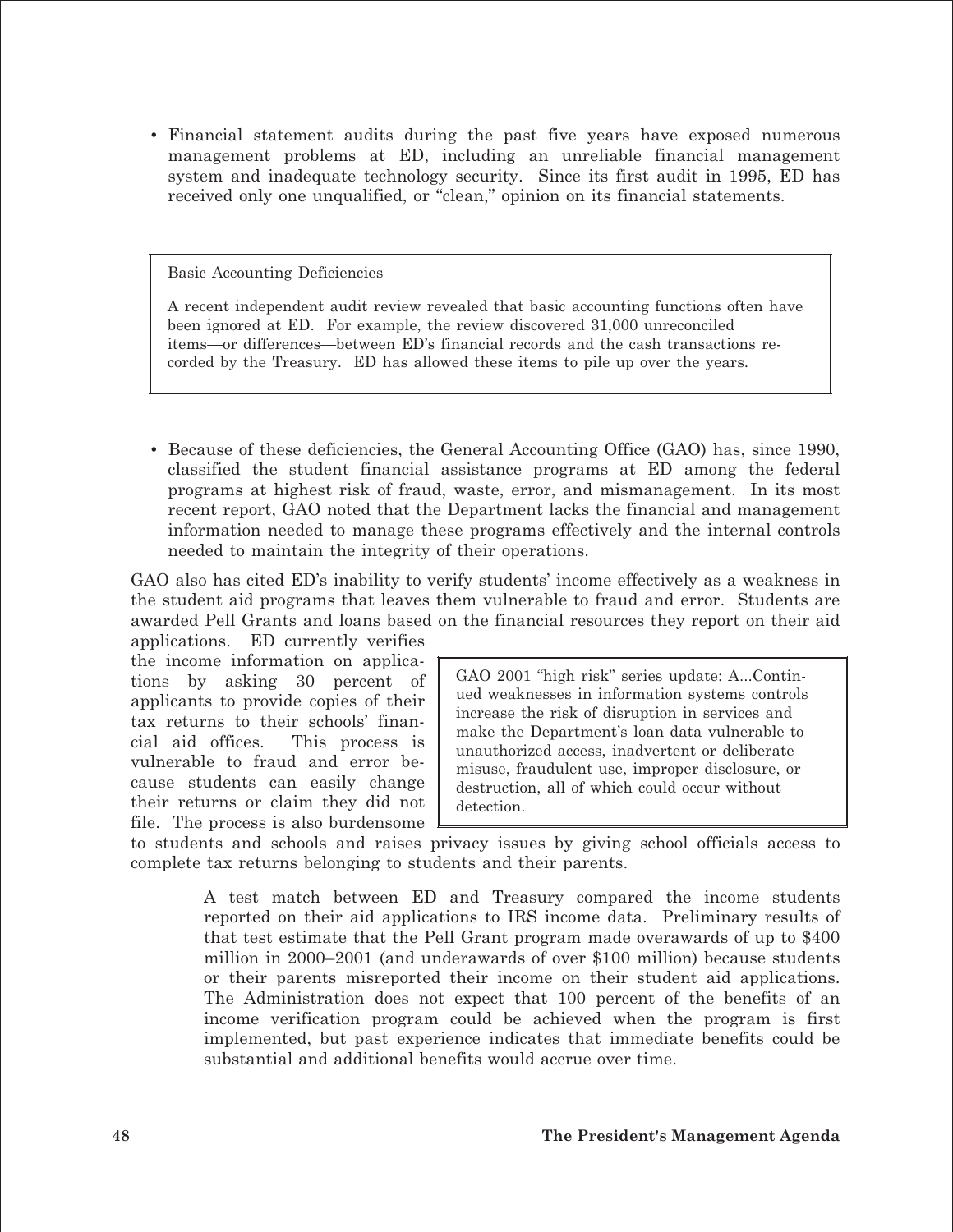#### **THE INITIATIVE**

- • The Secretary of Education has launched a major effort to address these financial and management issues. The goals are to resolve issues preventing ED from achieving an unqualified audit opinion on its financial statements and to have student financial assistance programs removed from GAO's high-risk list by successfully addressing management deficiencies. When these goals are accomplished, ED will have a reliable financial management system that minimizes vulnerability to fraud, waste, and abuse, and produces accurate and timely data for oversight and decision-making purposes.
- In order to accomplish these goals, the Administration has established a Management Improvement Team (MIT) within ED. The MIT, comprised of nearly a dozen senior-level managers, is responsible for identifying, tracking, cataloguing, and resolving all audit issues and management items. Through the beginning of June 2001, the MIT had successfully resolved or closed more than three-fourths of the major audit issues. Concurrently, ED is implementing a new financial management system. Through these efforts, the Administration expects to significantly improve ED's financial management capacity.
- The Administration is analyzing options for improving income verification of student financial assistance programs while providing for security and protecting taxpayer privacy. ED and Treasury recently conducted statistical test matches to estimate the savings that might result from ED's use of tax data to prevent overpayments to student aid applicants. The Administration will review the results and weigh the possible benefits against the risks of a match before deciding whether to proceed with implementation of an income verification system with IRS.

#### **THE EXPECTED RESULTS**

- • Erroneous payments to students will be reduced, ensuring that aid is targeted to the neediest students and increasing public confidence in the programs' integrity.
- The student aid programs will be removed from GAO's "high risk" list by 2002, reflecting financial management and program improvements that significantly reduce their vulnerability to waste, fraud, abuse, and mismanagement.
- • ED will receive an unqualified opinion on its financial statements, indicating a robust and reliable financial management system that will enable ED to produce accurate financial and management information. This data can be used to improve daily oversight of operations, better measure program performance, and inform policy decisions.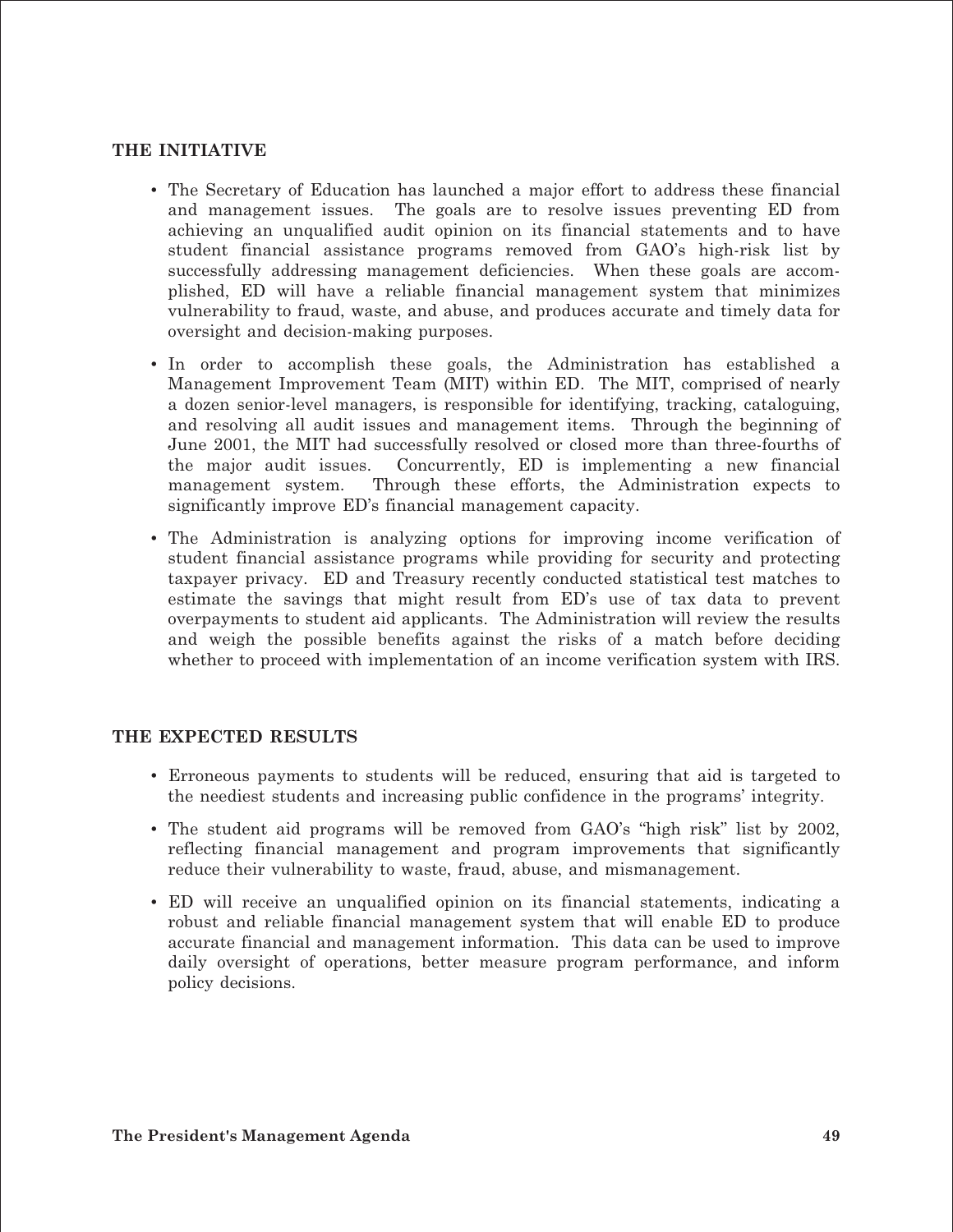### **10. Management and Performance**

**Department of Housing and Urban Development** 

#### **THE PROBLEM**

• The Department of Housing and Urban Development's (HUD's) chronic management weaknesses harm the people and communities it was created to serve. Subsidized families are sometimes trapped in substandard, poorly maintained housing; home buyers are exposed to fraudulent practices; and some families

receive excessive subsidies that could have been used to aid others in need.

• Many overlapping, complicated, and poorly designed programs burden HUD. The Agency must work through thousands of intermediaries, with limited recourse when the intermediaries perform poorly, and it has a legacy of troubled real estate that strains administrative resources. Weak information GAO still considers much of what the Department does to be high risk. The 2001 update of the GAO high-risk list included two of the Department's major program areas - Single Family Mortgage Insurance and Rental Housing Assistance. The programs account for about two-thirds of all the funds for which the Department is responsible. GAO also reports that the Department continues to suffer from departmentwide weaknesses in staffing as well as information and financial management.

*Government at the Brink*, Committee on Governmental Affairs, United States Senate (June 2001)

systems and controls, staff misallocation, and the retirement of many experienced employees complicate HUD's problems.

#### **THE INITIATIVES AND EXPECTED RESULTS**

• *Improve the performance of housing intermediaries*. HUD is no longer willing to subsidize substandard housing. HUD will strengthen oversight of housing intermediaries using a new database and management rating system to hold them responsible for results. Using existing statutory authority, HUD will promptly replace the management of public housing authorities and sanction private owners of subsidized projects when these intermediaries are in substantial default of their contractual obligations, to maintain clean, safe housing units.

*The Expected Results*—The percentage of units meeting HUD's physical standards for public housing will rise to 74 percent in 2002 and 84 percent by 2005. For private housing that is subsidized by HUD, the percent of units meeting physical standards will increase to 89 percent in 2002 and 92 percent by 2005. HUD's goal for the near future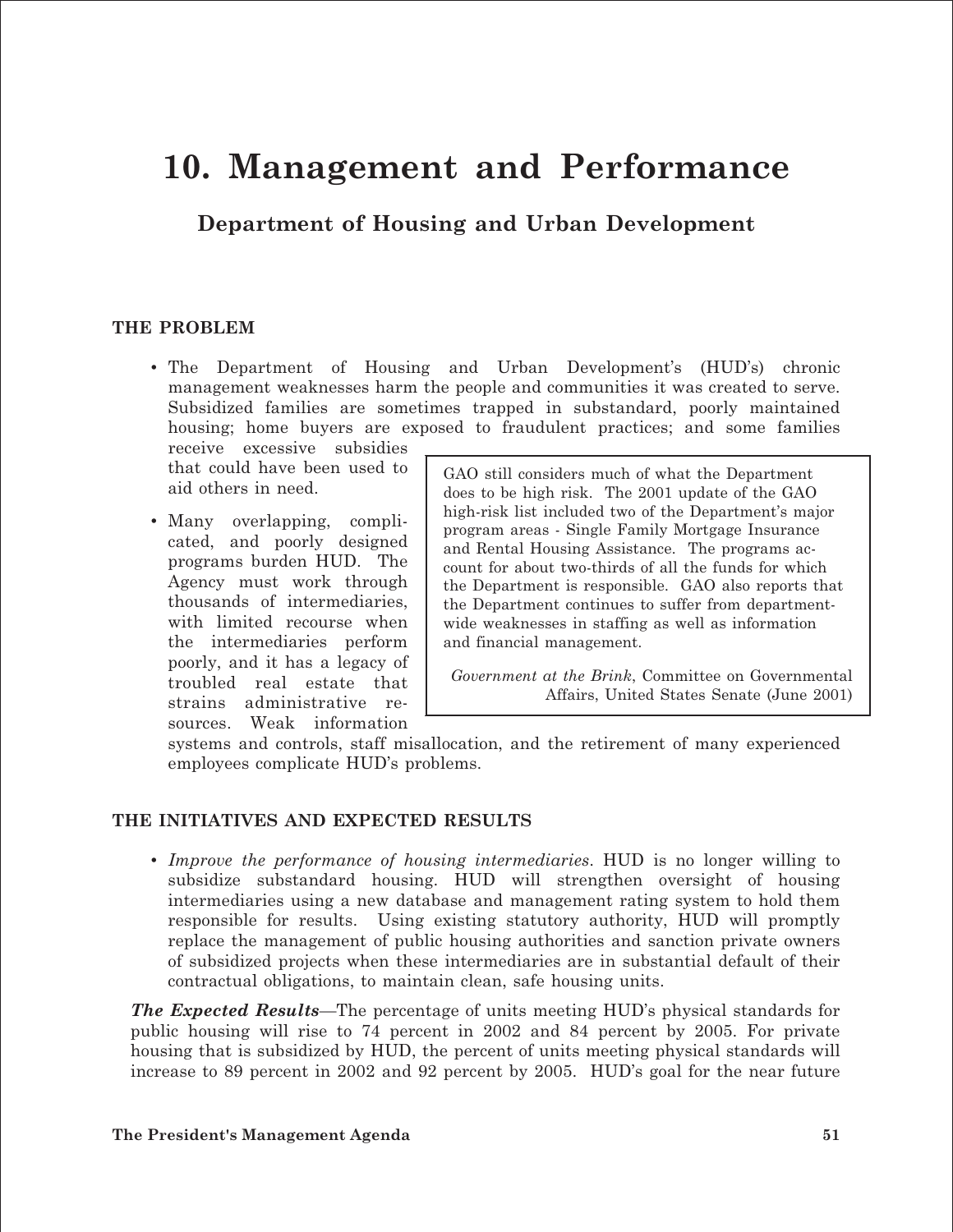is to expand housing choices for those who reside in housing that fails to meet physical standards. HUD will work with Congress on ways to ensure that families are not required to live in substandard housing as a condition for retaining their subsidy.

- **Fail 30% Pass 70% Public Housing Fail 15% Pass 85% Subsidized Private Housing Public and Subsidized Private Housing That Meets Physical Standards 2000 2000**
- *Reduce overpaid rent subsidies*. HUD will ensure fairness to all rent-subsidized

households by reducing more than \$1 billion in overpaid rent subsidy annually. Regulatory changes and new administrative controls will correct long-standing problems, including errors in calculating rents and inaccurate reporting of income.

Based on computer matching with 1998 federal income tax data, HUD estimates that tenants who under-reported their income received \$617 million in unwarranted

rent subsidies. In addition, over 60 percent of subsidized rent calculations contain some type of error.

*The Expected Results*—Working with its stakeholders, HUD will reduce the high incidence of tenants' underreporting of income through a combination of expert systems, simplification where necessary, and accountability. By 2005, HUD will cut the processing error rate by at least half, from 60 percent to 30 percent. As a result of this and better income verification, the overpayment of rent subsidies will be cut by at least half.

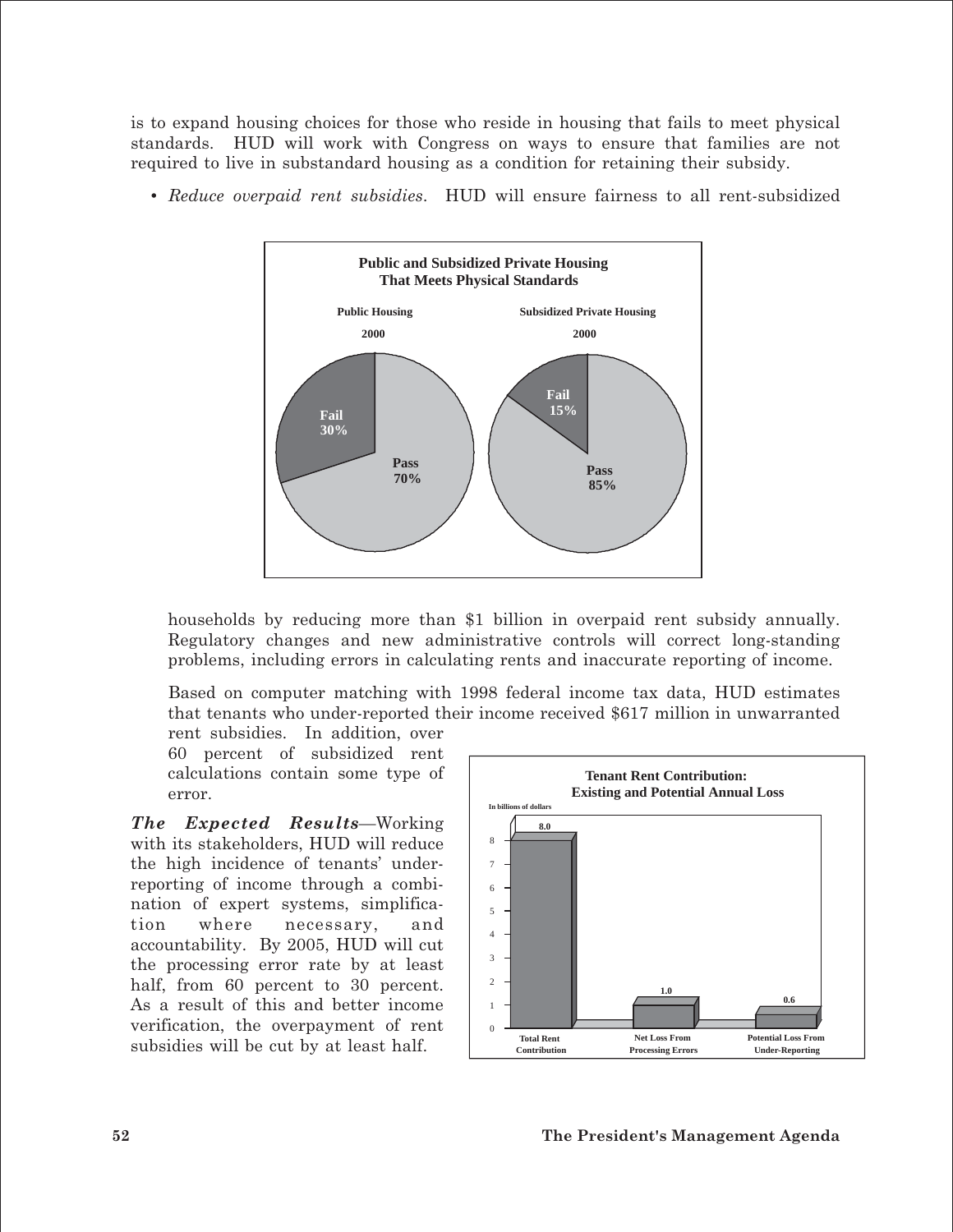• *Improve Federal Housing Administration (FHA) risk management*. HUD's FHA will improve its procedures and systems to better control risks at all stages of the mortgage insurance process, from oversight of underwriting, to monitoring loan servicing, to reforming the way it manages defaulted loans.

FHA borrowers have been exposed to fraud, with some lenders and appraisers scheming to acquire FHA insurance on properties with falsely inflated prices. These schemes harm both FHA and the borrowers it serves. HUD's Inspector General reports indictments and convictions in FHA fraud schemes in Los Angeles, Baltimore, Chicago, Brooklyn, and Long Island. These fraudulent activities are occurring at the same time that FHA delinquencies are rising, even as delinquencies of conventional loans gradually decline.

*The Expected Results*—Improving the early stages of the mortgage insurance process, HUD will prevent fraud by holding lenders accountable for the performance of brokers



and appraisers by 2002. By 2004, HUD will eliminate most, if not all, falsely inflated appraisals. It will take strong action against those found culpable of fraud. Improving the last stage of the mortgage insurance process, HUD will increase amounts recovered from disposition of its foreclosed properties. By 2003, HUD will move out of the property management business by implementing its statutory authority to accelerate the mortgage insurance claim process, helping FHA manage its business more like the private sector.

• *Strengthen program controls.* To address long-standing management control weaknesses—including those in the above-discussed FHA single-family and low-income rental assistance programs—HUD must improve its human capital and information technology resource management. With the help of its new workforce evaluation tools and a rethinking of work processes and assignments, staff and workload will be realigned to bolster critical oversight and analysis functions.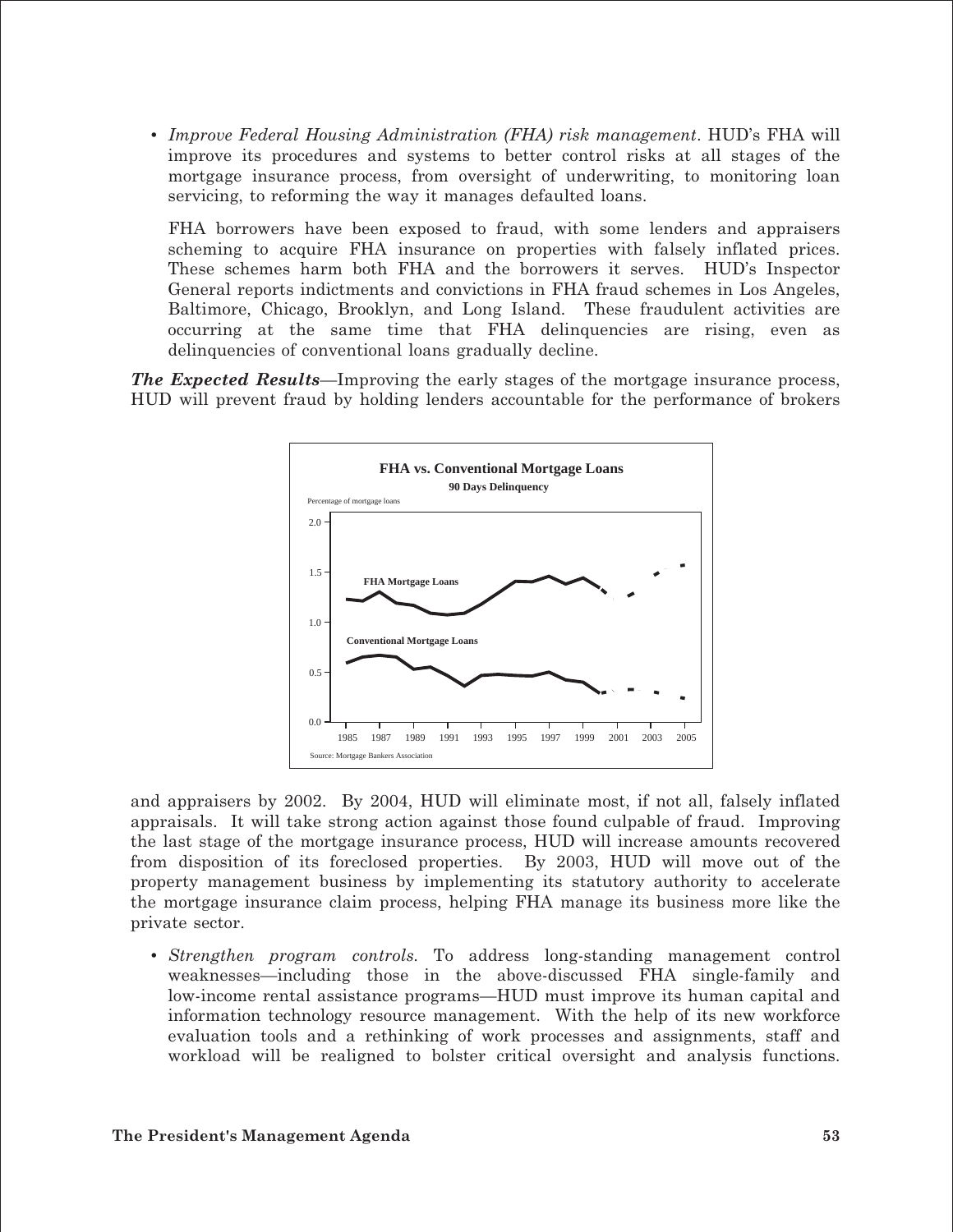Information systems and controls will be strengthened through investments in integrated financial systems and new performance reporting systems.

*The Expected Results*—HUD will eliminate the specific control weaknesses and inefficiencies that have caused GAO to place its major programs on the high risk list, with the goal of removing all HUD programs from that list by 2005 and improving the lives of the people and communities HUD was created to serve.

• *Reduce meaningless compliance burdens*. The current consolidated planning process contributes little of value. States and communities spend millions of their block grant dollars to produce Consolidated Plans (many of more than 200 pages) that are hardly looked at by HUD and not useful to communities. Dollars invested in meaningless paperwork could be used instead to measure the progress communities are making in revitalizing low-income areas.



*The Expected Results—*By 2003, HUD will work with local stakeholders to streamline the Consolidated Plan, making it more results-oriented and useful to communities in assessing their own progress toward addressing the problems of low-income areas.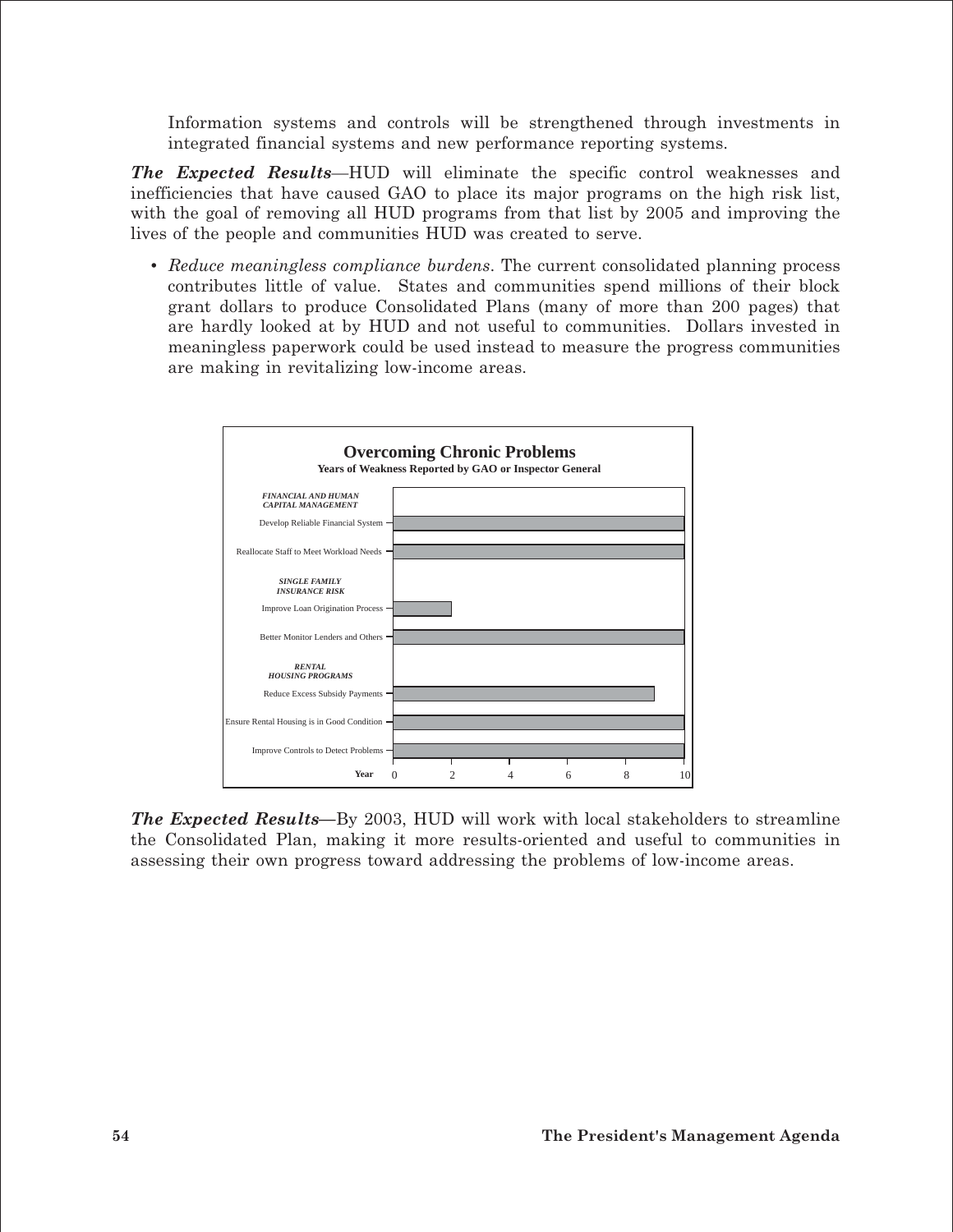### **11. Broadened Health Insurance Coverage Through State Initiatives**

### **Department of Health and Human Services**

*On August 4, 2001, President Bush announced the Health Insurance Flexibility and Accountability Demonstration Initiative. This initiative is designed to improve health insurance coverage for low-income Americans through comprehensive state-based approaches under Medicaid and the State Children's Health Insurance Program.* 

#### **THE PROBLEM**

• The federal government will spend an estimated \$143 billion in 2002 on the Medicaid program. Recent annual growth in the Medicaid program is the highest it has been since the mid-1990s. Between 1999 and 2002, Medicaid expenditures are projected to grow almost 10 percent per year in comparison to the less than six percent average annual growth between 1994 and 1999. Overall national health expenditures are projected to follow a similar pattern.

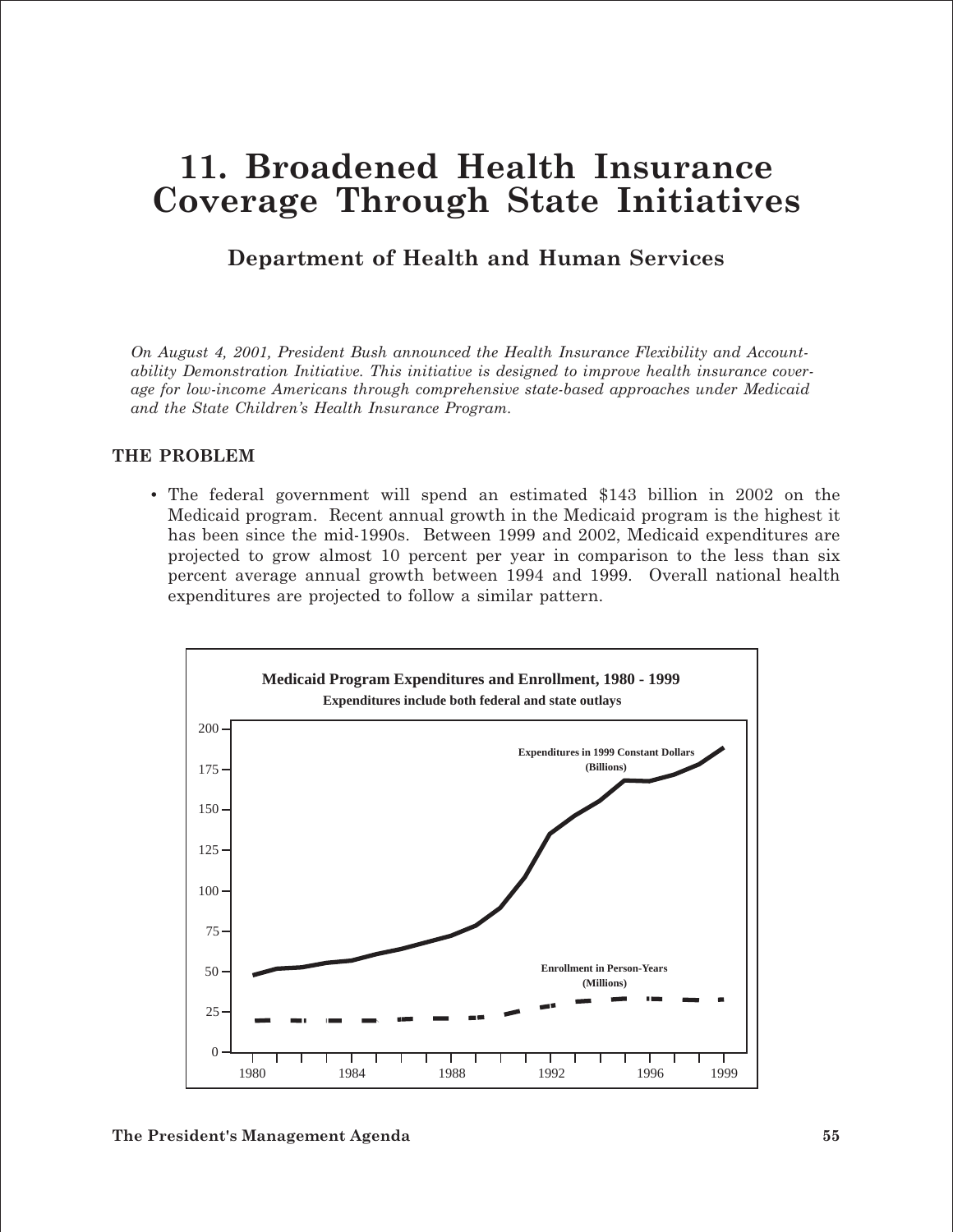- • In recent years, the number of people receiving health insurance under the Medicaid program has remained constant and the rate of insurance coverage among low-income Americans has not improved. Medicaid program enrollee growth is projected to increase only 1.2 percent per year between 2002 and 2006. Census Bureau estimates indicate that although the number of low-income individuals has decreased since the mid-1990s, those who remain low-income were no more likely to have insurance in 1999 than they were in 1995.
- • The Administration believes that the complex framework of federal Medicaid requirements restricts states from tailoring their Medicaid programs to effectively provide low-income individuals with affordable health insurance options.
- • The Administration believes that Medicaid and the State Children's Health Insurance Program (SCHIP) should support, rather than undermine, the private health insurance market, where two-thirds of nonelderly Americans purchase health insurance coverage. The Medicaid program currently does not provide states with the flexibility or incentive to develop programs that are supportive of the private health insurance market, such as premium assistance programs. As a result, few states have successfully implemented such programs.
- The Administration believes that Medicaid funding is not always being used to provide health insurance to low-income individuals. Recent studies by the Department of Health and Human Services (HHS) Inspector General have identified provider payment policies that have allowed billions of dollars in federal Medicaid funding to be used for purposes other than purchasing health insurance.
- In the past, little federal guidance existed for states on how to develop comprehensive demonstrations seeking to improve health insurance coverage. Additionally, substantial federal effort is expended reviewing demonstration proposals that do not seek to improve health insurance coverage. Through guidance to states, the Administration will clarify the goals and the application process for federal Medicaid demonstrations.

#### **THE INITIATIVE**

- On August 4, 2001, the Administration announced the Health Insurance Flexibility and Accountability (HIFA) Demonstration Initiative. This innovative approach is designed to give states more flexibility to provide health insurance to low-income individuals. The Administration is seeking to strike a balance between increasing state flexibility and ensuring the prudent management of federal Medicaid and SCHIP funds.
- The HIFA initiative:
	- Encourages states to develop comprehensive health insurance approaches that utilize available Medicaid and SCHIP funding to increase insurance coverage for low-income individuals.
	- Simplifies the application process by providing clear guidance on the information states should include in their demonstration proposals.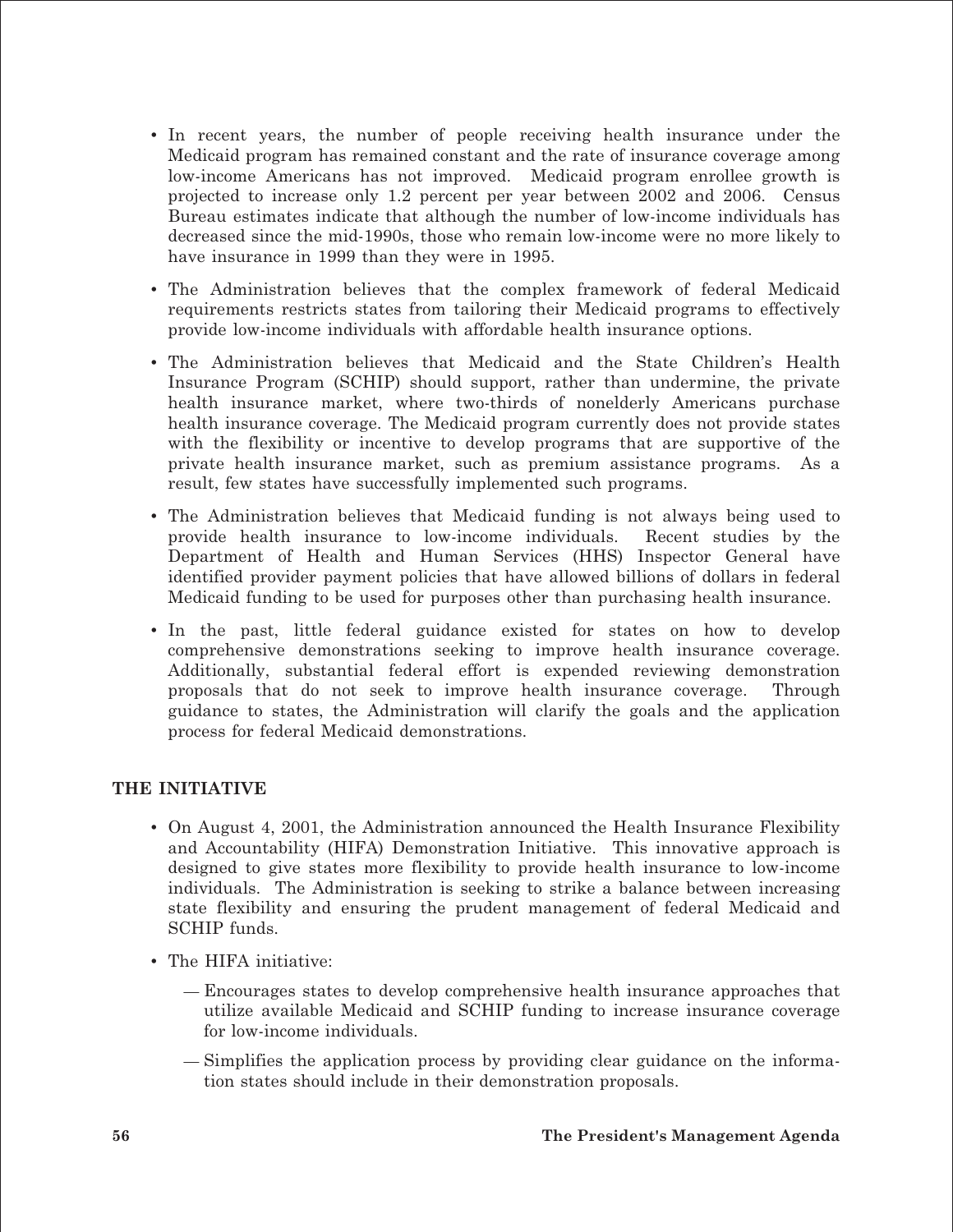- Gives states greater flexibility in designing benefit packages and cost sharing in exchange for increasing health insurance coverage, particularly in support of private health insurance.
- Establishes a firm requirement of budget neutrality requirements and provides a simplified option for states wishing to minimize the federal/state negotiations.
- Increases accountability in the state and federal partnership by ensuring that Medicaid and SCHIP funds are effectively being used to increase health insurance coverage. At the outset of each HIFA demonstration, the state will set a goal for reducing the number of low-income uninsured and will be asked to systematically track the impact of their HIFA demonstration on the uninsured.
- Gives priority review to state proposals that meet the general guidelines of the HIFA demonstration project.
- The Administration also is looking at ways to improve the availability of reliable and timely national data on insurance coverage.

#### **THE EXPECTED RESULTS**

- Increase the number of individuals with access to affordable health insurance without increasing Medicaid costs. We are already making progress on the number of Americans with access to health insurance. In the first six months of the Bush Administration, HHS estimates that an additional 800,000 people have obtained health insurance through the approval of state requests for Medicaid and SCHIP waivers and state plan amendments.
- • Increase the number of comprehensive state-based Medicaid and SCHIP initiatives addressing the problem of the uninsured.
- Increase the number of Medicaid and SCHIP approaches that support coverage in the private health insurance market.
- Improve the federal review process of state demonstration requests by streamlining the paperwork required and reducing the time period required for federal review.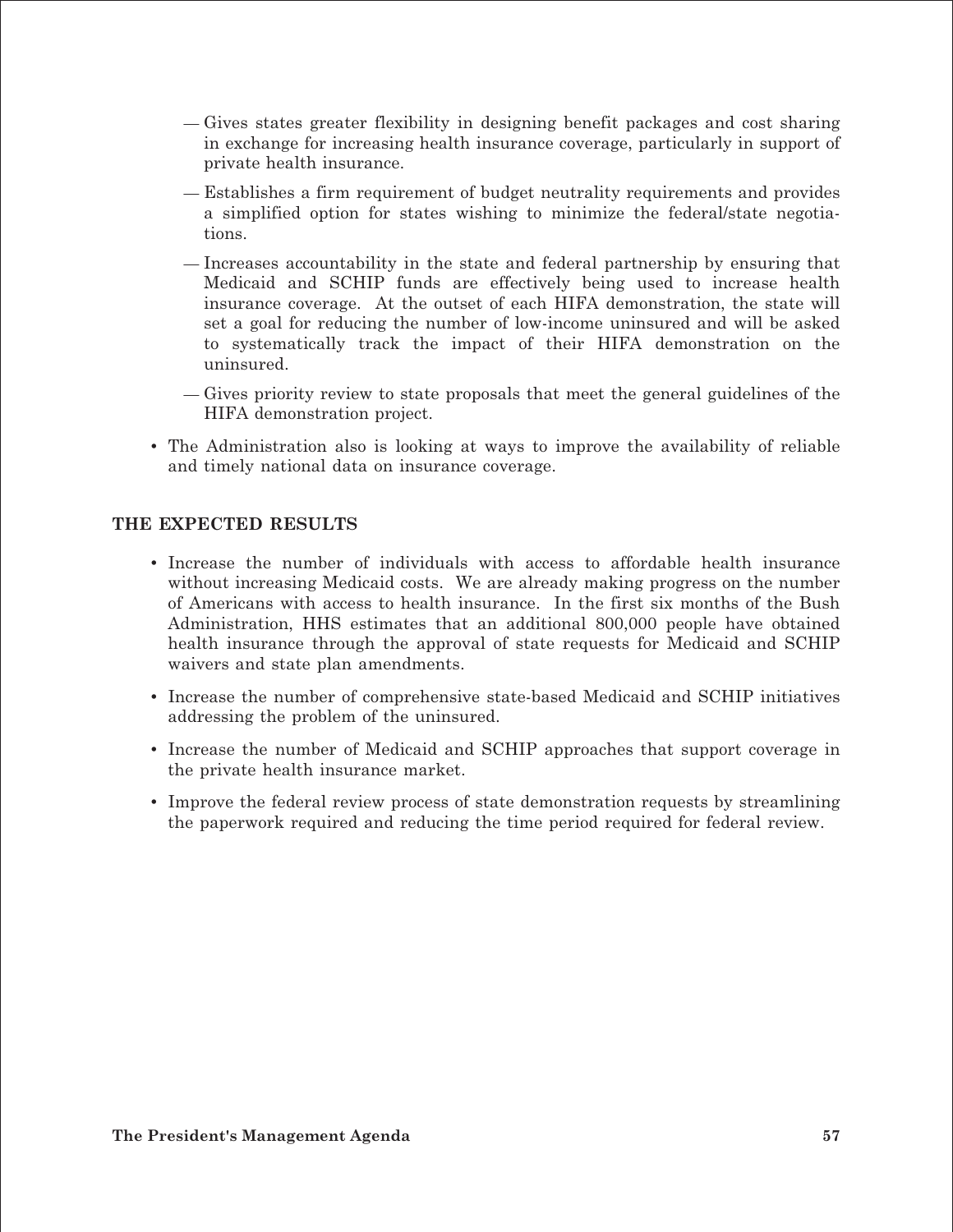## **12. A "Right-Sized" Overseas Presence**

**Departments of State, Defense, Justice, Commerce, Agriculture, the Treasury, Agency for International Development, and Other Agencies operating overseas**

*"Functions that can be performed by personnel based in the United States or at regional offices overseas should not be performed at post. In your review, should you find staffing to be either excessive or inadequate to the performance of priority Mission goals and objectives, I urge you to initiate staffing changes in accordance with established procedures."*

President Bush's Guidance to all United States Ambassadors overseas. May 9, 2001

#### **THE PROBLEM**

• The U.S. overseas presence is costly, increasingly complex, and of growing security concern. U.S. national security interests are best served by deploying the right number of people at the right posts with the right expertise.

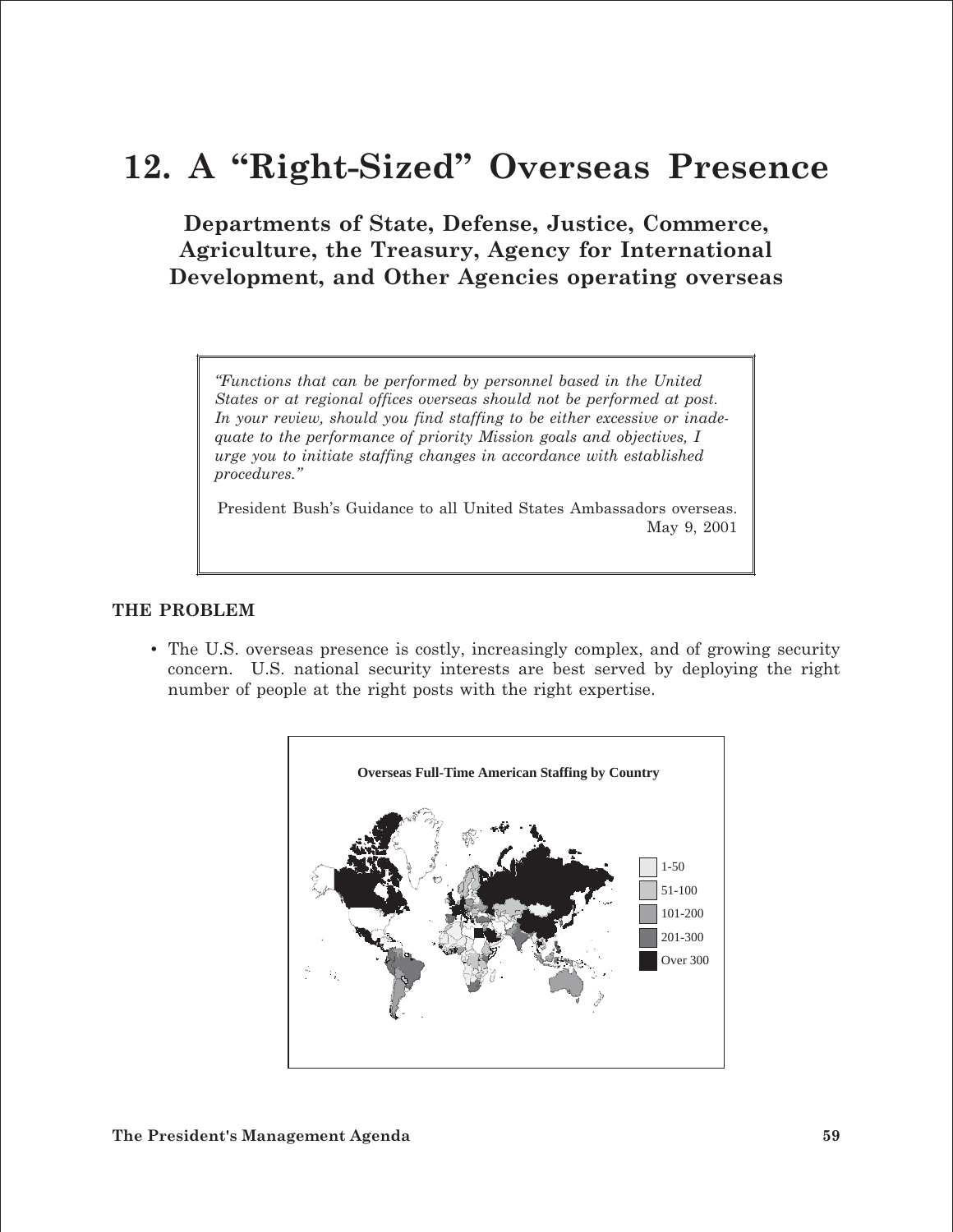- Currently, the principal mechanism to assess the rational deployment of U.S. government personnel overseas is the ambassador's authority to manage staffing at each particular post. We need to have a more systematic decision making process to create proper incentives and procedures to manage U.S. government staff operating overseas.
- No one U.S. government agency can determine with any certainty the total number of U.S. government Executive Branch personnel under the authority of each ambassador and other chiefs of mission. Estimates run as high as 60,000 with people representing over 30 agencies. There is no mechanism to assess the overall rationale and effectiveness of where and how U.S. employees are deployed.
- Moreover, as there is no common accounting system that captures all costs, agencies do not know the true costs of sending staff to overseas posts. Agencies are not bearing the full costs of sending their staffs abroad.
- While Chiefs of Mission have legal authority to manage assignments of other agencies to their embassies, in practice, this authority has not been used to significantly alter patterns of deployment of U.S. government staff overseas.
- Following the embassy bombings in Nairobi and Dar es Salaam in 1998, the Overseas Presence Advisory Panel (OPAP) was formed to assess America's overseas presence and to develop recommendations to make it better managed and more effective. The OPAP report concluded that the distribution of U.S. government personnel overseas is shaped more by historical legacy or bureaucratic inertia than by actual long-term foreign policy goals. It criticized staffing at overseas posts for too often failing to match an embassy's requirements, called the interagency coordination on overseas staffing poor and inadequate, and found that decisions regarding the size and location of U.S. embassies, are "made on an apparently ad hoc basis without adequate formal planning." As a result of these findings, the

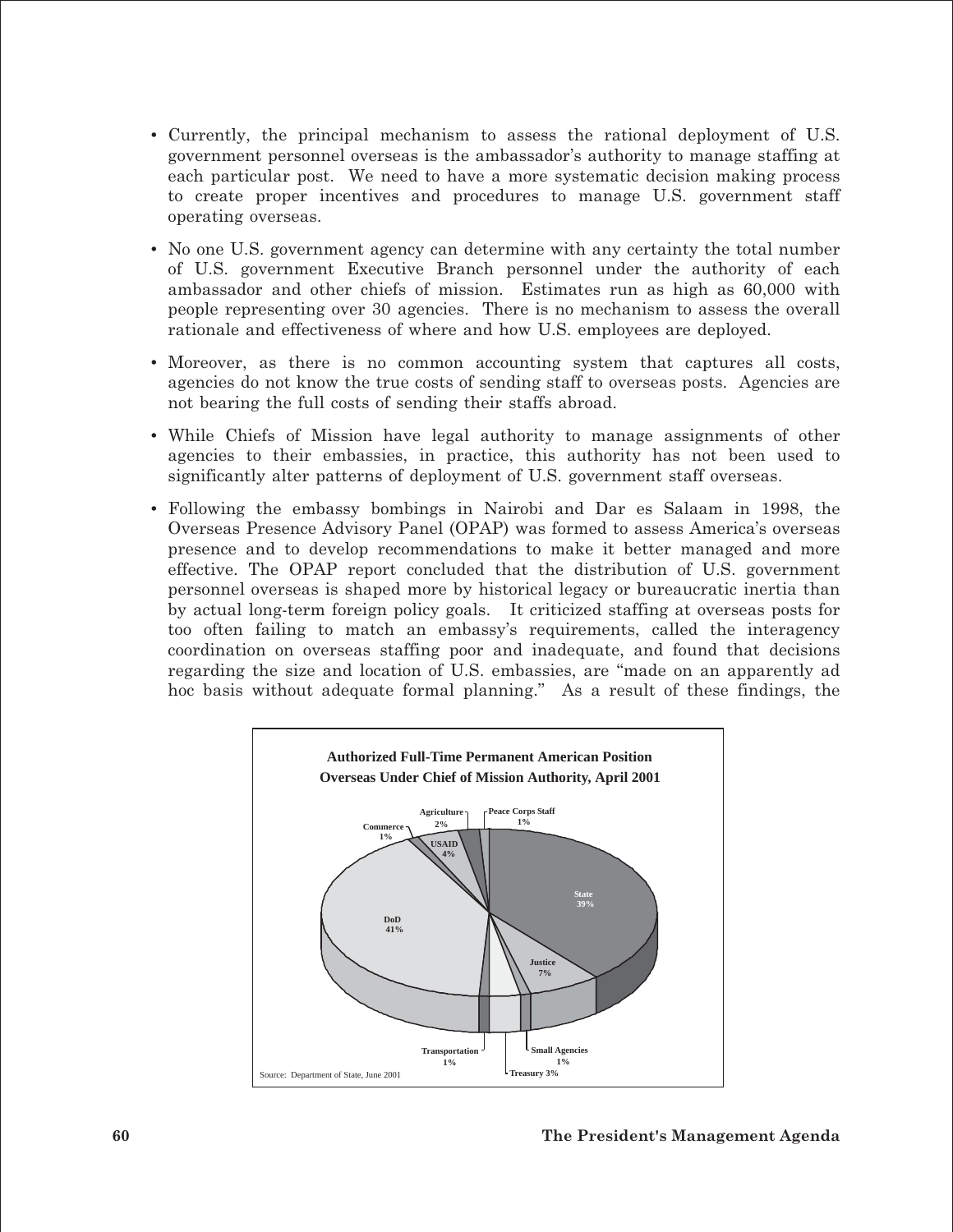report recommended an interagency review process to determine the size, shape, and goals of U.S. presence overseas. This present effort intends to follow through on the OPAP recommendations and ensure that U.S. presence overseas is properly coordinated and managed.

- As the bombings in Africa have shown, every embassy in the world is a potential target from terrorist groups. To ensure that all U.S. government personnel work in secure posts abroad, the Department of State has embarked on an expansive construction program for embassies and consulates. The construction program is expected to require a commitment of approximately \$15 billion over the next 10 years. This costly program demands that staffing decisions underlying facility construction be based on a thorough understanding of U.S. government needs in each country and a matching of staff with requisite skills and abilities to achieve mission goals. Faulty staff planning means that the U.S. government may be building embassies larger or smaller than needed.
- The average full-year cost to the U.S. government of an American official at a post overseas ranges from post to post but can cost upwards of several hundred thousand dollars a year, not including salary. The cost of new overseas positions can range up to \$600,000 for certain agencies in certain areas, including all support costs. Security and cost considerations demand that the overseas staffing process be improved. The State Department estimates that the full-year cost is \$339,100 on average to establish a new State Department position overseas.

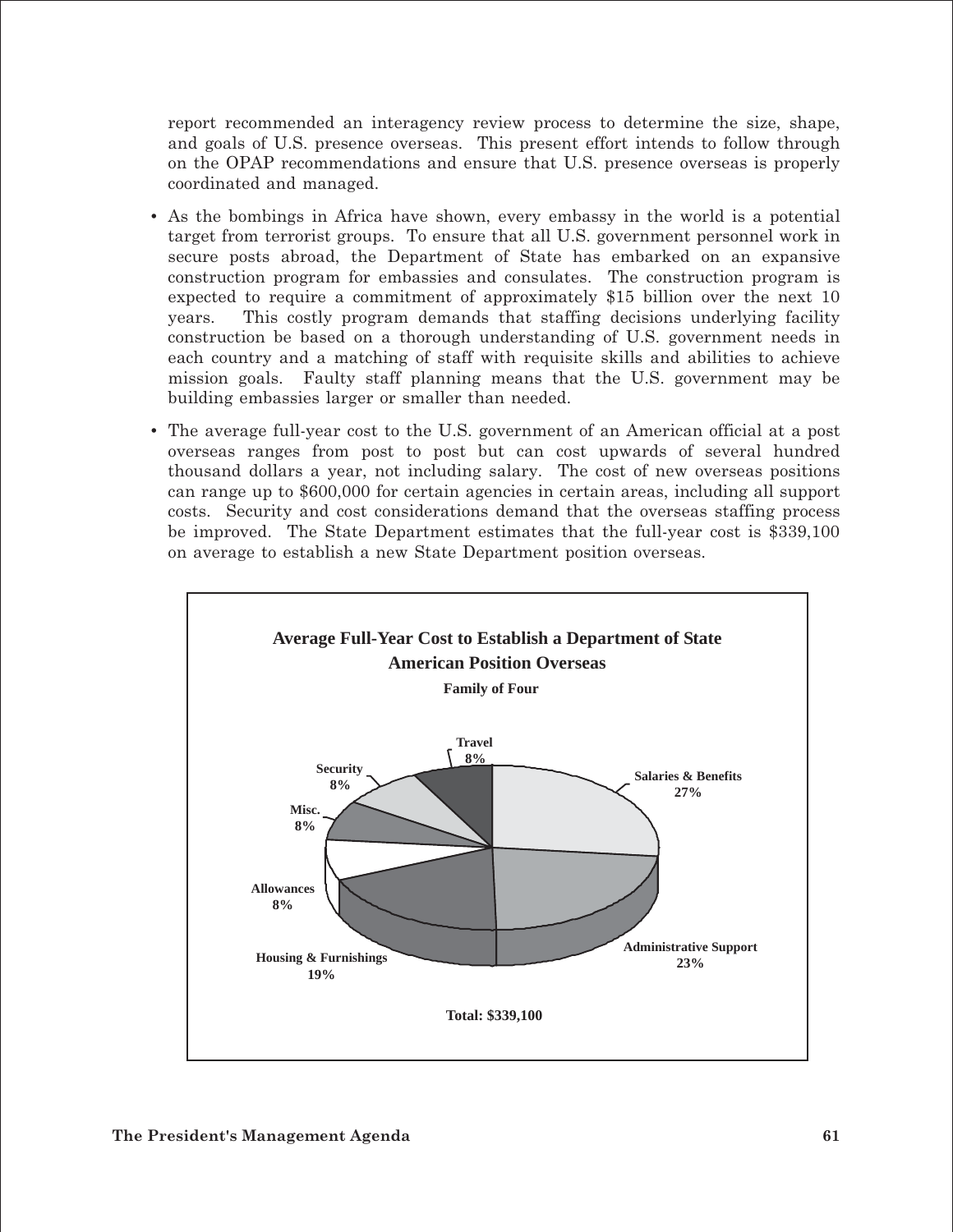#### Approximate Average Full-Year Cost (New Position Family of Four)

|                                                           | \$88.100  |
|-----------------------------------------------------------|-----------|
| International Cooperative Administrative Support Services | \$59.300  |
|                                                           | \$16,000  |
|                                                           | \$22,000  |
|                                                           | \$40,000  |
|                                                           | \$19.000  |
|                                                           | \$800     |
|                                                           | \$3.100   |
|                                                           | \$4.100   |
|                                                           | \$8,700   |
|                                                           | \$2.300   |
|                                                           | \$20.400  |
|                                                           | \$3.000   |
|                                                           | \$24,000  |
|                                                           | \$1.000   |
|                                                           | \$25,900  |
|                                                           | \$339.100 |

#### THE INITIATIVE

• The Administration will analyze and review overall U.S. government presence and develop a credible and comprehensive overseas staffing allocation process. This process will provide the Administration with a means to link overseas assignment with overall U.S. government policy, funding, and agency construction planning.

#### THE EXPECTED RESULTS

- Reconfigure U.S. government overseas staff allocation to the minimum necessary to meet U.S. foreign policy goals.
- Have a government-wide, comprehensive accounting of total overseas personnel costs and accurate mission, budget, and staffing information.
- Use staffing patterns to determine embassy construction needs.

#### THE NEAR-TERM RESULTS

- Develop accurate staffing projections for new construction projects with planning levels out to 2010.
- Integrate "right-sizing" into the workforce plans of the State Department and other agencies as part of the 2003 budget process.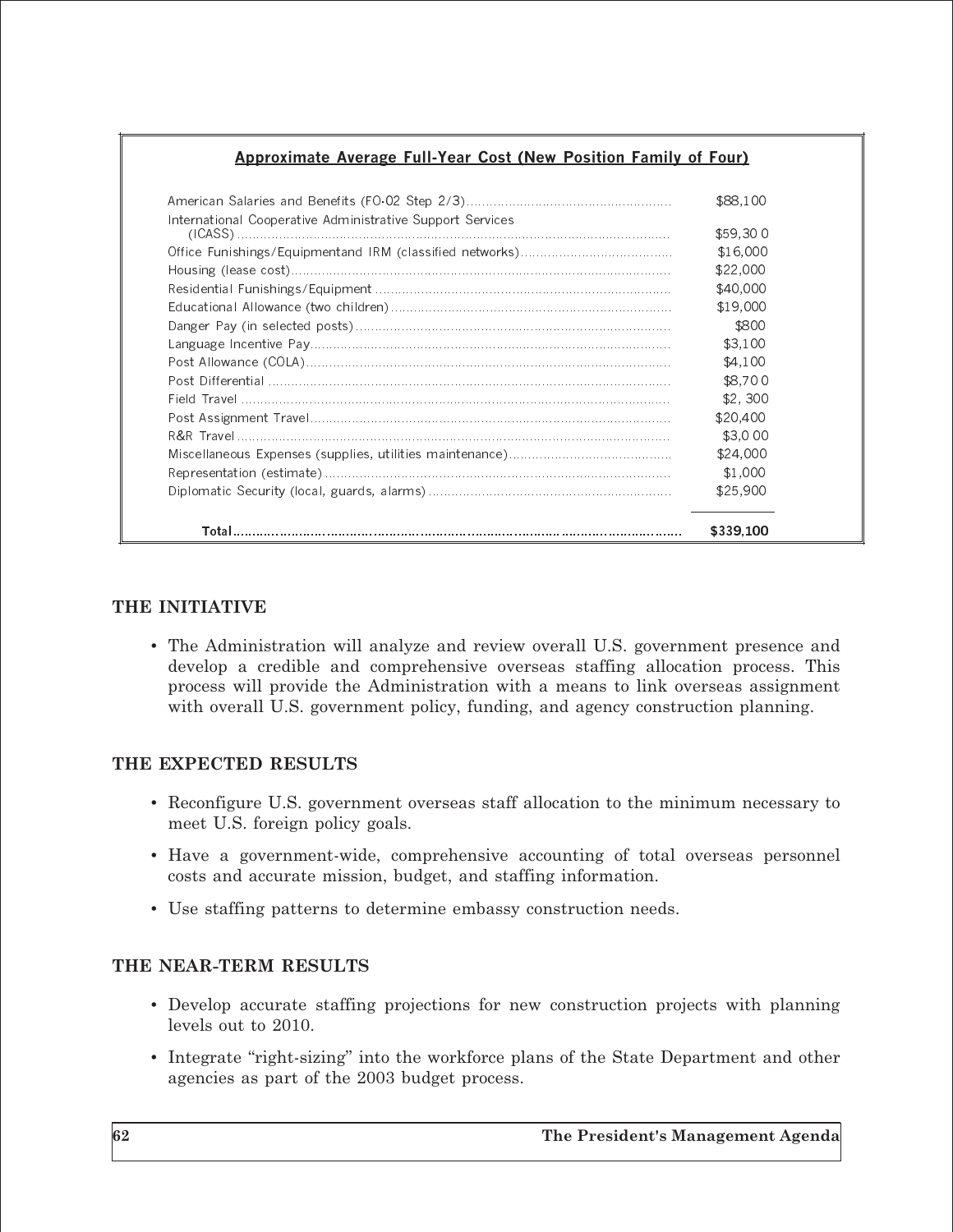- Improve the process for establishing new U.S. government positions overseas.
- Develop cost saving tools or models in such areas as: management, hiring practices, decreasing post size, regional centers, revising the Mission Performance Planning process, increasing overseas administrative efficiency, or relocating certain functions to the United States.
- Improve cost accounting mechanisms for overseas presence.
- • Establish new, and improved, mechanisms to better coordinate all U.S. government agency policies relating to overseas presence.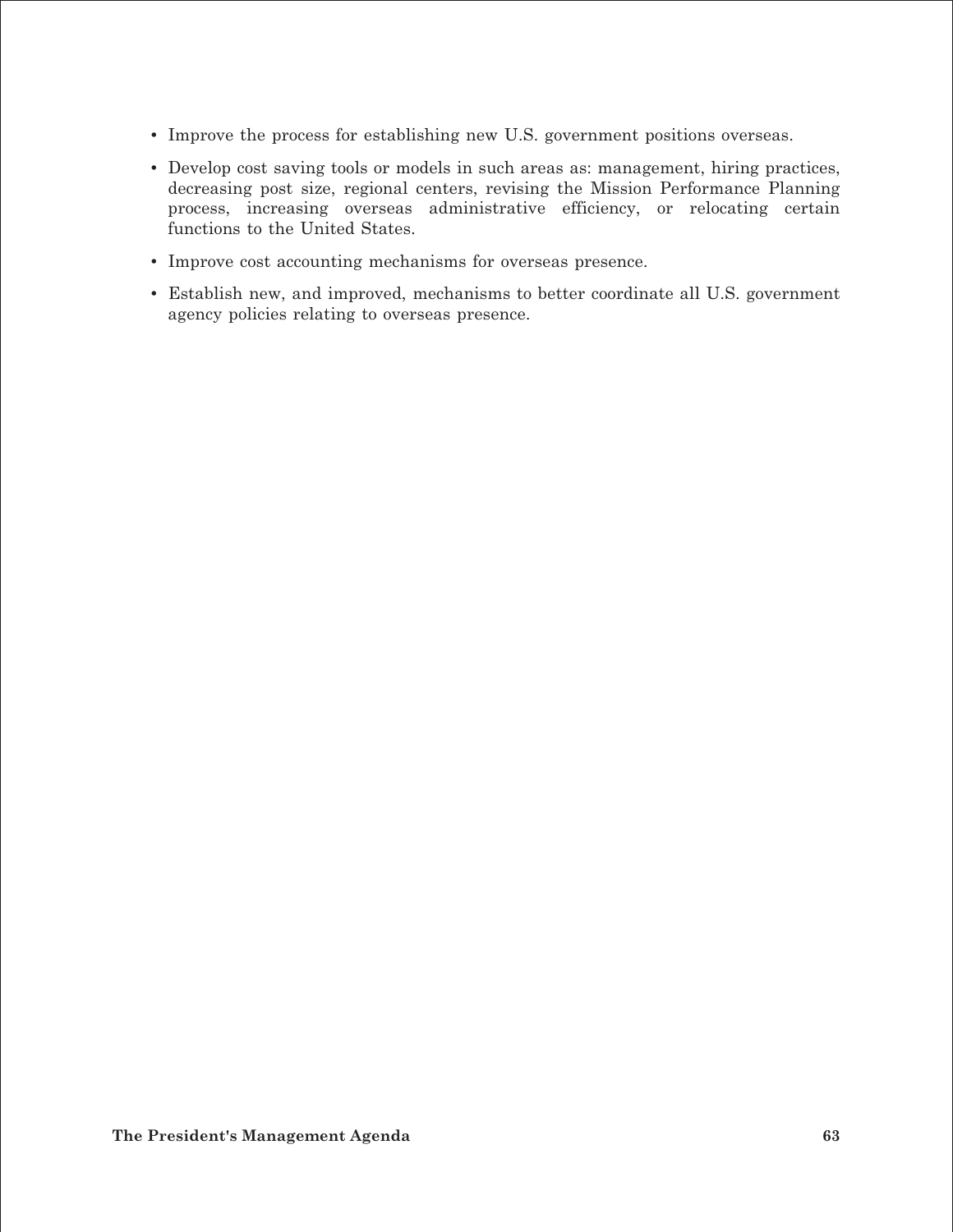### **13. Reform of Food Aid Programs**

**Agency for International Development, Department of State, Department of Agriculture** 

The President strongly supports aid that feeds hungry people overseas and helps U.S. farm income. However, we must also avoid adverse commercial or trade impacts. Food aid saves many lives, and recently averted a famine in the Horn of Africa. But its humanitarian purpose is being eroded by other uses having little to do with food. To better meet the President's objectives, and strengthen U.S. food aid, the Administration is committed to reforming food aid programs to ensure that overseas food donation programs target food aid to the genuinely hungry and avoid waste and adverse impacts.

#### **THE PROBLEM**

- Six different programs run by two government agencies provide international food aid. They sometimes duplicate each other. For instance, Indonesia received food aid under four of these programs in a single year. The Department of Agriculture (USDA) and the Agency for International Development both have created similar bureaucracies to administer food aid.
- Food aid programs are afflicted by waste and questionable spending. For instance, proposed food aid



expenditures have included projects such as building a noodle factory and providing trucks that were promptly confiscated by the recipient country's government. There are other cases of U.S. commodities being discarded because the recipient country rejected U.S. food standards and implementing partners did not handle the commodities properly. In addition, food donations to Angola and Central American countries were discarded because of damage that occurred during shipping. It is quite common for donated food to be sold for cash in disaster areas while more efficient cash relief was also available.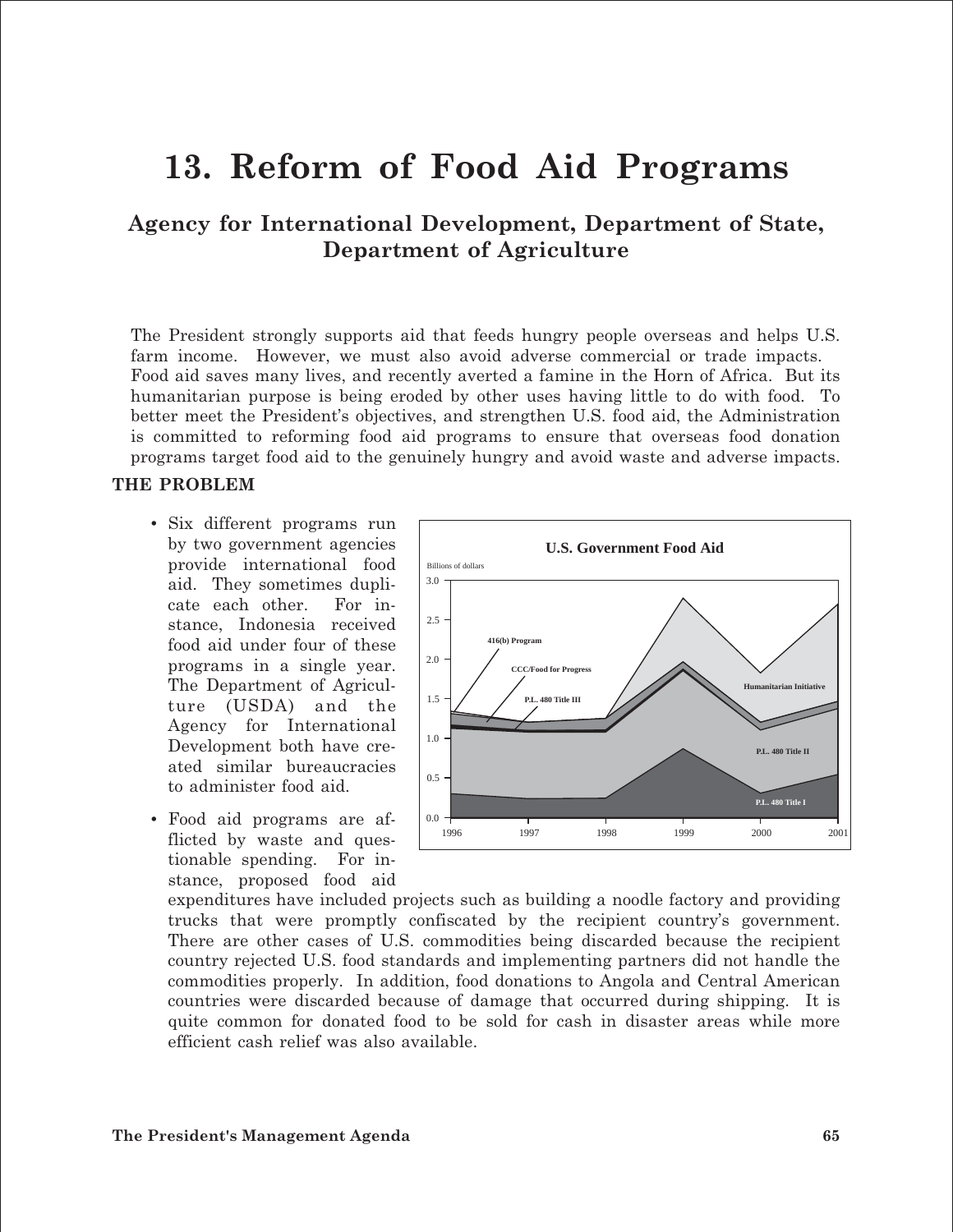• Some of this aid is inefficient. For instance, the General Accounting Office (GAO) noted that, of the nearly \$250 million the United States spent to send wheat to Russia in 1999, the intended recipients, Russian pensioners, only realized \$64 million in benefits be-

cause of high administrative and transportation costs.

• Some of the aid may be counterproductive, a condition agencies strive to avoid. For instance, sending food to a country that does not need it for serious humanitarian purposes may undermine local farmers and efforts to privatize the agricultural sector in transition countries. Likewise, large food aid shipments through state-owned distribution enterprises in a



number of former Soviet republics in the early 1990s may have inhibited efforts in those countries to privatize these enterprises.

- Aid may not always help U.S. farmers. First, farm income is much less affected by food aid than in the past. For instance, the previous Administration used 416(b) and the Commodity Credit Corporation Charter Act authorities to donate food when U.S. market prices were very low-precisely the time when USDA already was paying farms the difference between the market price and a higher price floor. In addition, food aid has become less important as an export mechanism as commercial exports have grown. Finally, evidence suggests food aid may displace commercial sales or substitute for USDA programs intended to boost farm income.
- The sale of U.S. donations in overseas markets to generate cash, a practice known as monetization, can impede U.S. commercial exports, lower market prices, induce black market activity, and thwart market development for U.S farm products. Theft is also an issue. For example, employees of an organization delivering food aid were prosecuted for stealing commodities in Haiti. Though praised for its flexibility, monetization is economically inefficient because the sale price generally does not cover the cost of providing the commodities, especially when the additional shipping cost of the U.S. cargo preference requirement are added.
- Some food aid programs are charged by members of the World Trade Organization as conflicting with U.S. goals of liberalized trade to the extent that aid displaces commercial sales. U.S. food aid has tended to rise in volume when prices are low,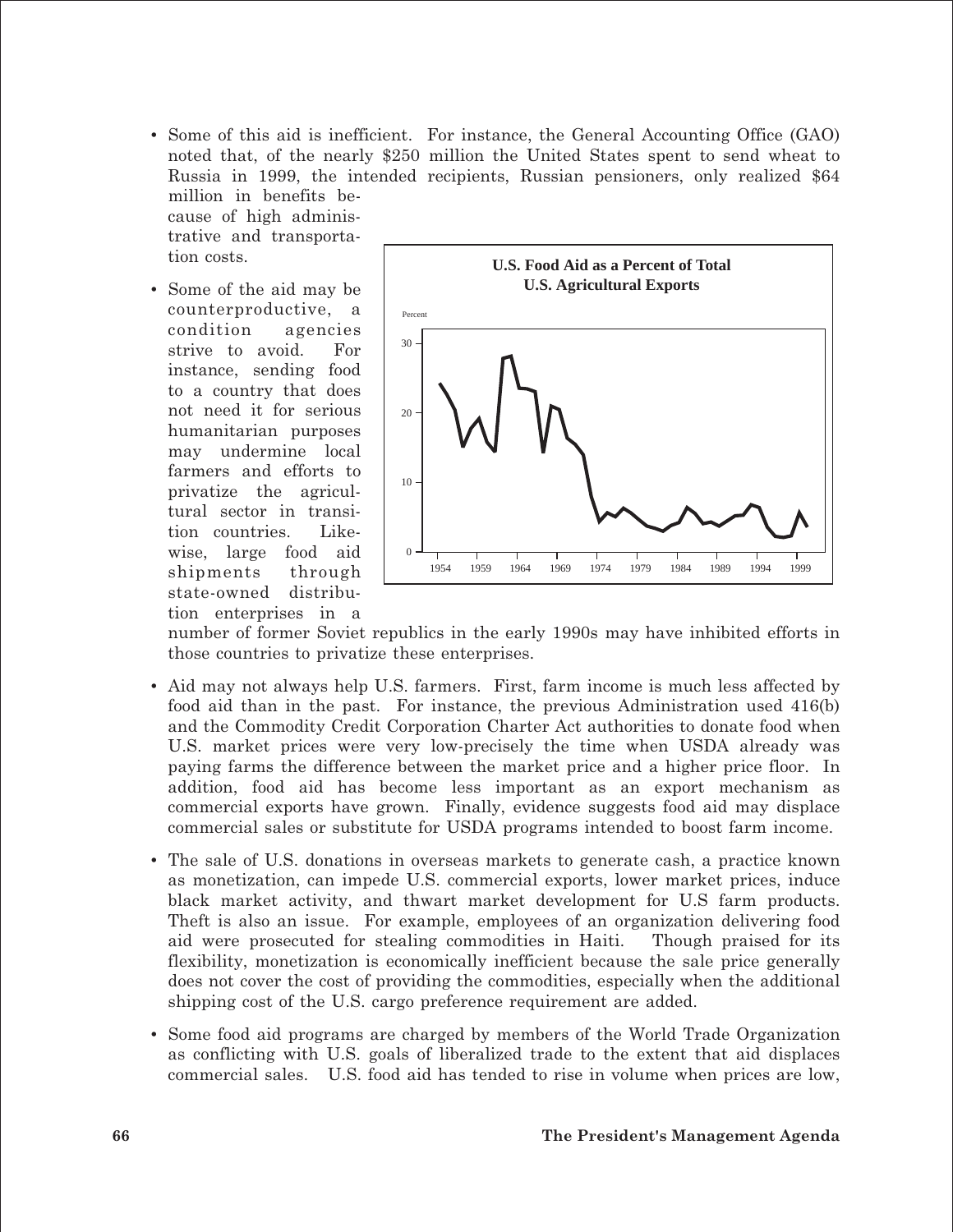

and drop when prices are high—precisely the time when food-deficit countries are least able to buy food. However, the United States has committed in the Food Aid Convention to supply a minimum of 2.5 million tons annually, regardless of U.S. prices or supplies, and the United States has resisted other nations' support for lower aid levels when prices are high. The Ad Hoc Humanitarian Food Aid Initiative, authorized to operate since 1998 when prices were low, unfortunately enabled some trade partners to misleadingly criticize U.S. food aid policy goals.

#### **THE INITIATIVE**

- The Administration is developing proposals that will be consistent with the following principles:
	- direct feeding of the genuinely hungry populations will be the primary goal;
	- foreign policy and economic development programs will be subject to analysis of benefits, costs, and performance to determine their priorities;
	- bureaucratic duplication and inefficiency in Washington, D.C. and overseas will be minimized; and
	- program authorities and guidelines will be followed more consistently than in the past.
- The Administration will complete the Ad Hoc Humanitarian Food Aid Initiative and review funding for other aid programs—such as cash grants and direct feeding programs—that reduce waste and inefficiency in meeting domestic and foreign aid goals. Funding for such programs could be increased.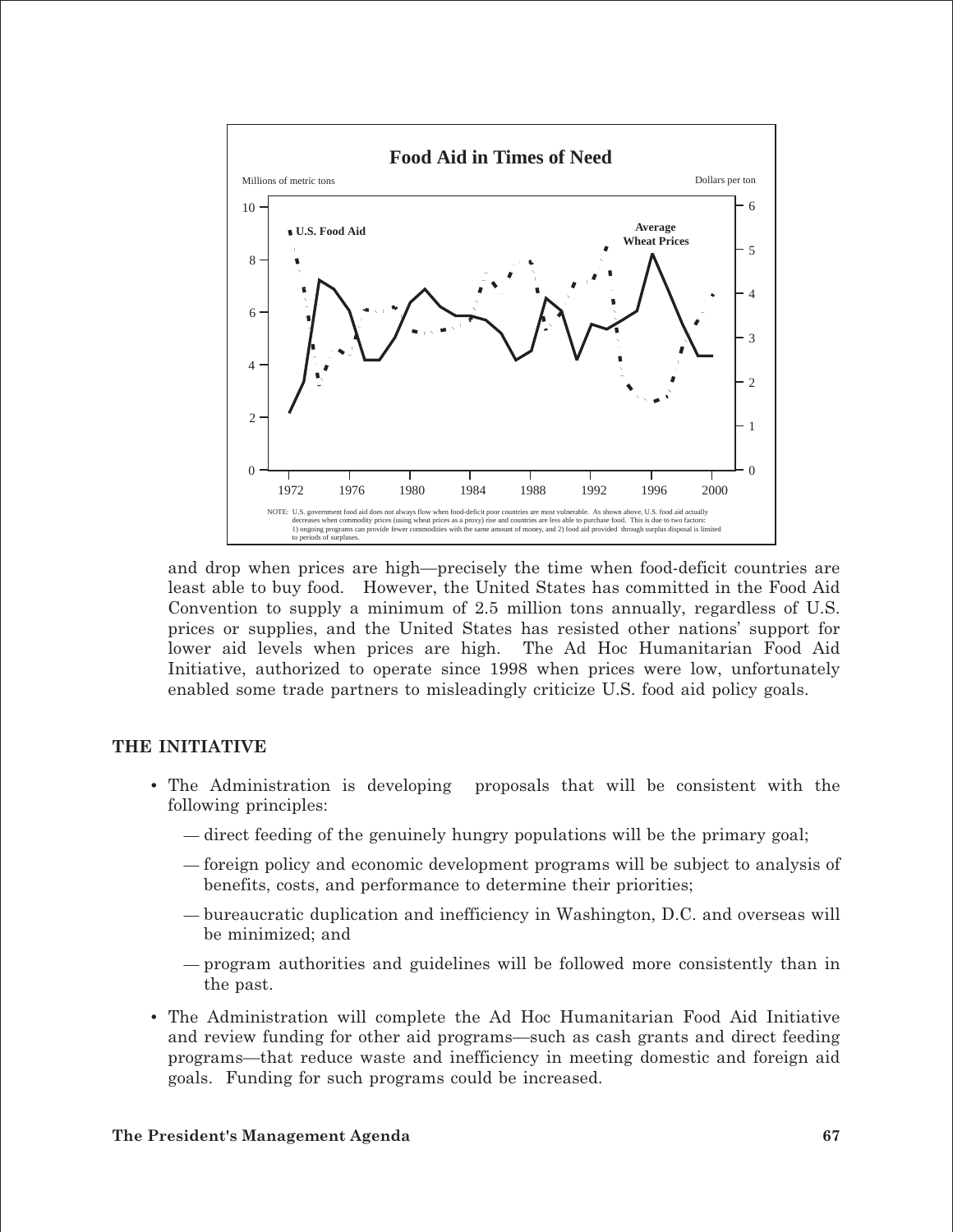- Resources for other programs that promote foreign purchase of domestic agricultural products may be restructured and/or increased.
- The President's 2003 Budget request will incorporate proposals reflecting the principles outlined above and the results of an interagency review of all U.S. food aid activities, authorities, and programs.

#### **THE EXPECTED RESULTS**

- More reliable levels of food aid, allowing recipient countries, cooperating sponsors, and U.S. administrators to plan for their needs. The proportion of the total food aid program that relies on unpredictable surplus commodity availability will not exceed 10 percent.
- More food security for hungry people, through better-focused programs, clear and consistent policy objectives, and more efficient use of budget resources.
- Improved safeguards to avoid any potential displacement of United States or third country commercial sales, leading to more effective impact of food aid on U.S. farm income.
- • Greater efficiency and transparency in the management and implementation of U.S. food aid programs.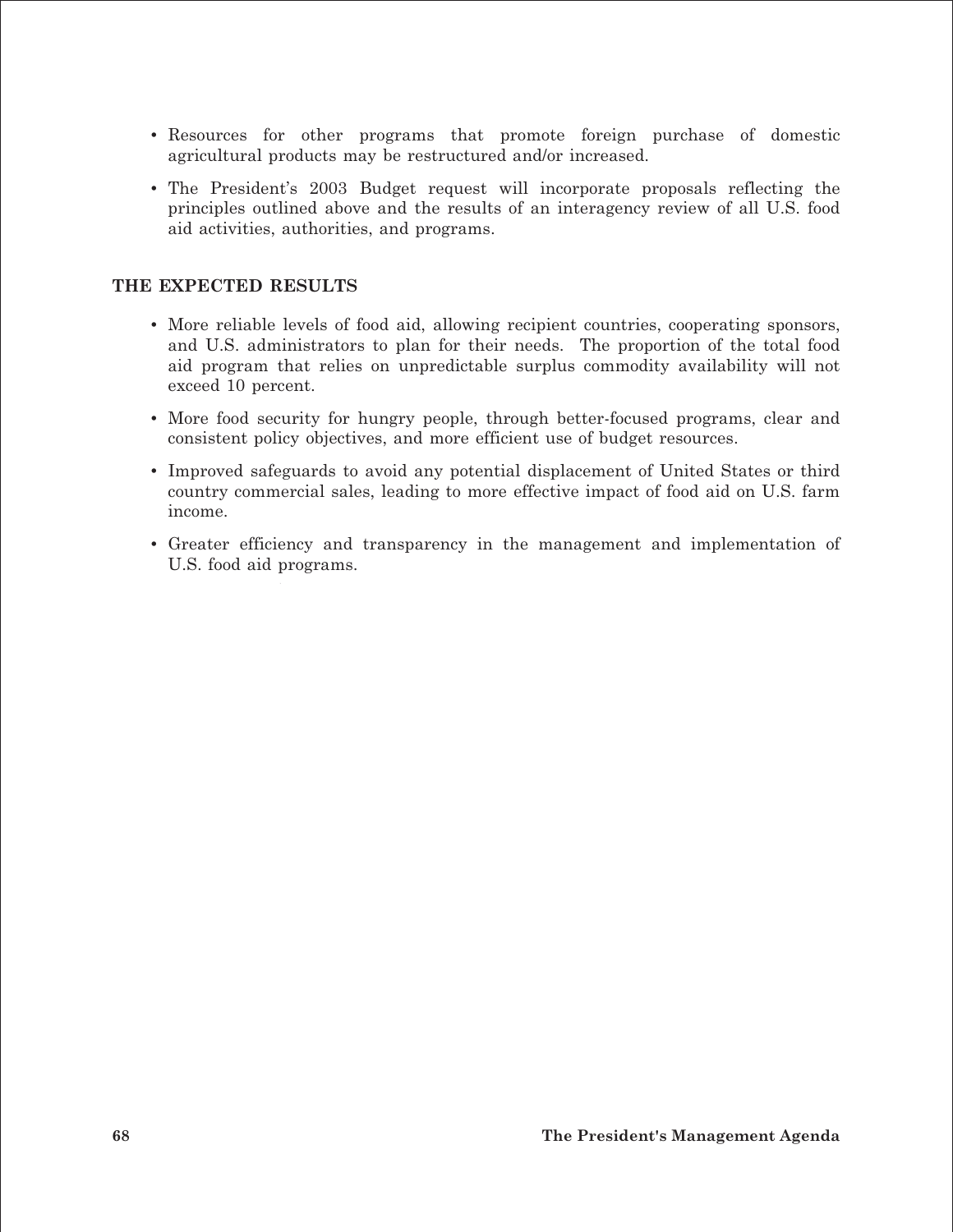### **14. Coordination of VA and DoD Programs and Systems**

### **Department of Defense Department of Veterans Affairs**

#### **THE PROBLEM**

The Department of Veterans Affairs (VA) and the Department of Defense (DoD) operate comprehensive medical care systems for a combined cost of \$40 billion a year. While the missions differ, there is overlap. It is estimated that 600,000 military retirees eligible for DoD TRICARE are also enrolled in VA Medical Care. In addition, many DoD and VA facilities are located close to each other.

— DoD's health care system, originally designed to treat primarily younger active-duty personnel plus some under-65 retirees, has evolved to cover more beneficiaries over 65. DoD's patient demographics are thus becoming increasingly similar to those of VA, which has been treating the over 65 population for many years. These emerging similarities present opportunities for cooperation between the two health systems, including buying and selling services, shared staffing, advanced technology, education and training, consolidated procurement, TRICARE, pharmaceuticals and medical/surgical supplies, and joint facility agreements. So far, few of these opportunities have been put to use.

#### **THE INITIATIVE**

- • *Enhance coordination and delivery of veterans benefits and services by implementing recommendations of the Task Force to Improve Health Care Delivery to Veterans.*  This task force, announced by the President on Memorial Day this year, is co-chaired by former Congressman Gerald Solomon and Gail Wilensky, former Administrator of the Center for Medicare and Medicaid Services, previously known as the Health Care Financing Administration.
- • *Enact authority with the goal of having military retirees, who are also eligible for VA medical care, select a health care program through annual open enrollment seasons.* This legislative proposal was included in the 2002 President's Budget.
	- Quality involves not only the standard of care provided by a health care program, but also the coordination of all health care services when multiple doctors or pharmacies serve one patient. Military retirees may obtain health care from both agencies at any time.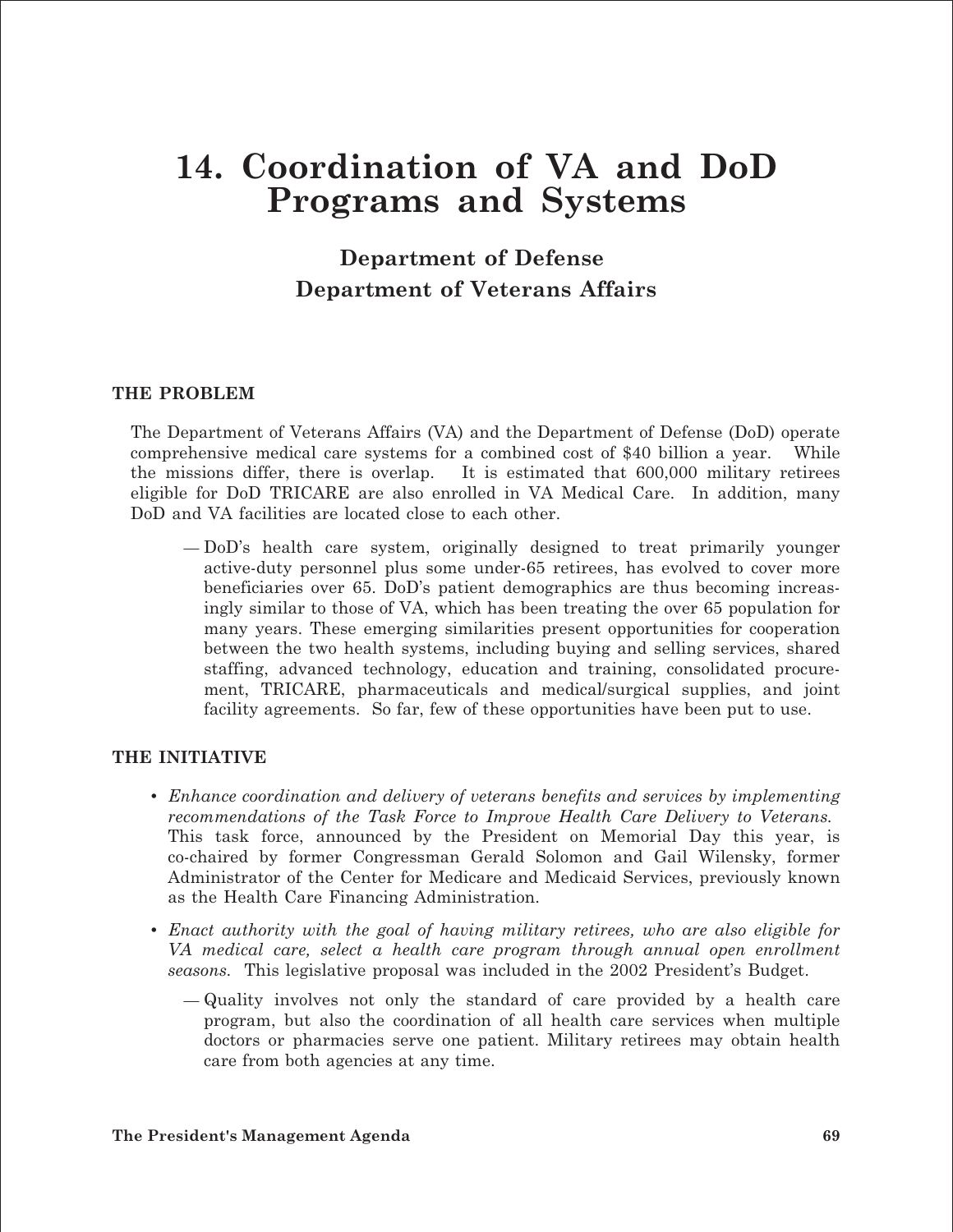- *Improve VA's health care enrollment data system.* VA developed a temporary system three years ago in response to their new enrollment requirement. Currently, the Department is implementing a redesigned health care enrollment database and has initiated a process to develop a One-VA Registration and Eligibility System. However, these new efforts are in the early stages. DoD has offered in the past to provide the Defense Enrollment/Eligibility Reporting System (DEERS) software solution to VA or to incorporate VA beneficiaries and data requirements into DEERS. VA should consider the feasibility of using DEERS as an enrollment system for health care and the other benefits available to veterans.
	- Improving VA's Registration and Eligibility system and the Veterans Health Administration's Enrollment system are the first steps toward having one integrated system for all beneficiaries. For over 20 years the DoD has operated a centralized automated system to enroll and track individuals having entitlements to DoD benefits and services. DEERS, is a large database that accurately records the benefits eligibility information for over 20 million beneficiaries in multiple government agencies and could be expanded to include VA. DEERS is uniquely positioned to bridge the gap between the two Departments, and already supports a modest level of data sharing. Starting in November of 2000, DoD implemented a real-time exchange of information on veterans from DEERS. This information exchange sets the stage for even closer cooperation.
	- The transition from active-duty to veteran status involves the veteran enrolling at a VA regional office for benefits and his local VA medical center for health care. An active-duty member on one day is in a system that tracks all his data, and on the next he is separated and must report and document his information to VA in order to obtain VA benefits and services, despite the fact that most of it is electronically stored in the DoD system. In addition to the current lack of full DoD/VA interface, duplicative information must be collected and entered into separate enrollment systems at VA each time a veteran applies for different benefits such as home loan guarantees, disability compensation, education, vocational rehabilitation, and health care. Transition should be seamless from the veteran's perspective and could be made seamless through data sharing between VA and DoD, as well as within VA.
- • *Improve coordination of health care and eliminate potentially duplicative budgeting by sharing data between VA and DoD.* These agencies have been working together for some time to share data on areas of concern and are pursuing a variety of joint activities under a reinvigorated VA/DoD Executive Council. However, there are still many unresolved issues that require further data sharing.

#### **The Expected Results**

- • A seamless transition from active duty to veteran status, allowing both the veteran and VA to save time and money.
- Continuity of care for each patient by a single agency's health care system.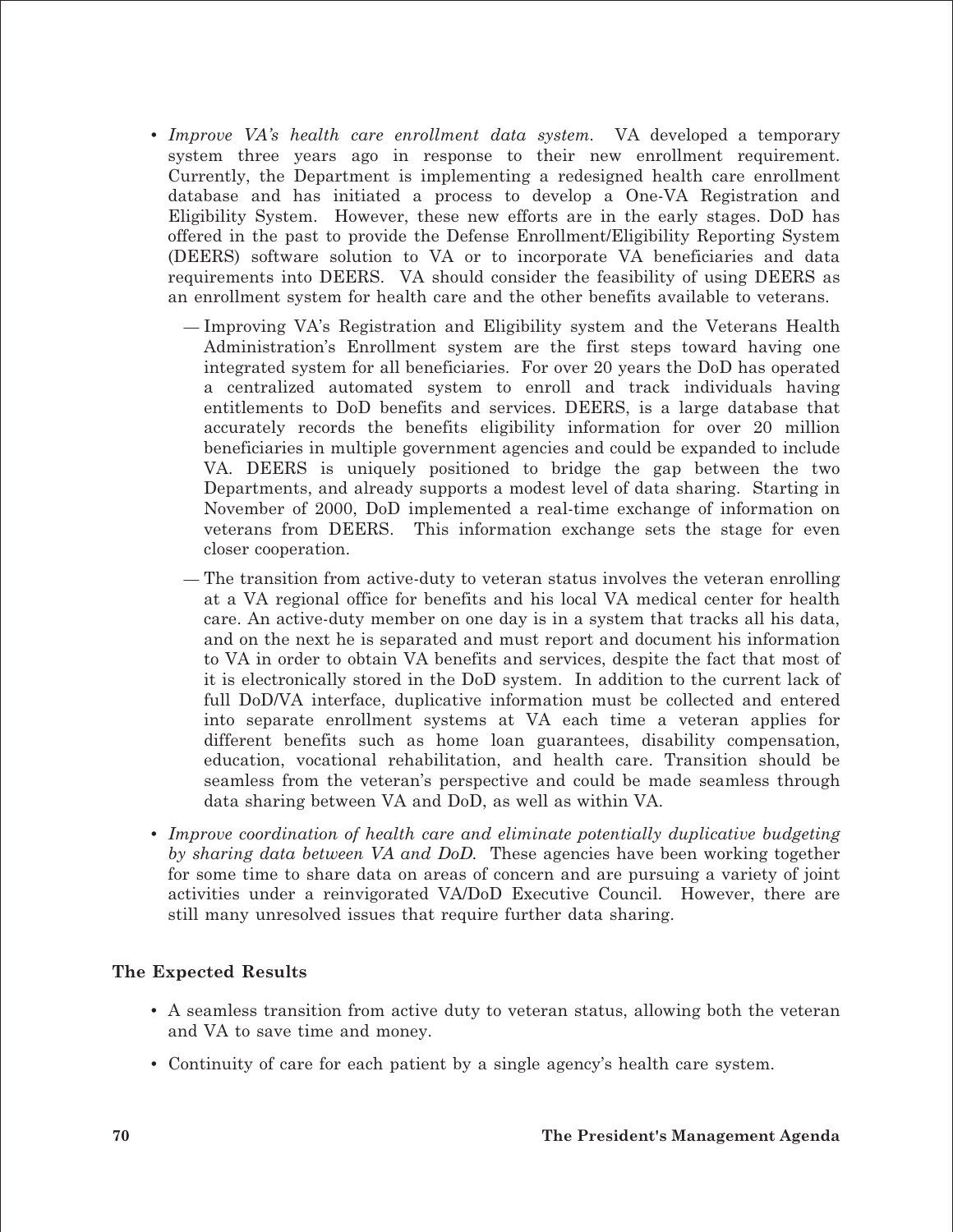- • Greater accuracy in forecasting the patient population and budget for both the DoD and VA health programs.
- • Increased sharing of services that will lead to reduced cost and increased quality of care.